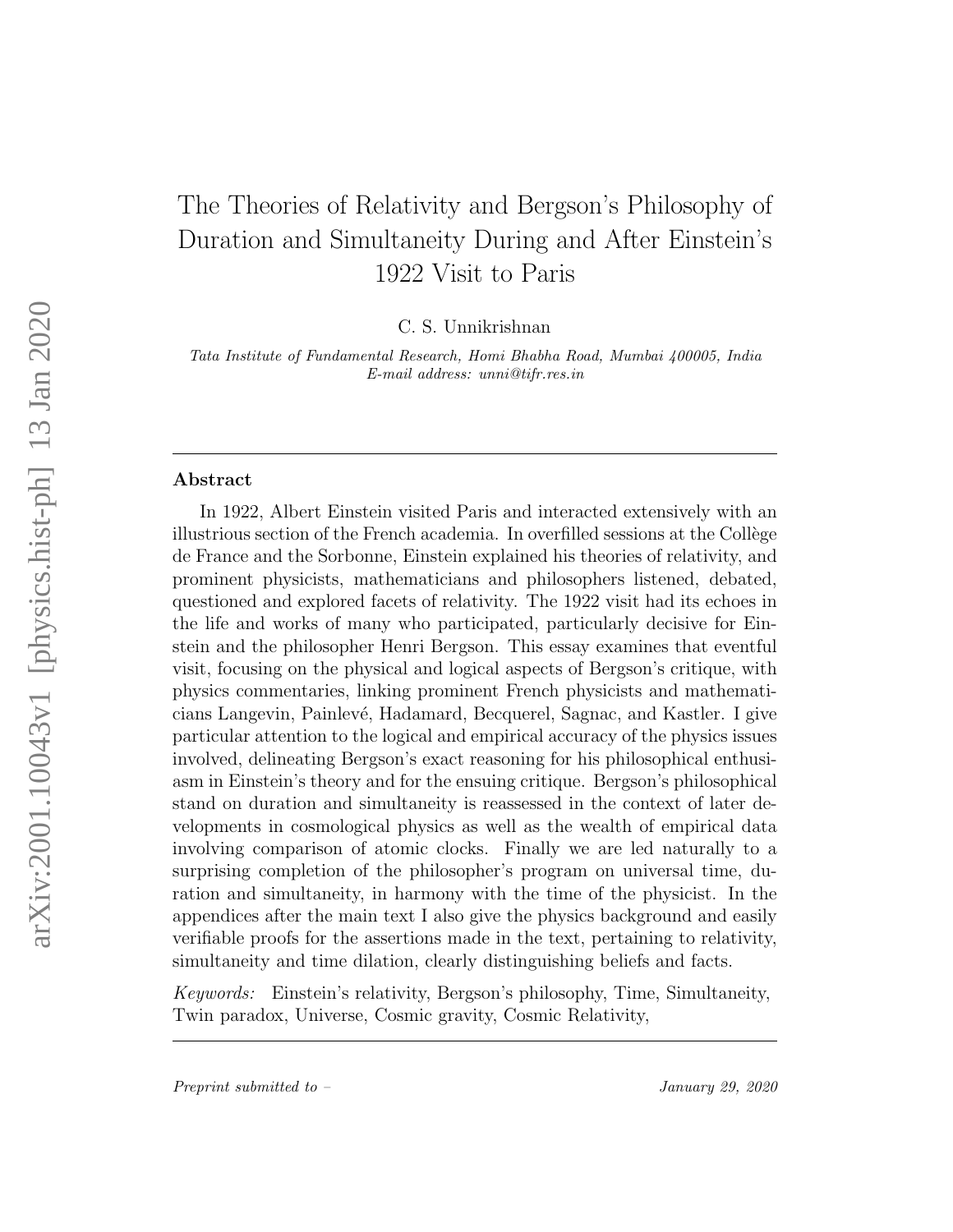# 1. Introduction

Einstein was invited for an academic visit to Paris in 1922 at the initiative of Paul Langevin, professor of experimental physics at the prestigious Collège de France. Einstein accepted the invitation, after an initial refusal for reasons of 'solidarity to his German colleagues', in an atmosphere of lingering nationalism after the First World War. He visited alone for a few days during March-April 1922. In several eagerly and enthusiastically attended sessions, French academia, from established professors to students, and a few from the general public got the opportunity to listen to Einstein's exposition of his theories of relativity. Then they actively sought clarifications and debated the physical, mathematical and philosophical aspects of the theories. On the whole, the well-publicised sessions at the Collège de France and the Sorbonne were very participatory and by and large friendly.

After the solar eclipse expeditions in 1919 that confirmed the gravitational bending of light, Einstein was a public figure all over the world. However, the wounds of the First World War had polarized the world and Europe, most strongly. Nationalistic attitudes permeated opinions on scientific matters as well. Einstein was a Swiss-German physicist working in Berlin, for the rest of the world. Admiration and opposition to Einstein's theories in France were influenced by these factors. The visit nevertheless happened by the conscious efforts of some on both sides, who insisted on reconciliation.

Perhaps the only incident that went beyond academic controversy was the planned boycott of the 'German' Einstein's scheduled visit to the Académie des Sciences by some members. Forewarned, Einstein cancelled the visit.

There are several descriptions of the 1922 visit and its analysis from different points of view, but most are centred on one of the sessions held at the Sorbonne on 6th April, 1922, arranged by the French Philosophical Society [\[1,](#page-57-0) [2,](#page-57-1) [3,](#page-57-2) [4,](#page-58-0) [5\]](#page-58-1). This visit was particularly engaging for historians because of the encounter between Albert Einstein and Henri Bergson. In the session at the Sorbonne, Bergson, the prominent and one of the influential philosophers of modern times and the professor of philosophy at the Collège de France, made a few critical and relevant comments on the notions of time and simultaneity in Einstein's Special (Restricted) Theory of Relativity. Bergson made these brief comments at the request of his colleagues, unplanned, despite his deep involvement and studies of the notions of time, duration and simultaneity [\[1\]](#page-57-0). His detailed opinions and stand on theses notions in the context of relativity and philosophy are explained with clarity in the mono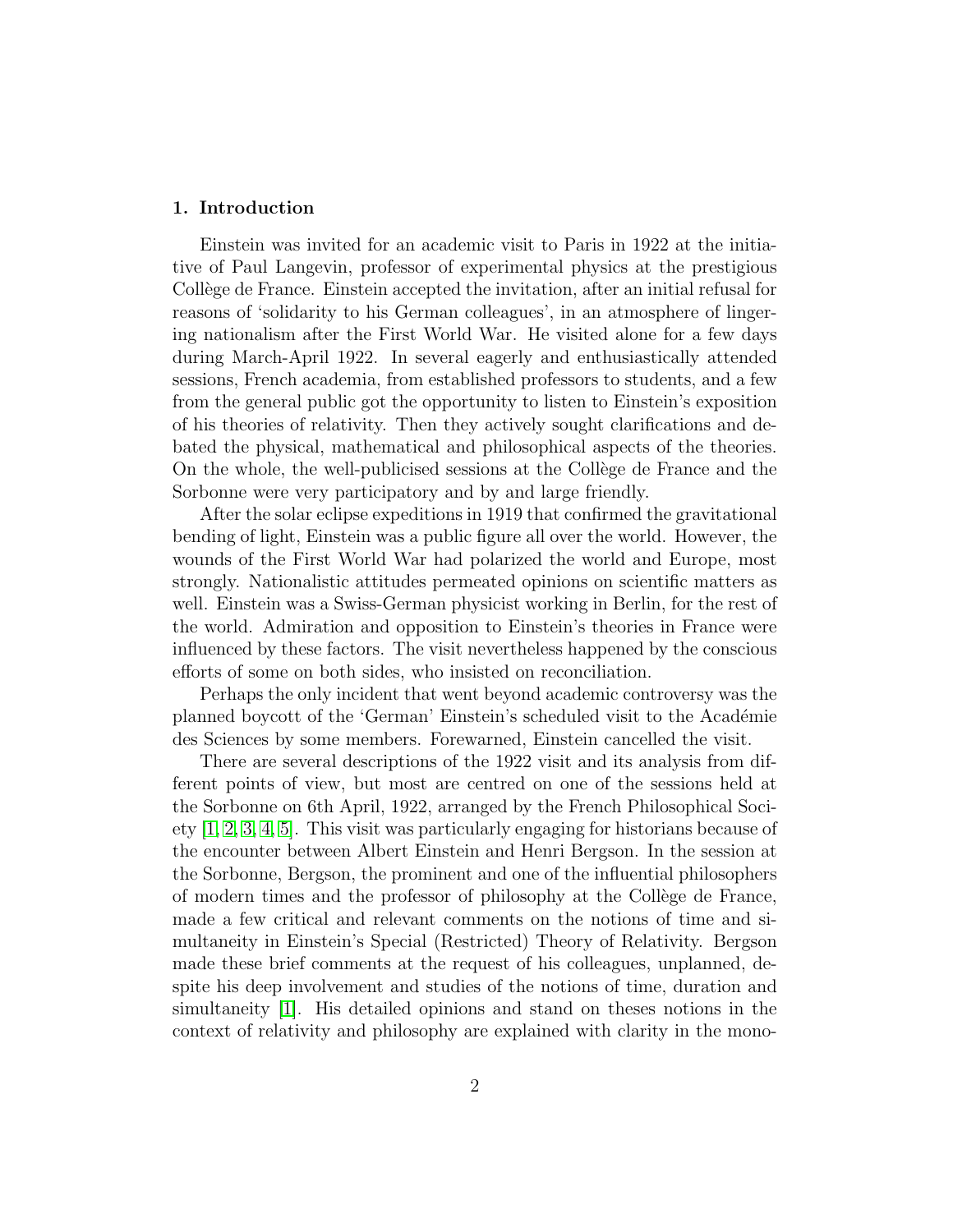graph 'Durée et Simultanéité: à propos de la théorie d'Einstein' (abbreviated D-et-S, here), published later, in the same year [\[6\]](#page-58-2). At the session, he mentioned only the need to reconcile the common sense notions of universal time and simultaneity with Einstein's, in Special Relativity, and said he believed that this would be possible with a reinterpretation of the theory. Perhaps he was misunderstood, due to the brevity of the comments. The general impression was that he raised doubts on the physical relevance of Einstein's theory, and criticised it as a mere metaphysical thesis with mathematically defined, but unphysical, multitude of times. Anyway, it is a fact that Bergson's brief comments reverberated far outside the lecture hall of the Sorbonne, influencing even the Nobel committee's assessment of the theory; the 1921 prize was given to Einstein in December 1922, primarily for his theory of the photoelectric effect and there was explicit mention of the 'epistemological nature of the theory of relativity' in the presentation speech by the Nobel laureate scientist Svante Arrhenius: "Most discussion centres on his theory of relativity. This pertains essentially to epistemology and has therefore been the subject of lively debate in philosophical circles. It will be no secret that the famous philosopher Bergson in Paris has challenged this theory, while other philosophers have acclaimed it wholeheartedly."

In the next several sections, we retrace some instances of the 1922 visit in the context of the Einstein-Bergson interaction. Our interest here is not the general historical or socio-political aspects, which are well documented and analysed  $[1, 2, 3, 4]$  $[1, 2, 3, 4]$  $[1, 2, 3, 4]$  $[1, 2, 3, 4]$ . Our focus is the physical theory, and its consistency and logical integrity, all in the backdrop of empirical facts. Thus, we necessarily include the events from the other sessions during the visit, at the Collège de France; there were four detailed sessions there that discussed Einstein's theories (March 31, April 3, 5, and 7, 1922). This then allows the proper understanding of Bergson's critique and its relation to his philosophy of time. The 1922 visit serves as an inclusive gathering that brought up and discussed the core ideas and views on the theories of relativity and the physics of time. Einstein and Bergson had continued interactions in the context of a transforming Europe and the world, especially in the context of the League of Nations. Their relationship was bound to be complex, both because of their individual views on the political issues involved, and due to their divergent views on time and simultaneity, which polarized their acquaintances as well. Due to the opinionated and polarized atmosphere, a careful and rigorous analysis of the physical and logical issues that were central to the debate during the Paris visit is lacking. Perhaps it was taken for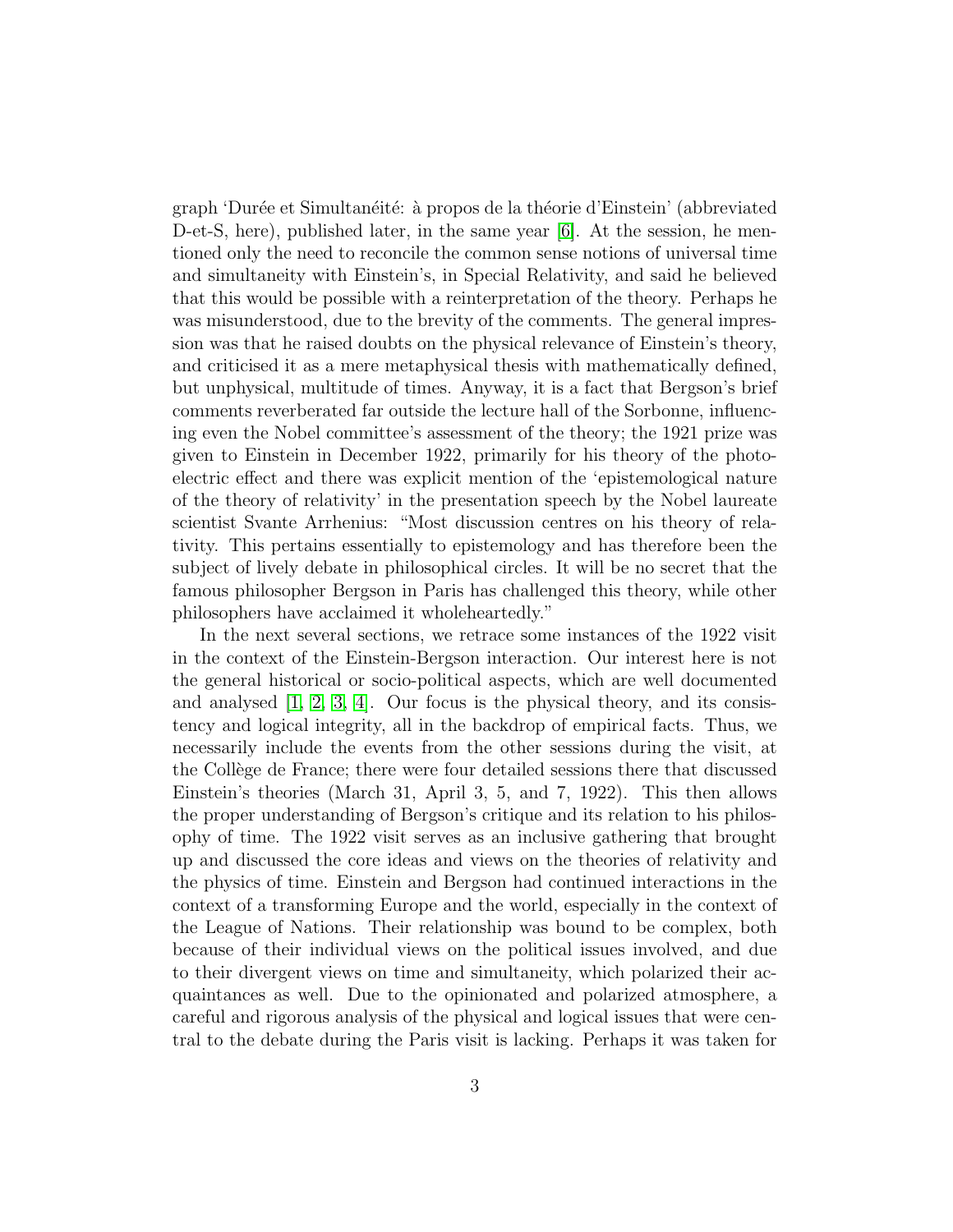granted by most commentators that Bergson's views were flawed because he failed to understand the relativity theory, new concepts of space and time, and their mathematical underpinning in the Lorentz transformations. Those who have read Bergson's work in Durée et Simultanéité (D-et-S) carefully, especially the sections on the Lorentz transformations and the discussion of synchronization of clocks and simultaneity, will realize that the factual situation is the opposite. His rigour as a mathematically competent philosopher addressing questions in a physical theory was stringent, and he was meticulous in his analysis. The 1922 encounter between Einstein and Bergson and the continued debates between Einstein's supporters and Bergson are documented in the edited volume 'Bergson and the Evolution of Physics' by P. A. Y. Gunter [\[7\]](#page-58-3). However, a careful analysis of the logical integrity of the positions of physics taken by the adversaries is still lacking.

We will not micro-analyse the actual exchanges during the 1922 sessions, because they were too brief and incomplete for a proper assessment of the positions and their reasons. Of course, these exchanges form the basis of the topics we discuss. We want to focus on the very issues that prompted Bergson to interfere – time, duration and simultaneity – in the context of important developments in the trajectory of physics. We limit our attention to a few of those who were present in these sessions, with occasional and necessary mention to Henri Poincaré, who was no more, except as a strong ethereal presence in the intellectual atmosphere discussing relativity and time.[1](#page-3-0) The characters, apart from Einstein and Bergson, are Paul Langevin (host and the master of ceremonies, and 'initiator' of the time dilation problem known later as the 'twin paradox', in 1911), Charles Nordmann (astronomer, physicist, author, and 'guide' to Einstein during the 1922 visit), Paul Painlevé (mathematician and politician who served as French war minister and prime minister), Jacques Hadamard (mathematician), Jean Becquerel (physicist and strong defender of Einstein's theory), Georges Sagnac (inventor of the Sagnac interferometer to prove in 1913 that 'ether existed' and Einstein's theory was flawed), and Alfred Kastler (then a first year student and later Nobel laureate for his work in optical pumping in atomic physics). We will

<span id="page-3-0"></span><sup>&</sup>lt;sup>1</sup>Poincaré passed away in 1912. He was the professor of mathematics, physics and astronomy at the Sorbonne, member of the French Academy of Sciences and the Académie Française, apart from serving as the Chief Engineer at the Corps des Mines. As a member of the Bureau de Longitudes he studied the problem of the global synchronization of time and made decisive founding contributions to the principle and theory of relativity.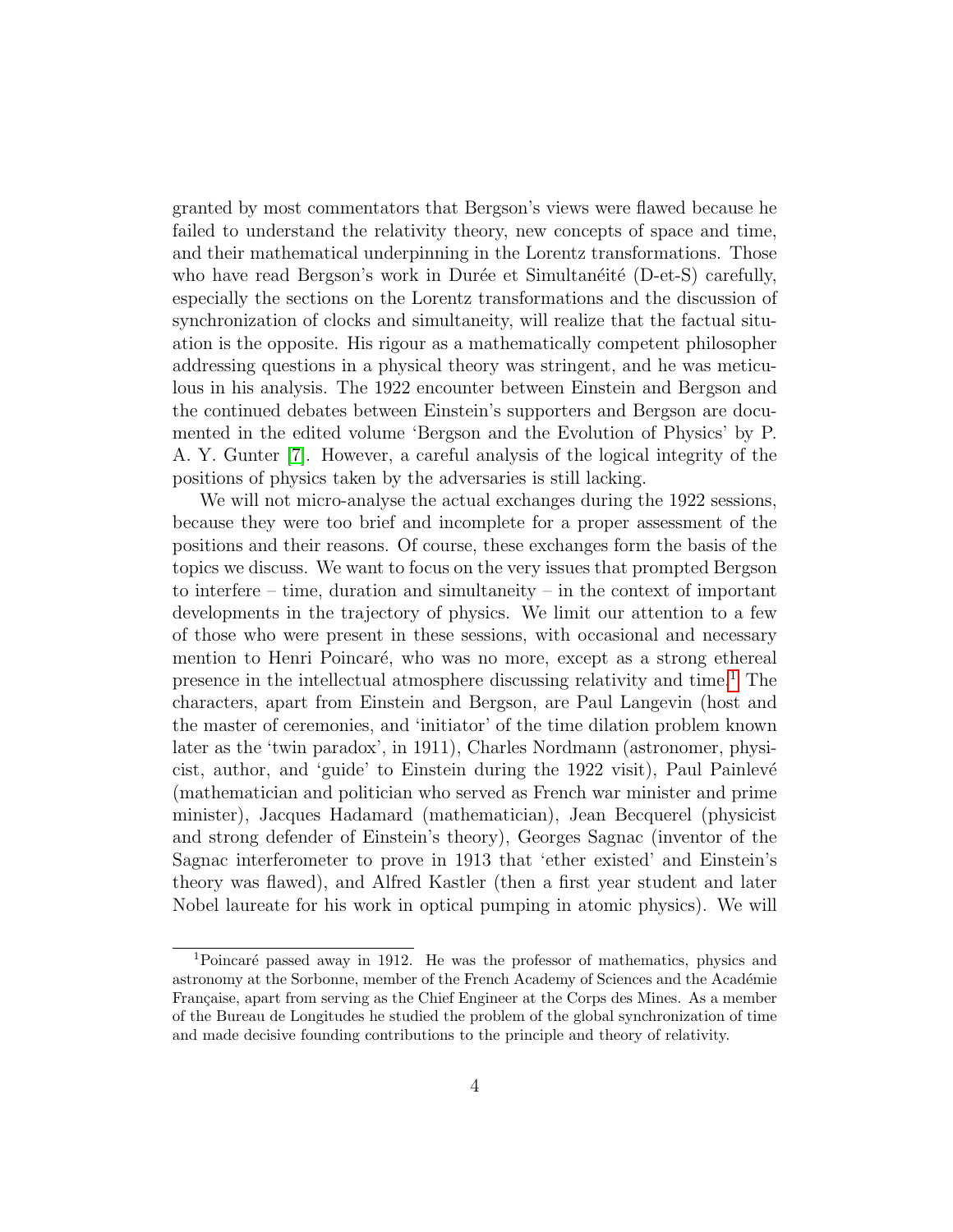leave out many details and other characters, but we note that the Einstein-Bergson affair echoed for several years through many people interested in physics, philosophy and politics, and its discussion even after a century may provoke unexpectedly strong and polarized reactions!

## 2. Einstein, Bergson, and Time

Bergson's studies on time, space, duration and simultaneity in the context of Einstein's theories were mature when the critical encounter happened. For Bergson, who had developed a philosophical framework for time and duration, such an analysis was on his natural philosophical itinerary. He stated about the origin of the work in the preface to the book,

We started it solely for our own benefit. We wanted to find out to what extent our concept of duration was compatible with Einstein's views on time.

Then he directly came to the important point that would define the focus,

Our concept of duration was really the translation of a direct and immediate experience. Without involving the hypothesis of a universal time as a necessary consequence, it harmonized quite naturally with this belief. It was therefore very nearly this popular idea with which we were going to confront Einstein's theory. And the way this theory appears to come into conflict with common opinion then rose to the fore...

In this section we discuss the physics background to the main points of contention between Einstein and Bergson. The new notions of time and simultaneity that evolved from H. A. Lorentz's theory of electrodynamic relativity formulated during 1895-1905 [\[8,](#page-58-4) [9\]](#page-58-5), and from Einstein's own version of relativity in 1905 with differing interpretation [\[10\]](#page-58-6), are at the basis of the debates. Lorentz's relativity theory, completed and interpreted by Poincaré, deals with the modification of the spatial and temporal intervals due to the motion through the 'ether', the hypothetical all-pervading medium for electromagnetic phenomena and the propagation of light waves. Einstein's theory also is based on identical mathematical structure, but with radically different interpretation, without the ether or any universal reference for motion. We explain the main elements to set the stage. There were two distinct issues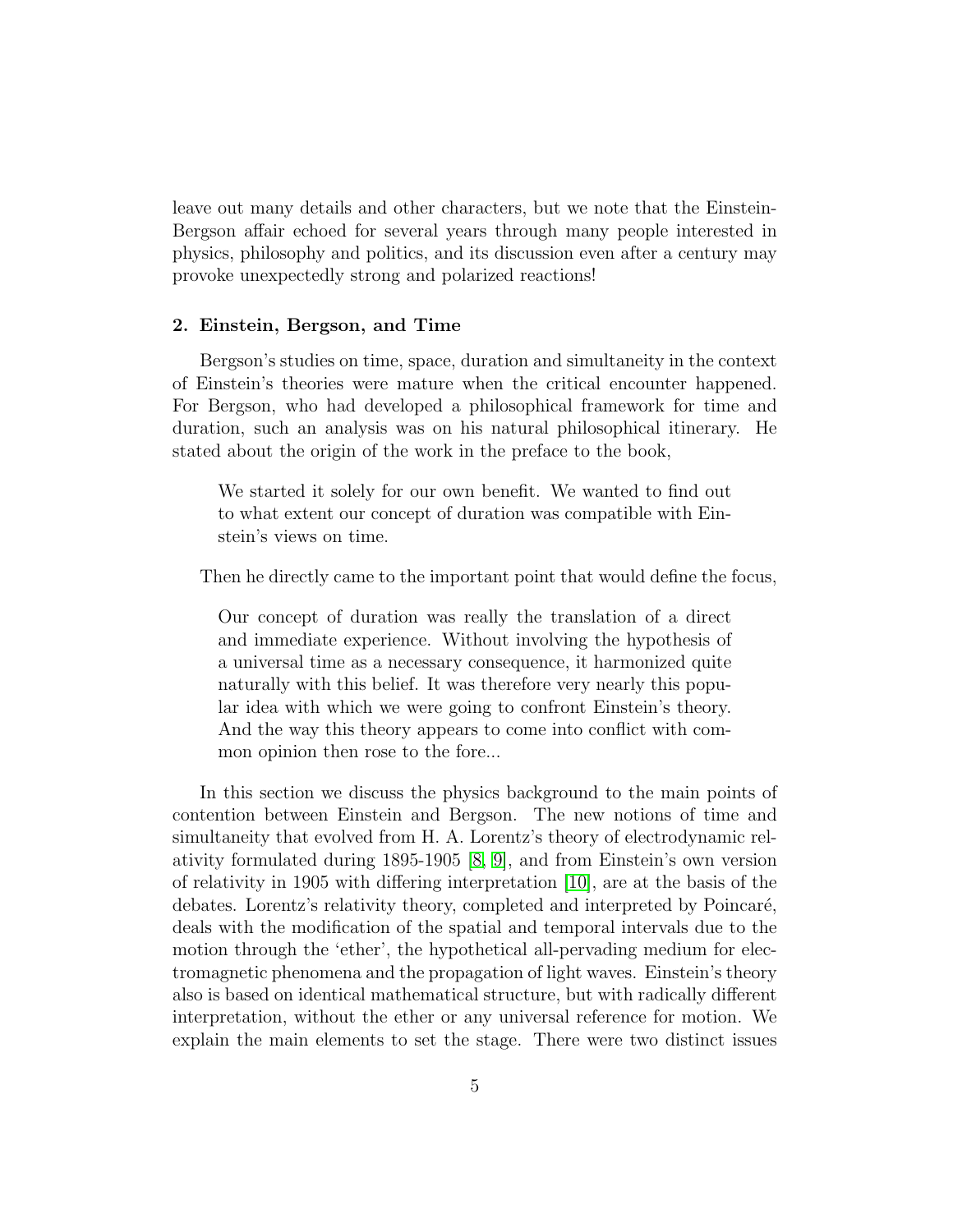that form the main body of the debate. One was the speed-dependent slowing down of clocks in motion, or the *time dilation* and resulting multitude of times in relativity theories. The other was the criterion for the temporal simultaneity of two events that happen at two spatial locations.

# 2.1. Two theories of relativity

We need to discuss briefly the main tenets of the Special Theory of Relativity (STR) and its consequences to duration and simultaneity before going ahead. STR originated in the fertile soil of experimental results in optics and electrodynamics, and the Lorentz-Poincaré Theory of Relativity (LPTR), developed during 1895 -1905 [\[8,](#page-58-4) [9\]](#page-58-5).

The definite completion of the theory of electrodynamics and the identification of light as the propagating waves of the electromagnetic fields were the high points in 19th century physics. It was assumed that the propagation of light required a universal medium, called the ether. The Galilean principle of relativity, that the state of uniform motion cannot be detected and distinguished from a state of rest, was at the basis of dynamics. This is related to the undetectability of pure 'space'. The question naturally arose whether the hypothetical ether could be detected by measuring the relative velocity of light while the laboratory on the earth was moving through the ether, just as one could detect the presence of the medium of air by measuring the velocity of sound relative to an observer moving and chasing the sound waves. However, the enormous velocity of light makes this task very difficult at multiple levels. The solution employing an interferometer, in which changes in distances much smaller than a millionth of a meter could be measured using waves of light, was invented by A. A. Michelson. From a refined experiment in 1887, Michelson and collaborator E. W. Morley announced the failure to detect the motion of the earth through the ether, in spite of sufficient sensitivity of the experiment [\[11\]](#page-58-7). It was as if the ether was as undetectable as the empty space; the Galilean principle of relativity seemed to be valid more generally, including all phenomena in mechanics and electrodynamics.

This null result implied an invariance property of Maxwell's equations of electrodynamics, similar to the invariance or the equivalence of Newton's laws in mechanics for all uniformly (inertially) moving observers. Starting with the ad hoc hypothesis of length contraction (that all extensions contract in the direction of motion by a certain fraction determined by the velocity through the ether), H. A. Lorentz eventually arrived at the 'Lorentz transformations' of spatial coordinates and time that achieved this invariance, while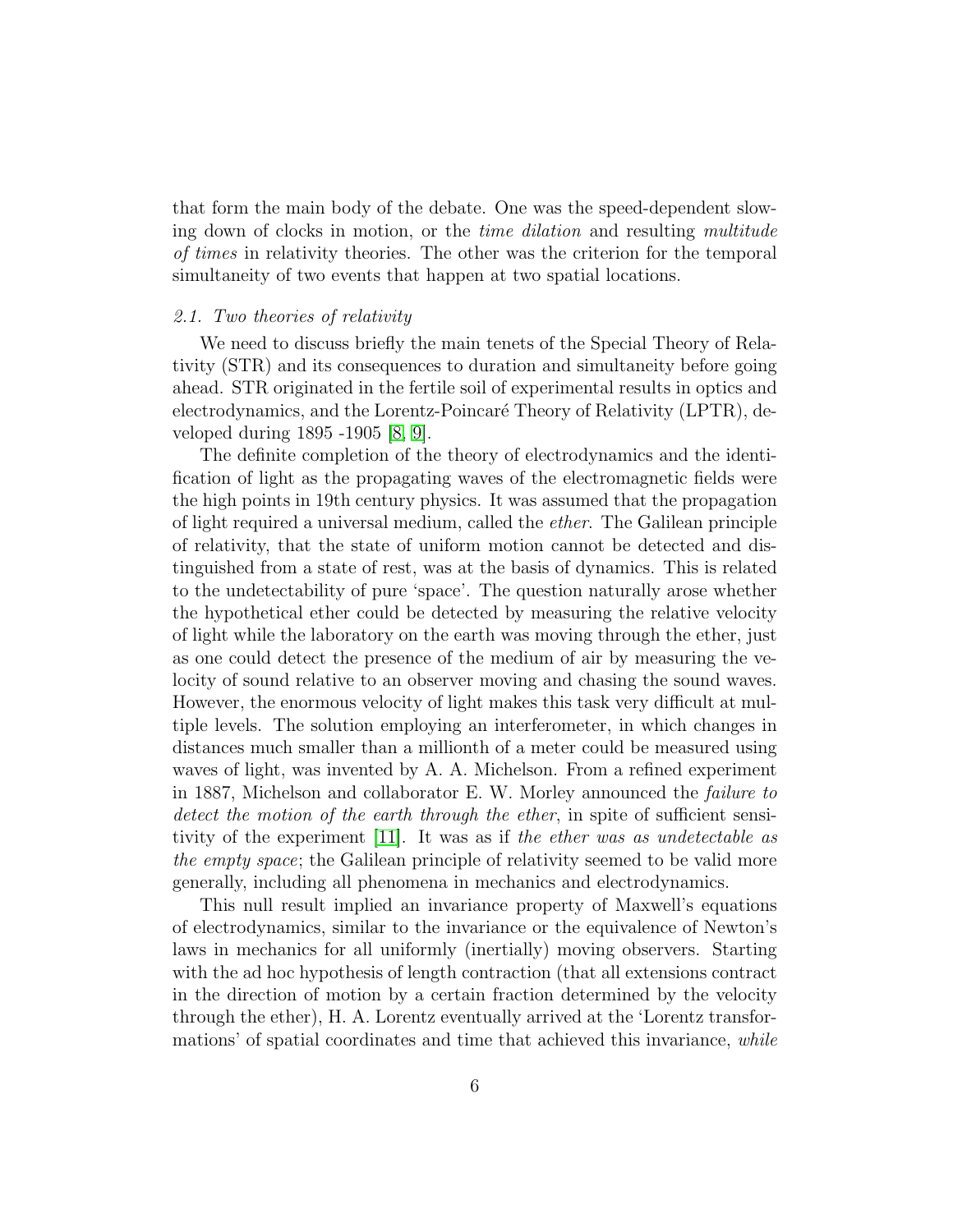preserving the invisible ether and the Galilean notion of the variable relative speed of light  $[8]$ . Thus, in Lorentz's theory, the ether was like a universal absolute reference medium that remained undetectable. Real motion was motion relative to the ether. A measuring rod (scale) that moved relative to the ether contracted (length contraction) and the time measured by a moving clock progressed slower (time dilation). Henri Poincar´e provided decisive mathematical completion to this theory and also clarified the meaning of the particular term of 'local time' in the Lorentz transformation, being linked to the synchronization of clocks at different places in the direction of the motion  $[9, 12]$  $[9, 12]$ . Poincaré stated the universal principle of relativity, applicable to all phenomena including gravitation.

That was when Einstein published his ideas of relativity in 1905, with the same principle of relativity as one of the postulates and a very different interpretation of the Lorentz transformations [\[10\]](#page-58-6). The principle of relativity is a generalization of Galilean relativity that asserts the impossibility to distinguish between the state of rest and the state of uniform motion. Einstein's generalization was to include all physical phenomena in its scope, just as Poincaré did. In the words of Max Planck [\[13\]](#page-58-9),

The gist of this principle is: it is in no wise possible to detect the motion of a body relative to empty space; in fact, there is absolutely no physical sense in speaking of such a motion. If, therefore, two observers move with uniform but different velocities, then each of the two with exactly the same right may assert that with respect to empty space he is at rest, and there are no physical methods of measurement enabling us to decide in favour of the one or the other.

The different interpretation of the Lorentz transformations came from the second and the characteristic postulate of Einstein's theory – that the relative velocity of light is always an invariant constant, relative to any observer, moving or at rest. Once this non-intuitive feature is assumed, Lorentz transformations follow as a consequence. Of course, the null result of the Michelson-Morley experiment is then easily explained and all other consequences that Lorentz was struggling to understand as physically linked to the properties of the ether follow as the mathematical consequence of the theory without the ether. But there was a special price to pay; without any universal reference, the theory became symmetrical and reciprocal between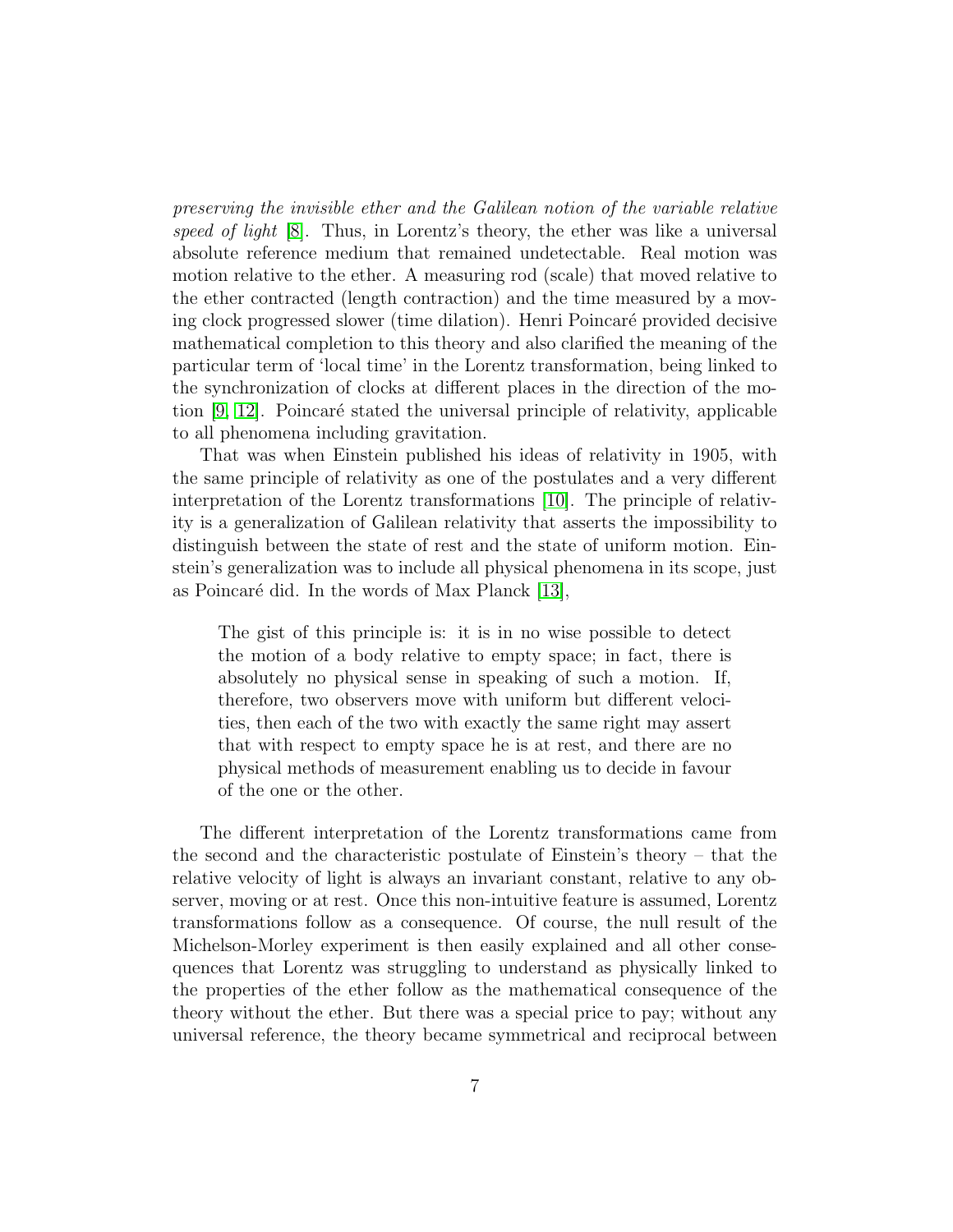any two observers in uniform relative motion. Any observer 'A' can claim being in a state of rest and that the other one 'B' is moving, with the Lorentz modifications affecting the clocks and rulers of only the observer B. In turn, B can equally well claim that he is at rest and A is moving with exactly the same modifications happening only to A's clocks and rulers. The fastest clock and the longest ruler are always in the frame at rest. But, the frame at rest is equally A and B, from their own frame. This is the point of departure in Einstein's theory regarding the notions of space and time postulated in physical theories until then. In other words, either A or B (or any other inertial frame) can claim the status of the special rest frame, which only the ether frame could claim earlier. This means that there is no meaning to the questions, 'which frame is really moving?', 'which clock and ruler are actually affected by motion?' etc. In the chosen rest frame, clocks and rulers are not affected. If this is seriously clashing with the intuitions and common sense built up over time, that is precisely the uneasiness that troubled many philosophers and even physicists.

So, in Einstein's theory, there is no physical reason for the modifications of time and length. In fact, there is no reason, in the sense of a causeeffect relation, because the cause – presumably motion – is not real, but only a relative notion in Einstein's theory. Relative inertial motion is a totally symmetrical notion among two reference frames, with equal right to claim the state of rest. What is demanded is only the consistency within each reference frame. Since observer A can only imagine what B measures, using theory, and cannot measure in B's place, mixing measurements does not happen. All they can do is to compare their physical measurements when they are at the same place - in infinitesimal proximity.

At the session in the Sorbonne, Bergson started his comments by expressing his admiration for Einstein's theory, which was 'new physics and in some respects, a new way of thinking'. He briefly stated his opinion that there was nothing incompatible between the common sense notion of a single universal time and Einstein's relativity [\[1\]](#page-57-0);

Common sense believes in a unique time, the same for all beings and all things...the idea of a universal time, common to conscious beings and to things, is a simple hypothesis.

But it is a hypothesis that I believe to be founded and which, in my opinion, contains nothing incompatible with the theory of relativity. I cannot undertake to demonstrate this link. It would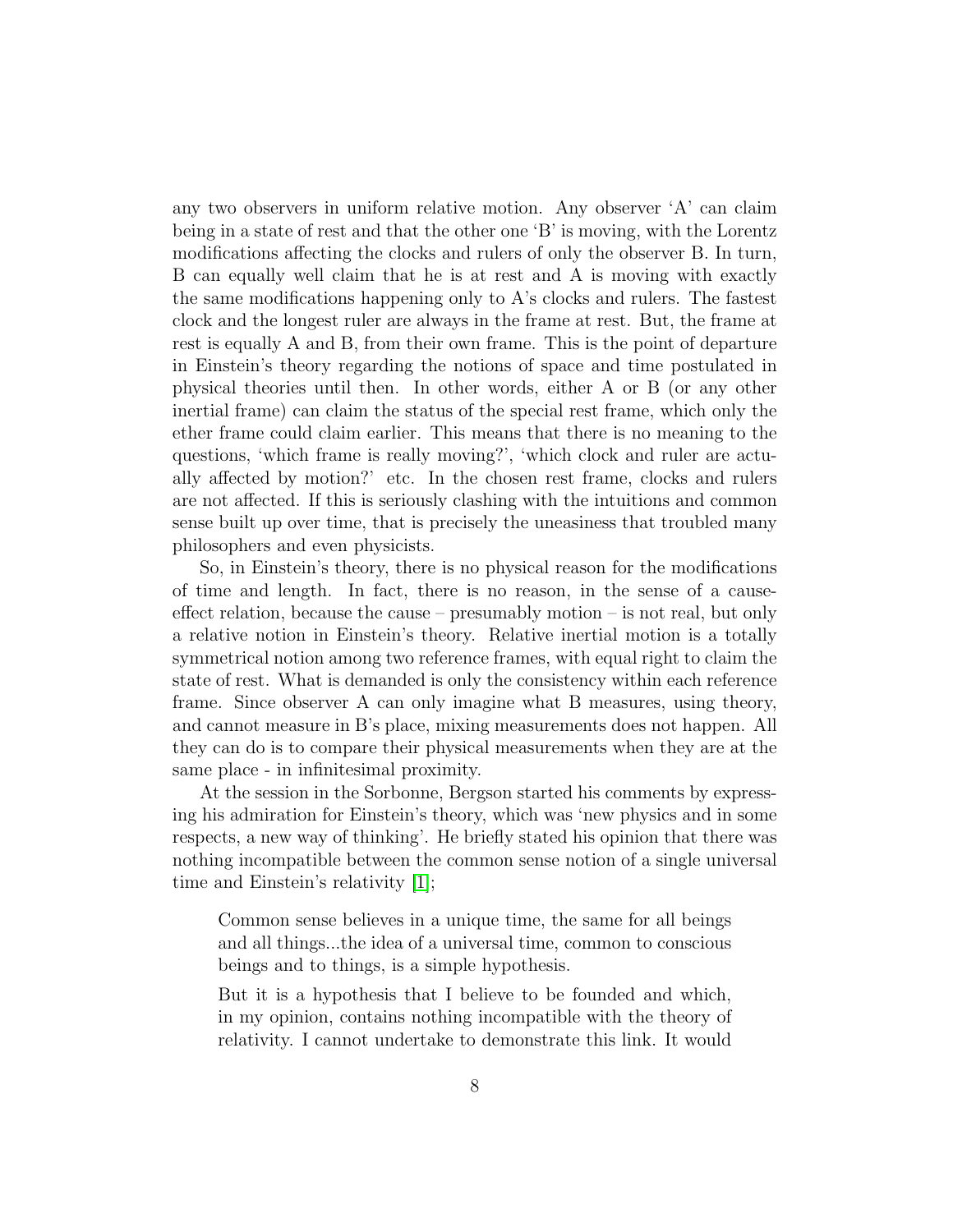be necessary to study real duration and measurable time much more minutely than I have just done. It would be necessary to take the terms which enter the Lorentz' equations one by one and search for their concrete significance. Then one would find that the multiple times the theory of relativity deals with are far from all being able to pretend the same degree of reality...

But all that I cannot establish as regards time in general, I seek your permission to do, or at least glimpse, for the specific case of simultaneity. Here we will see easily that the relativistic point of view does not exclude the intuitive point of view, and even necessarily implies it.

Thus, only the issue of simultaneity was elaborated by Bergson (what he called a 'glimpse') in the discussion at the Sorbonne, due to paucity of time. We will thoroughly analyse the details in the section 'Simultaneity: Einstein vs Bergson'.

Even a cursory reading of D-et-S will convince anybody about the rigorous and clear nature of Bergson's writings. Penetrating the simple mathematical aspects of the relativity theories of Lorentz, Poincaré and Einstein was elementary for Bergson, because of his background in mathematics and proven ability and record, before he chose philosophy as his subject at the Ecole ´ Normale Supérieure. We have to keep in mind the important fact that in 1922, there was no direct experimental demonstration of time dilation as an observable physical effect. Hence, the dispute was not about whether effects like time dilation could happen in nature or not; the debate was strictly about whether the equivalent and symmetrical role to the two observers in relative motion characteristic of the Special Theory of Relativity was consistent with an actual asymmetrical physical effects deduced, favouring one of the clocks as slower than the other, without a justified reason. After all, it was known to Bergson (and discussed in detail in the first chapter of D-et-S) that the time dilation of clocks in motion is central to Lorentz's non-symmetrical theory of relativity in the ether, formulated well before Einstein's theory. If this crucial point is missed, then Bergson's stand is easily misunderstood and misrepresented.

# 2.2. A mysterious postulate

The propagation of light was central to the development of the theories of relativity. A feature that was of some uneasiness to many, if not most,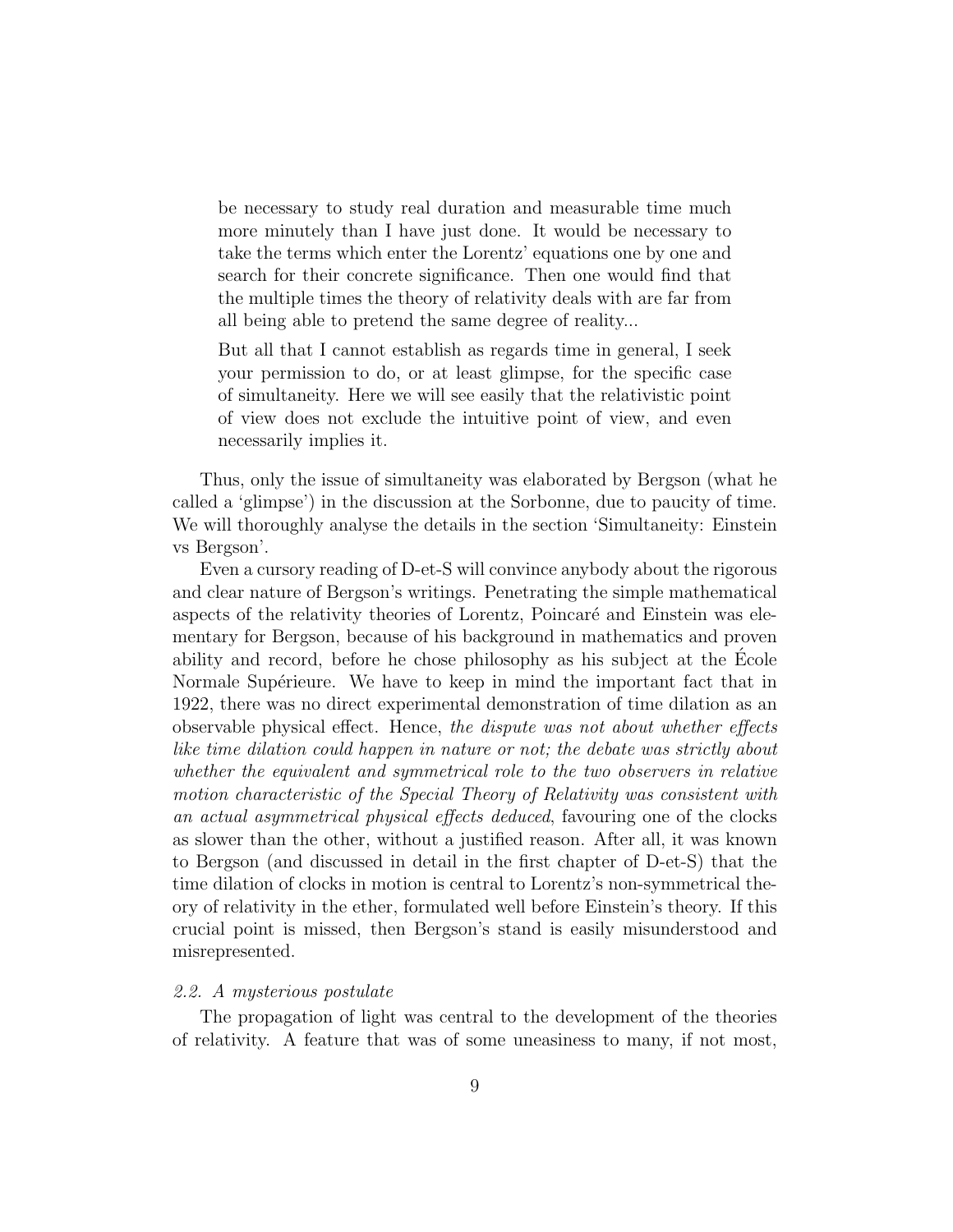was the fundamental characteristic postulate of Special Relativity, that the relative velocity of light was an invariant constant for all uniformly moving (inertial) observers. The discussions on simultaneity are intertwined with this topic. This may be best described, in the context of the visit, by quoting the uneasiness even in an admirer, friend, and supporter, Charles Nordmann [\[2\]](#page-57-1),

However, ... there is still something infinitely troubling in the Einsteinian system. This system is admirably coherent, but it rests on a particular conception of the propagation of light. How are we to imagine that the propagation of a ray of light could be identical for an observer who flies away from it, and for an observer who rushes forward to meet it? If this is possible, it is in any case inconceivable to our customary mentality, and no matter how hard we try, we cannot make the mechanism and nature of that propagation intelligible.

It must be confessed that here lies a mystery which eludes us. The whole Einsteinian synthesis, as coherent as it is, rests on a mystery, exactly like the revealed religions.

The invariance of the relative speed of light, an 'infinitely troubling' mystery indeed, is the core postulate of Special Relativity. It is obvious from Nordmann's statement quoted above that the invariance of the velocity of light was not an empirically proven fact, contrary to the general erroneous (modern) belief that the 'null' result of the Michelson-Morley experiment of 1887 was the 'proof' of this 1905 postulate<sup>[2](#page-9-0)</sup> As in 1922, even today we do not yet have any experimental confirmation of this 'postulate of revelation' (see later for details). However, this was not an issue of discussion or contention during the 1922 visit. Bergson understood clearly that the velocity of light was not a true invariant in Lorentz's ether relativity ('half-relativity', in his book), whereas it appeared to be a universal invariant in Einstein's theory, and accepted as a possibility, in spite of its anti-common sense nature. The difference in the nature of propagation of light in the two theories is at the very basis of their different notions of simultaneity of spatially separated

<span id="page-9-0"></span><sup>2</sup>The Michelson-Morley experiment was an optical proof for the principle of relativity. Its null result is obviously consistent with the Lorentz-Poincaré theory with the ether and Galilean light as well as with Einstein's theory. After all Lorentz explained the null result in 1894 using length contraction in ether.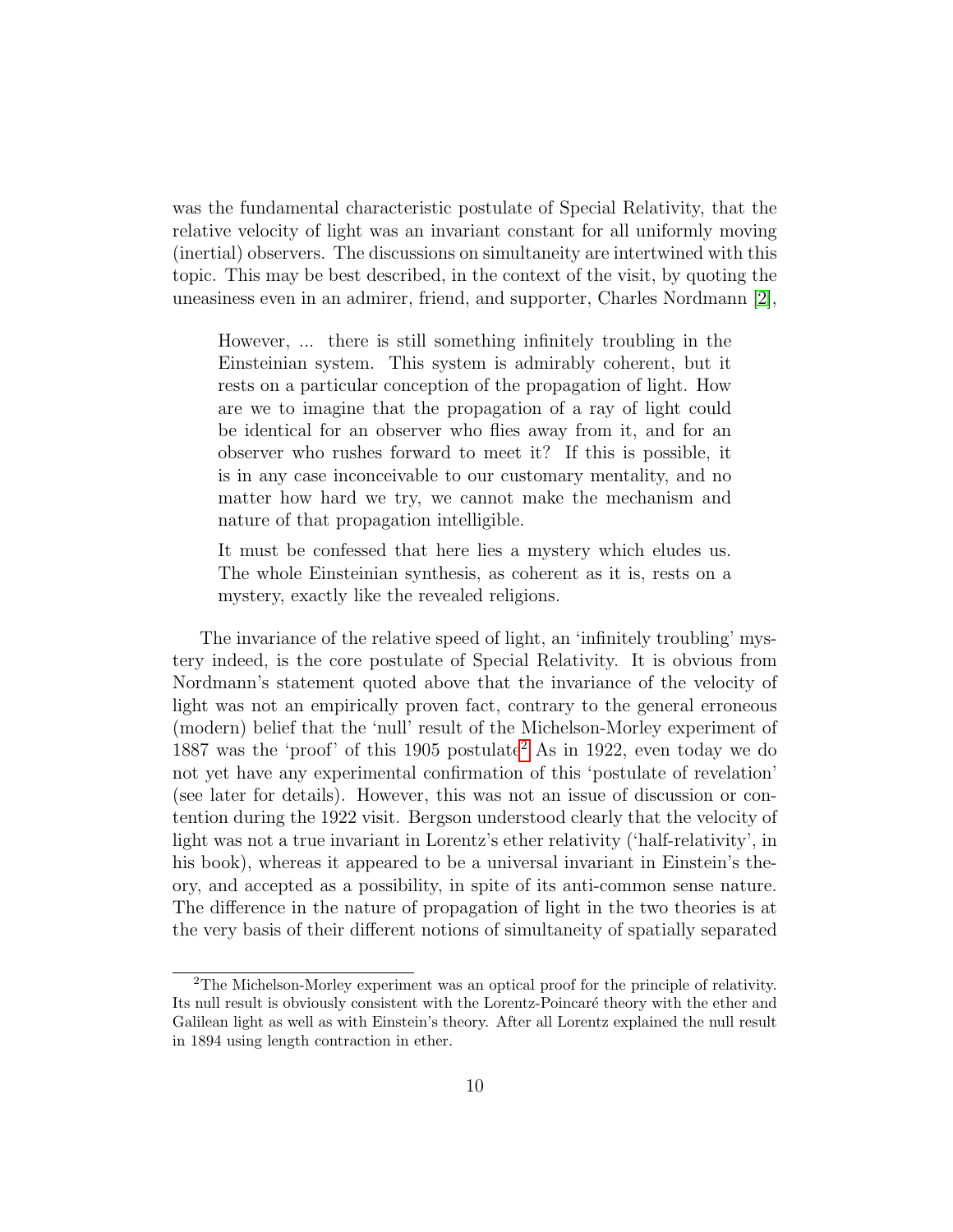events. I stress again that it is an empirically unverified postulate, as evident in Nordmann's clear statement, contrary to the belief held by most physicists that it was verified in experiments even prior to Einstein's theory. Though it was not discussed during the 1922 sessions, it figured prominently in the published debate later, between Einstein's supporters and Bergson [\[7\]](#page-58-3). I quote from an article by André Metz (a 'faithful disciple' of Becquerel's<sup>[3](#page-10-0)</sup>) in Revue de Philosophie (1924), "Einstein arrived at a different result by starting from an experimental fact...the isotropy of the propagation of light...the isotropy is firmly established, not only by the Michelson's experiments, but also, and especially, by all the experimental verifications of electromagnetic theory (Maxwell's theory)". Only people who have not read and understood the work of Fresnel, Fizeau, and Michelson, and the Lorentz-Poincaré relativity of 1895-1905, could make such blatantly fallacious statements. Consistency cannot be equated to empirical proof in science.

A. A. Michelson published a resume of his researches as a monograph 'Studies in Optics' in 1927 [\[14\]](#page-58-10). One chapter is dedicated to the measurements of the velocity of light, in which the Michelson-Morley experiment is not even mentioned! In that chapter, he clearly states that the constancy of the relative speed of light is a postulate of the theory of relativity. And in the chapter on 'Relativity', he discusses the Michelson-Morley experiment, correctly, as a test of the postulate of the general principle of relativity, which asserts the impossibility to detect the earth's motion through the ether. He concluded the chapter by saying that the result of his later experiment (with A. H. Gale) 'could be considered as additional evidence for relativity, or equally as evidence of a stationary ether'.

The hypothesis of the constancy of the speed of propagation of light relative to any inertial frame has remained untested experimentally to this day precisely because it is intertwined with the issue of synchronization and simultaneity of clocks in two different locations; the measurement of the velocity necessarily requires the measurement of duration that light takes to propagate from 'here' to 'there', and hence, between two clocks. Therefore, all measurements, direct and indirect, have been limited to the two-way speed in which light is brought back to the same point in space, to measure the duration of the two-way propagation, as in the Michelson-Morley experiment.

<span id="page-10-0"></span><sup>&</sup>lt;sup>3</sup>Becquerel's role in the continued debate with Bergson on the twin paradox in Einstein's relativity is discussed later.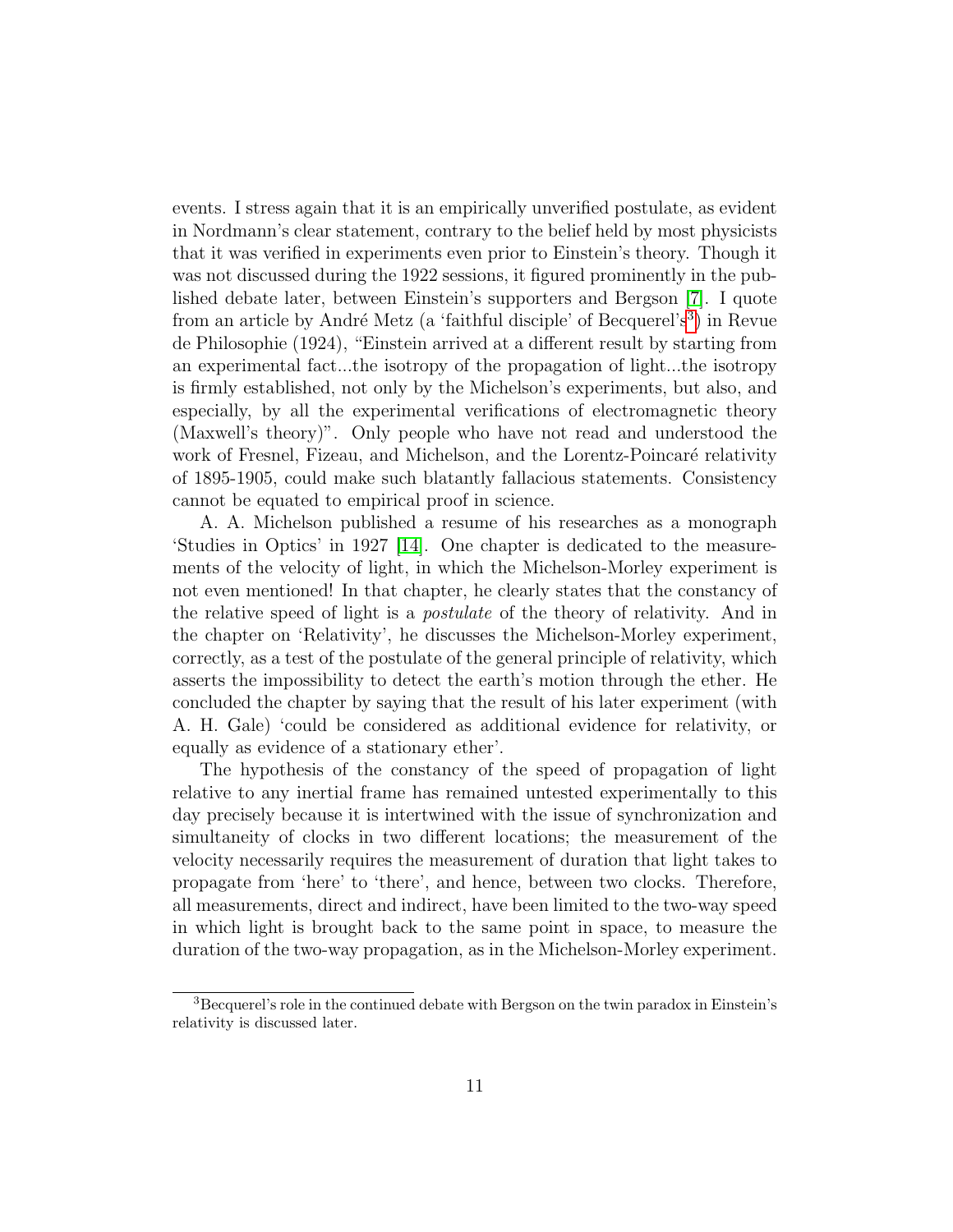

Figure 1: A: The Michelson Interferometer. Light waves travel from the beam splitter BS to the two mirrors M and back and exit overlapped, causing interference and 'fringes'. Any differential change in the distances to the mirrors results in a change of the intensity of the light output, or a shift of interference fringes. B: In the Michelson-Morley experiment, the interferometer is in motion with the earth's velocity  $v$  while the light waves are on their two-way trip. As seen from a global frame, light traverses unequal up and down distances in the direction of the motion, as indicated with the red and black arrows. C: In the 'comoving frame' or the 'rest frame' of the earth and the interferometer, the relative velocity of light in the two directions is  $c - v$  and  $c + v$ .

It is very easy to see why the Michelson-Morley experiment cannot decide on the isotropy of the propagation of light; the time taken in propagation over a length L at speed s is  $L/s$ . So, if the speed is not isotropic, but instead  $c-v$  while light is in one direction and  $c+v$  in the return path after reflection in the two-way experiment, total duration taken is

$$
T = \frac{L}{c - v} + \frac{L}{c + v} = \frac{2L}{c(1 - v^2/c^2)}
$$

Hence, the total duration is different from the isotropic value  $2L/c$  only by the small 'second order' term,  $(1-v^2/c^2)$ . If both length and time (clocks) are modified due to the motion (through ether, say) by factors  $\sqrt{1 - v^2/c^2}$ , this excess factor of  $(1-v^2/c^2)$  is exactly cancelled and we get  $2L/c$  as the duration even though the propagation of light is not isotropic! On the other hand if one postulates that the speed of light is isotropic in any frame, then there cannot be any modification of length or time in such frames. Either view is consistent with the Michelson-Morley experiment, making such experiments indecisive on this issue. It is an elementary fact, and there is no place for the erroneous belief.

It is obvious that a measurement of the one-way relative speed of light needs to tackle the hard problem of synchronizing two separated clocks. However, even the seasoned experts do not always realize the crucial point and one can see a number of well-cited publications claiming the verification of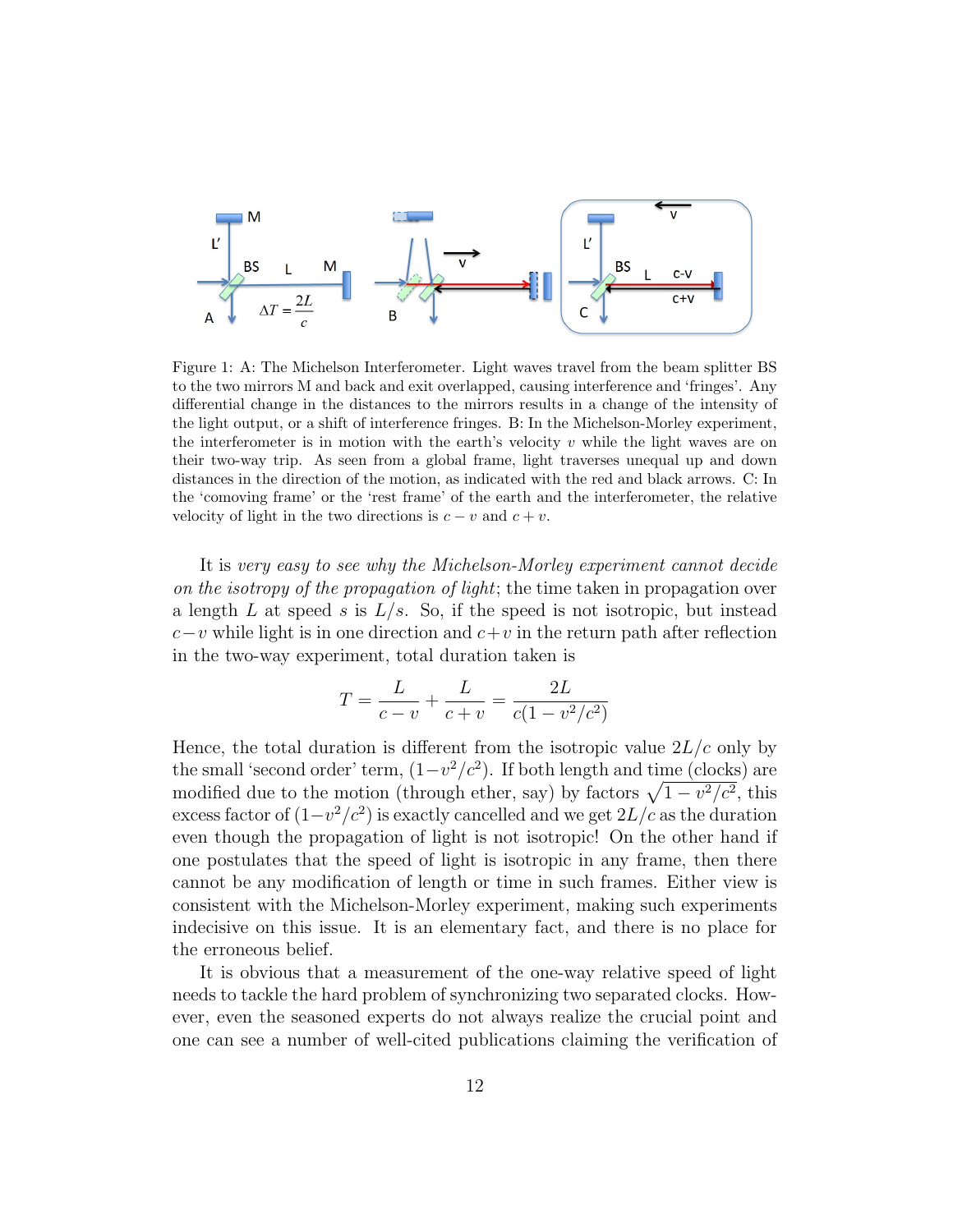the postulate in measurements involving one-way propagation of light, with clocks at two different locations. The irony and embarrassment of the situation will be understood if it is noted that the need for such one-way measurements, to demarcate Einstein's theory from the Lorentz-Poincaré theory, was reiterated in a paper in the journal Physical Review Letters by M. Ruderfer in 1960 [\[15\]](#page-58-11). He suggested an experiment based on the newly discovered Mössbauer effect. Very soon Ruderfer published a vital erratum [\[16\]](#page-59-0), when he understood the fundamental issue of the inseparability of the propagation delay and the duration measured with separated clocks. This fundamental 'catch' was already known and discussed by Poincaré, stressing the role of 'convention' in synchronization, but it is a subtle and deep issue that is easily missed, as history shows. Oblivious to the content of the erratum, researchers went ahead [\[17\]](#page-59-1) and 'verified the fundamental postulate' and 'ruled out the Lorentz-Poincaré theory', while citing both Ruderfer's proposal paper as well as the nullifying erratum! And many are continuing in vain to refine these tests on light [\[18\]](#page-59-2), still remaining in the dark about the interdependence of synchronization and time dilation of separated clocks in moving frames, and the inability of such tests to decide between the two kinds of theories, as pointed out clearly by Ruderfer.

#### 2.3. Bergson and Einstein's theory

Simultaneity of physical events as a fundamental premise was discussed in detail by Einstein, with the scenario of an observer on a platform and another in a moving train, in his expository monograph on the theories of relativity (1916), 'Relativity: The Special and General Theory' [\[19\]](#page-59-3). Bergson meticulously analysed Einstein's conception of simultaneity, in D-et-S. Contrasting the common notion of simultaneity with that in the theory of relativity, the philosopher hoped that there would be convergence of the concepts. But, it seemed that there was irreconcilable discord between the two views. Bergson pointed out the inconsistency between the conclusions arrived at by Einstein and the symmetric reciprocity of Special Relativity (this easily verifiable point has been discussed by a few others ever since, but generally ignored. We will discuss our transparent proof later, in the section on simultaneity). He also discussed in great detail the problem of the two brothers and their clocks (the twin paradox), and the issue of multitude of times in relativity. The relativists defended strongly and vigorously ('more Einsteinian than Einstein'), concluding that Bergson misunderstood the theory and the Lorentz transformations. The relativists went further and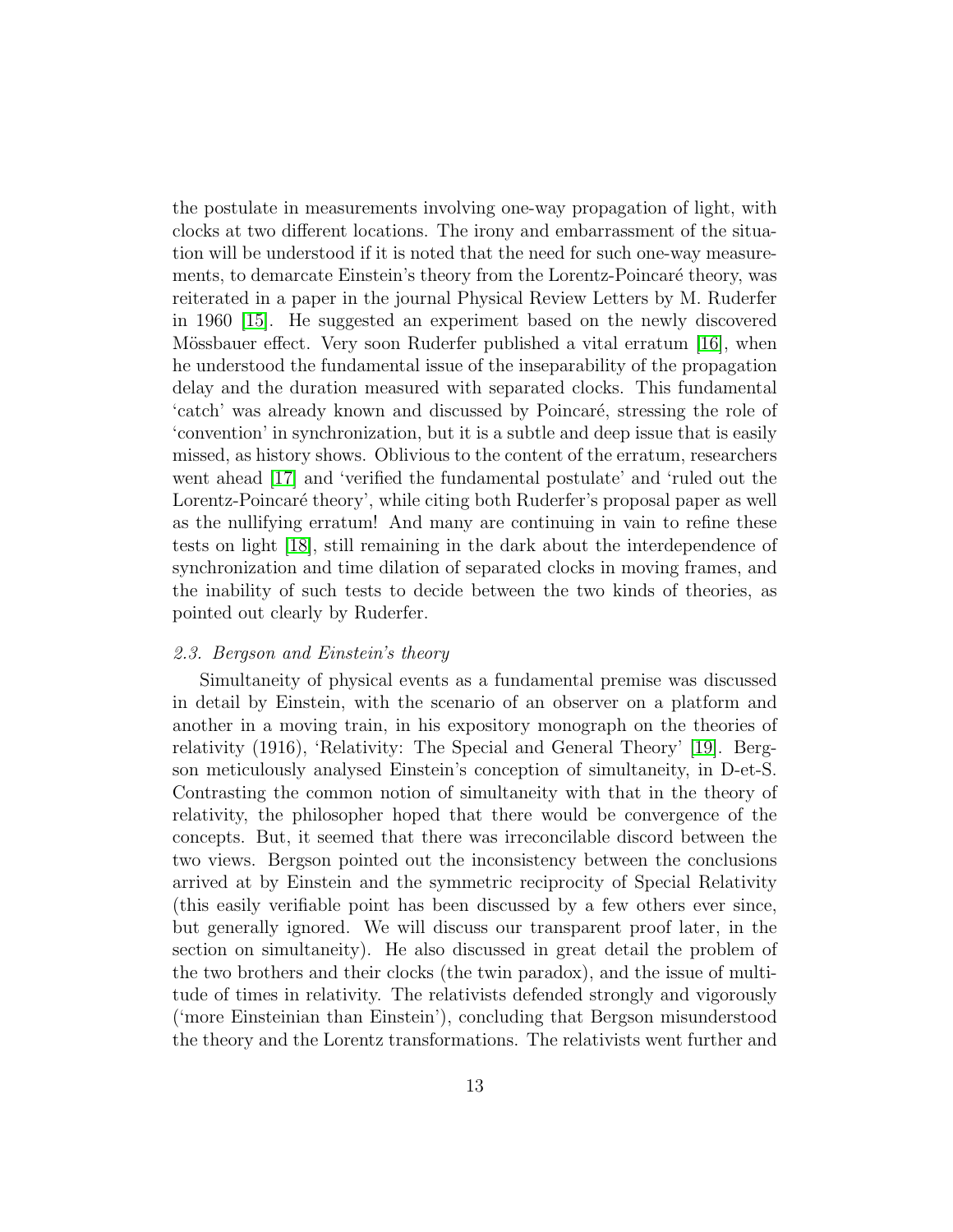concluded that the edifice of the Bergsonian philosophy of time and duration crumbled due to his mistaken views about real time, which was the time of physics as well as of Einstein's theory.

There is no need to examine in detail the philosopher's distinction between the notions of 'time' and 'duration' in our discussion. But it is important to make a clarifying remark. Only the 'duration of time' is physically (and psychologically) sensible. Duration is the measure of elapsed time, and all physical phenomena are events measuring some duration. Thus, the concepts of continuity and extension are naturally built into the notion of duration. As Bergson wrote in D-et-S, his notion of duration harmonized naturally with the hypothesis of a universal time. Bergson's examination of the physical theory was to see whether it was in harmony with the time in physics.

Bergson's position on Einstein's theory and the motivation for his hopeful admiration for the theory is clearly stated in D-et-S, without any scope for ambiguity, right after the first chapter 'Half Relativity' and two pages into the second, 'Complete Relativity'. In 'Half Relativity' he analyzed and interpreted the terms in the Lorentz transformations, one by one (as he indicated in the session at the Sorbonne), and discussed in detail the synchronization of clocks and its dependence on the protocol with the propagation of signals. This was in the context of the Lorentz's theory, and the interpretation was close to that of Poincaré, though Bergson did not (surprisingly, for me) mention Poincaré in D-et-S. With Lorentz's theory and its ether as the privileged frame, there was one system (of reference) S that possessed the master clock and time, and in a system S' that was relatively moving there was a different, dilated real time. However, there was no physical way to know whether one was moving or not through the insensible ether's privileged frame! Hence, Lorentz's relativity was at direct conflict with a single universal time central to Bergson's philosophy. With Einstein's relativity, all observers S, S', S"..., were deemed equivalent with equal right to claim the state of rest; there was multitude of times, now apparent and interchangeable, with the dilation always affecting the 'other' clocks. Therefore, Bergson hoped and reasoned that these mathematical multitude of times could not be identical to the real time, and the whole picture could be made consistent with the Bergsonian preference for a single universal real time. This is the crux of Bergson's evaluation and interpretation of Einstein's relativity.

As Bergson stated in the preface to D-et-S, "we started it solely for our own benefit". We see that Bergson approached the theory as a charmed suitor and not as a critique, but ended up criticizing the theory to bring out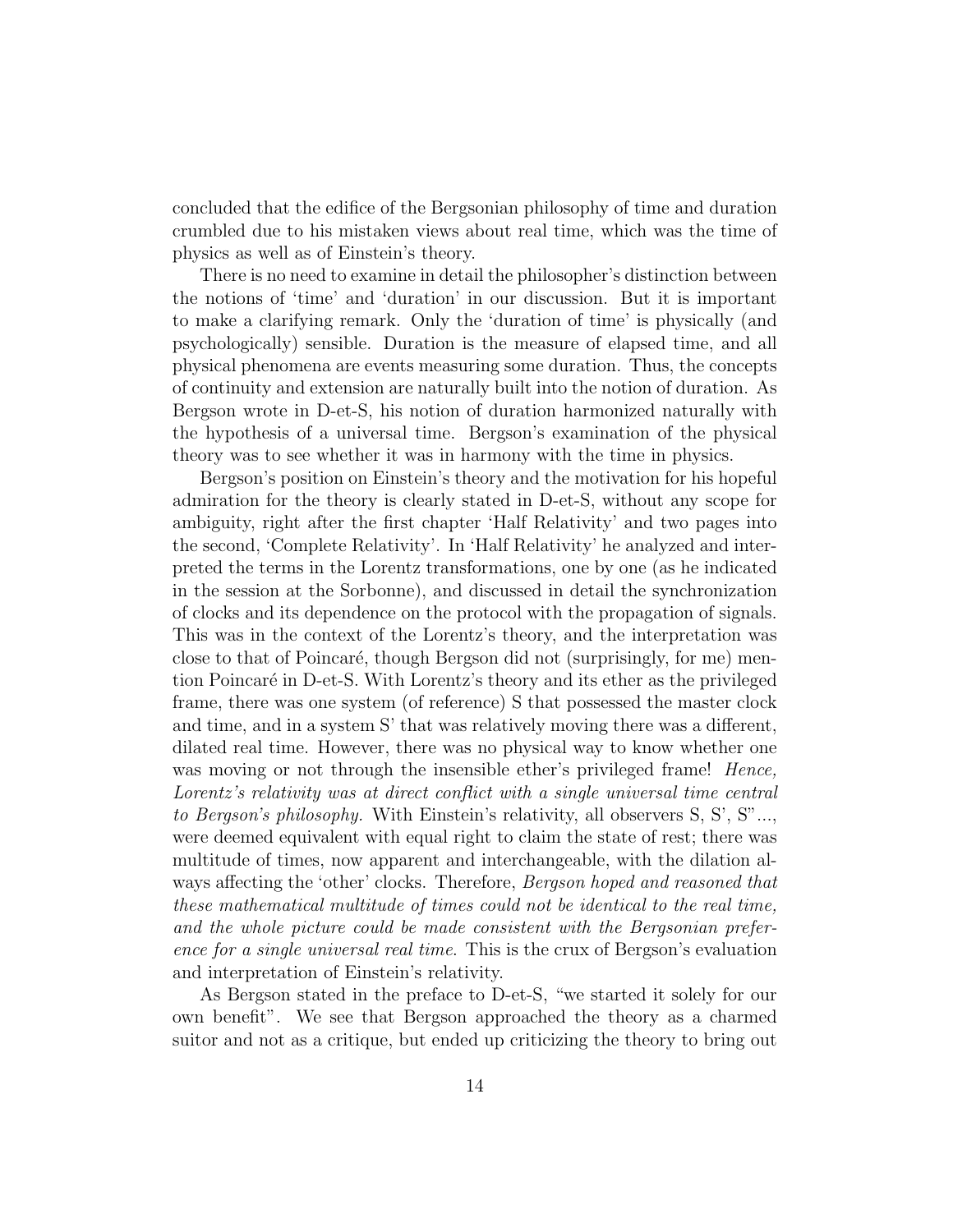what he thought was its interpretational essence that would harmonize with a universal real time. Lorentz's theory, with its real time dilation for real motion in invisible ether, was in direct conflict with Bergson's concept of time, whereas Einstein's theory without an absolute reference for motion gave him the hope of reconciling the notions of time in physical relativity and time of the philosopher, and indeed of common intuition. With no empirical method known to choose one theory over the other, the philosopher had a choice in Einstein's theory, with the possibility of reconciliation with proper interpretation. If Lorentz-Poincaré theory were the only theory, Bergson's thesis on universal duration and simultaneity would already be invalidated, being in conflict with the only physical theory of empirical experience. This is the core point concerning Bergson's interest and engagement, as a philosopher, in the physical theories of relativistic time.

## 3. Irrelevant Common Sense

When we discuss the Special Theory of Relativity, we will need to disregard certain kinds of objections that make sense from the point of view of common sense, but that are not immediately useful in the analysis of the theory. Two instances can give a flavour of the situation.

I am an observer at rest in STR - I am always at rest in my frame in STR, by definition; that is my rest frame. I see several things moving past. Surprisingly, they all are moving in the same direction and with the same velocity. An analogous thing happened in history when it was noticed that the entire system of stars and the globes of the solar system alike were moving as an ensemble from east to west every day. This was finally simplified by realizing that the earth is 'really' rotating, while stars stayed more or less fixed. So, should I conclude from common sense that I am the one who is really moving and physical effects should happen only to my clocks and measuring rods, if at all? STR insists that one is not justified to draw such a conclusion – there is nothing called real uniform motion. Every inertial motion is equivalent to a state of rest. In one's rest frame, however humble, the rest of the universe is moving; the rest of the clocks and rulers change.

More down to earth, I see a flock of birds in the standard formation, but all going backwards. I know that it is impossible. But, the physical theory of space and time doesn't care. As physical objects, the birds are in motion, while I am at rest. To the question, 'who's clock is going slower?', the theory gives the answer: the internal clocks of the birds are running slower, whether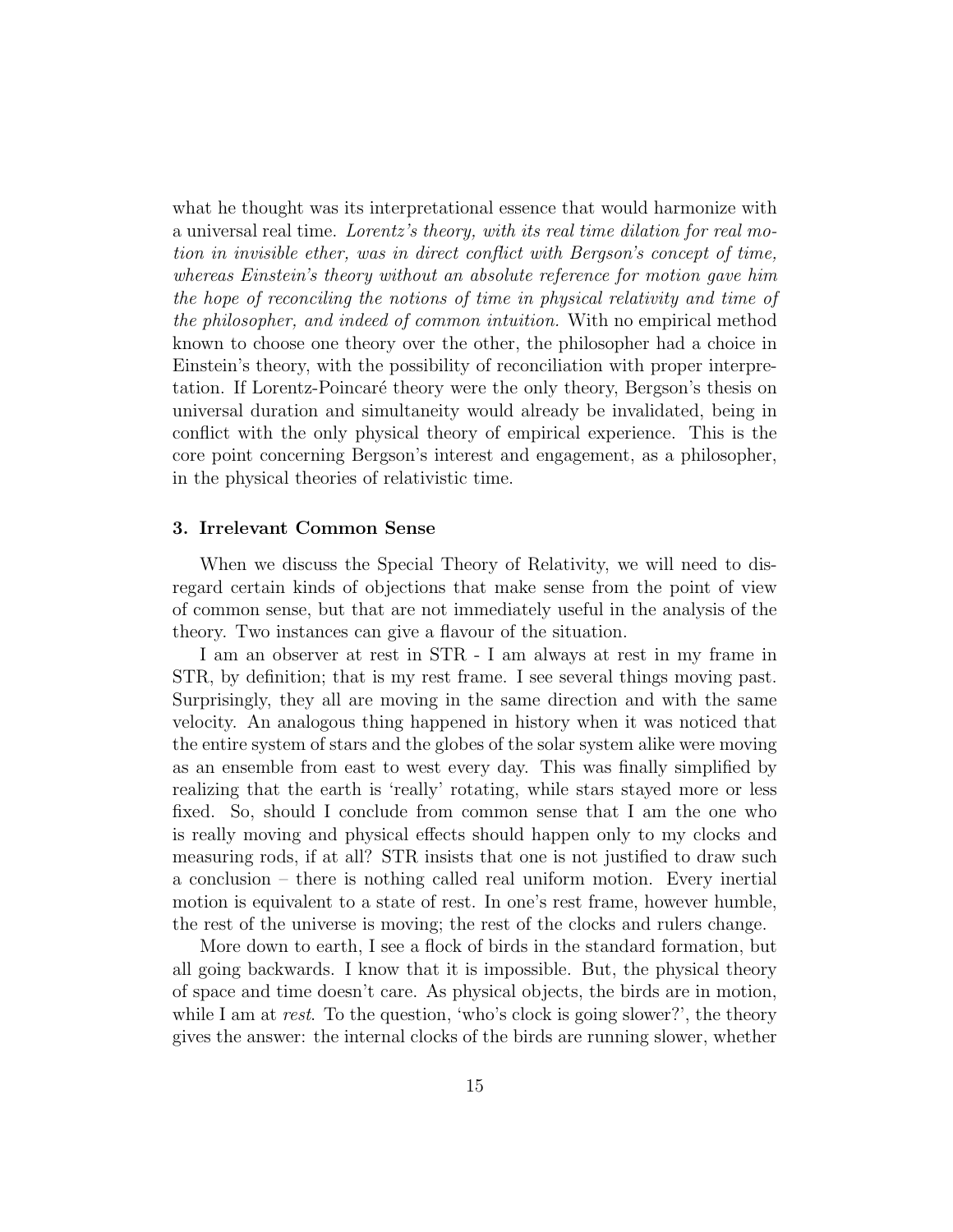they are flying forward or backward. If they appear still, despite the flutter, they are also at rest and there is no time dilation. In the ether-relativity, it would have been different; the appearance of the 'unnatural' motion of the birds must be due to my faster real motion relative to the ether. Can I say that the birds that are 'really' moving forward slower than me, and hence appearing moving backwards, must also be ageing faster relative to me, guided by common sense? Einstein's theory answers in the negative, because it is based on kinematics in the empty space. Since durations cannot be compared unless I mark the time on the clocks twice – at the start and at the end, at the same place, there seems no way to verify my common sense guess with birds that have flown past. (However, see appendix II).

So, the distinction is clear. In LPTR, modifications of lengths and durations are real physical effects that increase with the velocity relative to the ether. In STR, these modifications depend on the relative motion between the frames and the choice of being at rest is left free; only clocks and rulers external to our rest frame are affected. We are at rest, in our frame, and nothing happens to our clocks and rulers. Anybody's clock can be chosen to run the fastest by merely occupying his frame, and claiming the state of rest. There are as many fastest (or 'normal') clocks as there are observers – hence, the reciprocal multitude of times of the Special Relativity. What is not noticed is a glaring logical gap; if one could claim a state of rest in situations of relative inertial motion, then one can also claim a state of motion at will, making the physics of clocks arbitrary. Given a value for the relative velocity between two frames, there is an infinity of possible partitions of individual velocities between the frames. But, that is the topic of discussion in a separate paper on the logical structure of the theories of relativity [\[20\]](#page-59-4).

Clearly, the philosopher might not have been worried about the conflict with common sense in the way of the examples we mentioned. He was worried about the meaning of the assertions of the theory and whether they rigourously and logically follow from the symmetrical structure of the theory, with its temporal multitude. Einstein, on the other hand, was concerned only about the consistency of the theory with what was measurable. He was also aware that his theory gave the same predictions as the Lorentz-Poincaré ether-based theory in situations of common physical measurements. Above all, the confirmed predictions of the General Theory of Relativity (GTR) for the gravitational physics of the motion of the planets and the bending of light near the sun were an indication of the correctness of his approach, and was perhaps the basis of his confident modesty.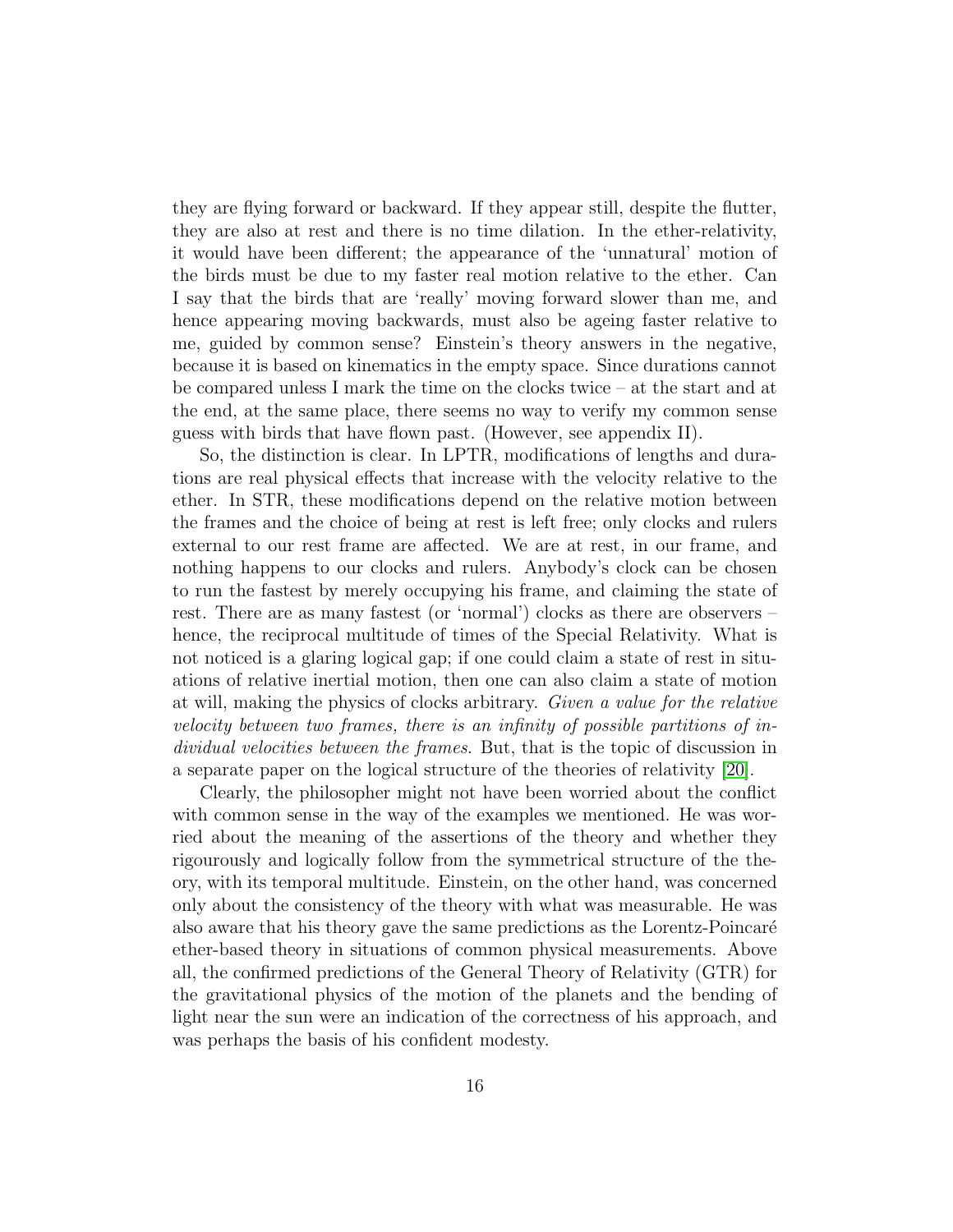# 4. Langevin's Twin Paradox

The Special Theory of Relativity was projected as a theory of space and time, rather than merely as a theory of motional modifications of distances, durations, and related physical quantities, after H. Minkowski's mathematical formulation in which 'time' was depicted as a fourth dimension, along with the three spatial dimensions  $[21]$ . However, the fact that this dimension had the imaginary nature, in the mathematical sense, confined the geometrical theory within the circle of physicists and mathematicians (in older texts, it was depicted as  $(ic)t$ , where  $i = \sqrt{-1}$ ). It was through a lecture by Langevin at the International Congress of Philosophy in Bologna in 1911 [\[22\]](#page-59-6) that many philosophers were jolted into a discussion about the multitude of times in the physical world, one each and one's own for every inertial observer. Bergson was a speaker at the congress in Bologna, where he spoke about 'Philosophical Intuition'. There, Langevin mentioned about time dilation of transported clocks in Einstein's theory, and discussed two concrete examples. One was about the comparison of the lifetimes of two samples of radioactive Radium in relative motion, and another was the scenario of the space traveller. He said,

Imagine a laboratory attached to the Earth, which motion can be considered as uniform translation, and in this laboratory there are two perfectly identical samples of radium. What we know about the spontaneous evolution of radioactive materials allows us to say that if these samples are kept in the laboratory, they will lose both their activity the same way over time and their activities remain continuously equal. But then send one of these samples with a sufficiently high velocity and then bring it back to the laboratory; this requires that at least at certain times this sample has undergone accelerations. We can say that on return, its proper time between departure and return is less than the measured time interval between these events by observers attached to the laboratory, so that it has less evolved than the other sample and therefore it will be more active than the latter; it will have aged less, having been more agitated.

As the next example of 'lived durations' of the traveller he said,

For this it is sufficient that our traveller consents to be locked in a projectile that would be launched from Earth with a velocity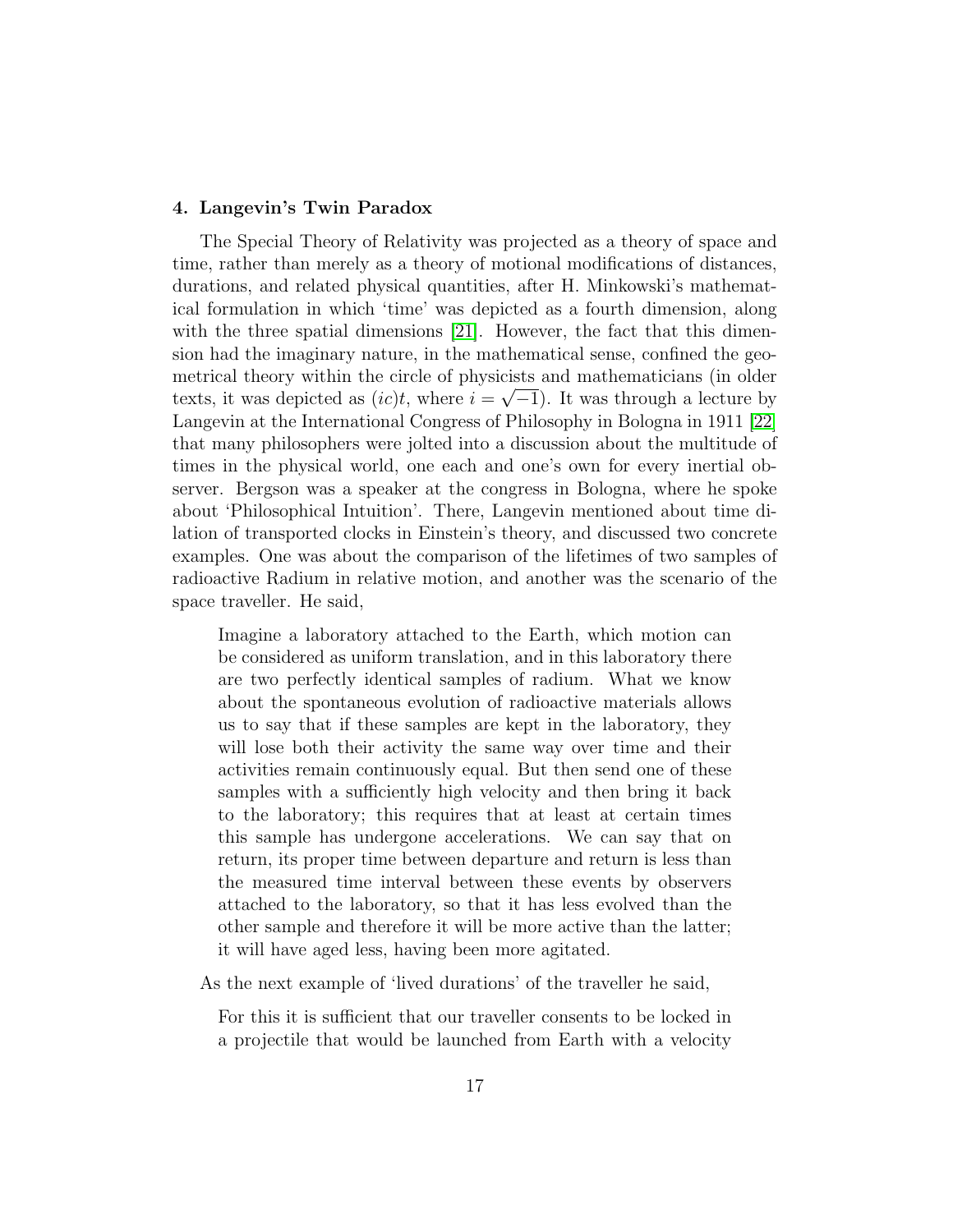sufficiently close to that of light but lower, which is physically possible, while arranging an encounter with, for example, a star that happens after one year of the traveller's life, and which sends him back to Earth with the same velocity. Returned to Earth he has aged two years, then he leaves his ark and finds our world two hundred years older, if his velocity remained in the range of only one twenty-thousandth less than the velocity of light. The most established experimental facts of physics allow us to assert that this would actually be so.

This second example evolved into the fable of the 'twin paradox' of relativity. One of the twin brothers go out in a long and fast space-voyage. When he returns home, he has aged much less than his brother who stayed back. What is the explanation for the unequal ageing? Langevin was aware and careful about the fact that, in Special Relativity, any observer can claim the state of rest and the special relativistic ageing was symmetric, unless some kinematical asymmetry was invoked. He cited the asymmetry of the accelerations of one of them, required to make the return trip for the eventual comparison at the same place. He stated that the one who had aged the least is the one who had suffered the greatest accelerations. He devised a scheme of light signals for the continuous communication between the traveller and the earth station and demonstrated the asymmetry as equivalent to the asymmetry of Doppler shifts of the light signals.

However, there was nothing in the inertial physical basis or the mathematical structure of Special Relativity that could justify the assertion, 'one who had aged the least is the one who had suffered the greatest accelerations'. Those who do not agree with Langevin's unjustified reasoning would naturally interpret this situation as a paradox – hence the twin paradox, where one person remains on the earth  $(A)$  and his twin brother  $(B)$  is the space traveller. One would argue that in the space traveller's rest frame, it is the earth dweller who is relatively moving and Einstein's theory (through the Lorentz transformation on duration) predicts that the earth clocks (A) run slower, irrespective of the direction of travel and without regard to whether they are continuously monitored by B. There is nothing in Special Relativity which demands a special treatment while turning back - that is a small duration compared to years of travel. So, relative to B, it is A who ages slower, whereas relative to A, it is B who ages slower. Since both have equal special relativistic right to claim the state of rest, both are right and the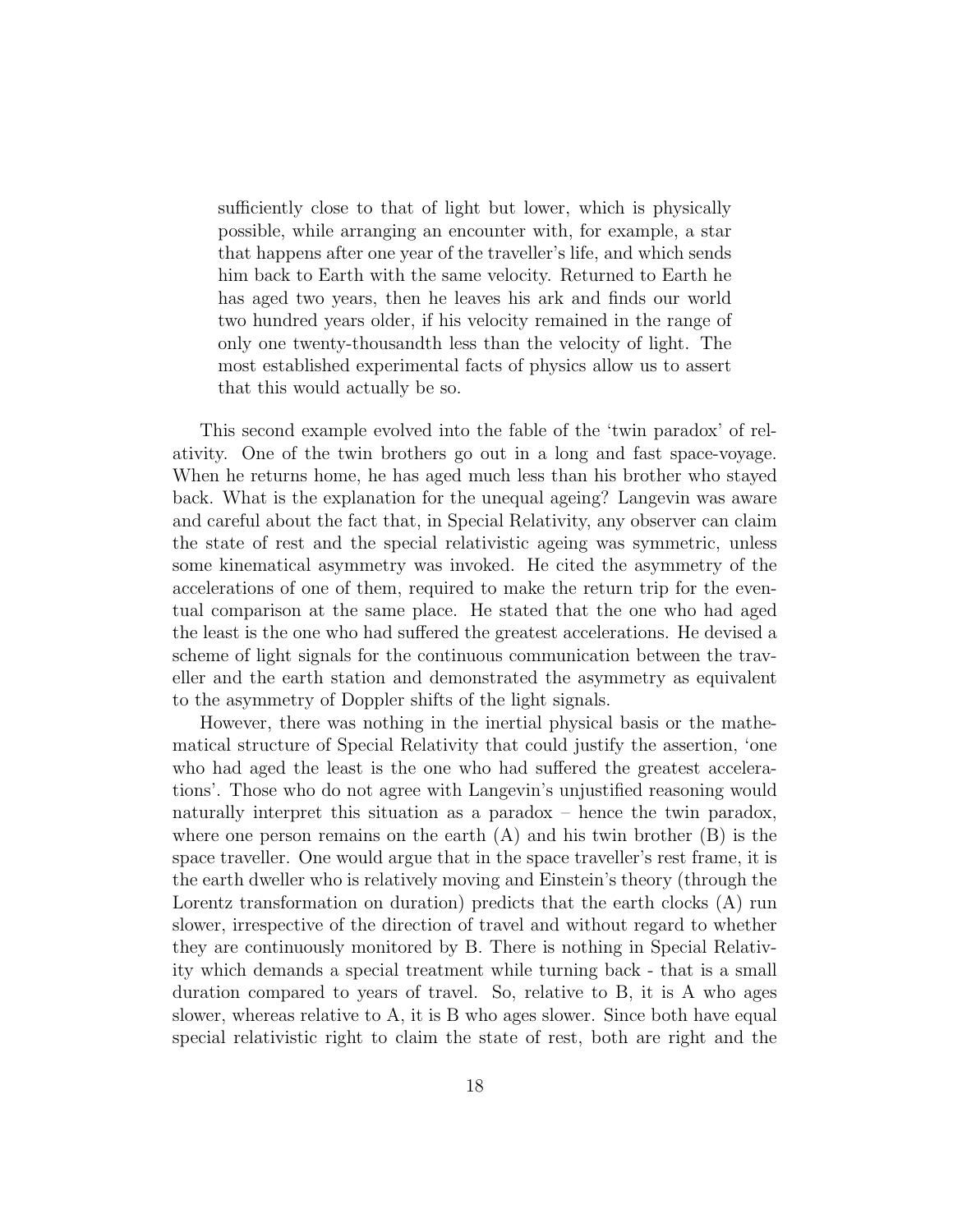

Figure 2: Space-Time diagrams of the twin clock problem. a) The diagram from the rest frame of A, with vertical 'world line' in blue. B moves out in space and returns. The 'length' of B's world line and the duration measured in his clock are shorter, due to the negative contribution from the motion in space. b) Relativity from B's rest frame. Now B has the vertical world line and A moves out in space and returns. B feels a squeeze around the midpoint, indistinguishable from gravity, for a short duration (red arrow). A's world line is shorter and the proper duration in his clock, is less. The situation is entirely symmetrical, save for the brief period of gravity in B's world frame. There are many who draw only the diagram (a) and conclude that 'obviously B ages less', without any mention of the diagram (b), acceleration, or gravity.

only logical conclusion, without invoking any new theory, is that neither will be slower or faster. Hence, time dilation in Special Relativity must be an unphysical illusion – that is the essence of the twin paradox and the critique of Special Relativity. This problem doesn't arise in Lorentz-Poincar´e theory, where time dilations occur only while moving relative to the ether  $-$  the situation is asymmetric from the start to end, without accelerations. In any case, the Special Theory of Relativity does not specify a reason for a clock that underwent a brief period of noninertial motion to go slower than the one that didn't.

To be precise, the physical time (duration) recorded by a moving clock in Einstein's theory is given by a simple formula,

$$
(d\tau)^2 = (dt)^2 - (dx/c)^2 \tag{1}
$$

where dt is the conventional duration of the familiar Galilean time and  $dx$  the distance moved. This equation defines the 'geometry' of STR. The difference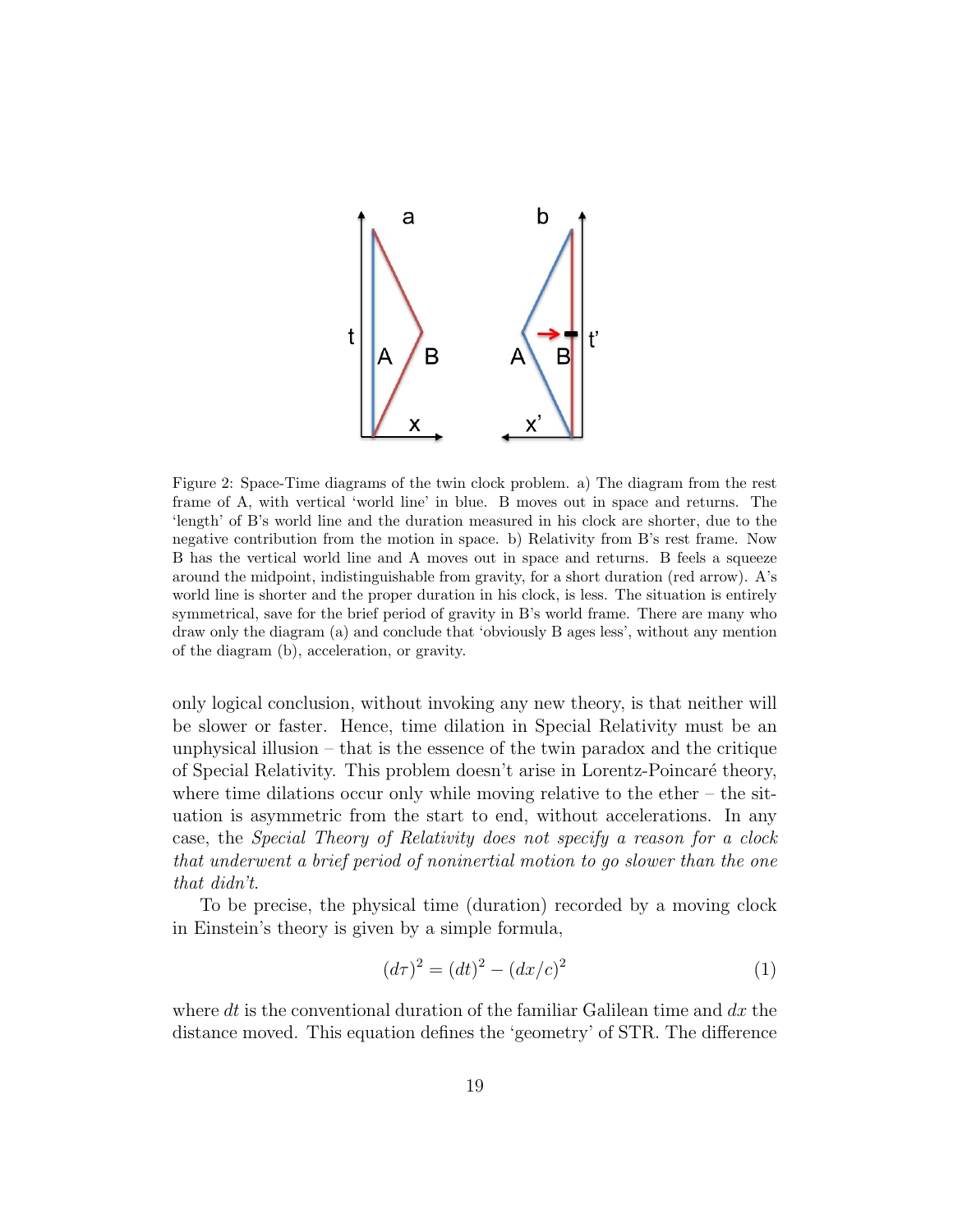from the familiar Pythagoras triangle formula is the negative sign. So, the 'time base' of the space-time triangle, corresponding to the duration in the rest frame, is *longer* than the sum of the other two sides (see Fig. 2). In the frame of the clock, it is at rest and  $dx = 0$ ; then the physical time and the clock time are identical, and flow fastest. For any moving clock, the physical time  $d\tau$  is shorter than dt because of the subtractive contribution from moving the distance dx. While the rest frame clock C1 marks  $100$ seconds, another clock C2 that has relatively moved by a 1000 kilometres marks about 55 nanoseconds less than 100 s, as theoretically calculated from the C1 rest frame. In contrast, C2 is at rest in its frame, and while it marks 100 s, C2 has moved 1000 km and records 55 nanoseconds short of 100 s, as calculated from C2 frame. Since any of the inertial observers has the right to claim the state of rest in the theory,  $dx = 0$ , after rejecting a deciding privileged frame like the ether, the clocks in that frame run the fastest, and all other clocks slower. The arbitrary choice of the 'immobile' frame with complete equal rights is the source of the controversy. Lorentz and Poincaré didn't have to face this difficulty because there was the special frame of the ether in which the immobile clocks had the fastest rate, and any clock moving in the ether was slower; there was no reciprocity.

#### 4.1. Divergent views:

# Langevin, Einstein, Painlevé, and Becquerel

Langevin's 1911 solution remains as one of the popular answers to the paradox in modern text books.[4](#page-19-0) Yet, most of the discussions do not spell out how exactly the asymmetry of acceleration translates to an observable physical effect. Instead, nearly everybody insists that the paradox is cleared entirely within the Special Theory of Relativity. Few realize that Einstein had rejected such a resolution as incorrect in 1918, four years before the Paris visit and long after the assertion on asymmetric time dilation was made in the 1905 paper on the Special Theory of Relativity [\[10\]](#page-58-6). He admitted in the paper published in Die Naturwissenschaften [\[23\]](#page-59-7) that the relativists were 'evading the issue' and the solution required going beyond the special theory, because the situation was symmetric in the theory! Most textbook authors

<span id="page-19-0"></span><sup>4</sup>Different text books on Special Relativity offer three or four physically different solutions to the twin paradox, signalling the perennial confusion and the lack of consensus. These different reasons are Doppler effect, Change of simultaneity, Acceleration asymmmetry, and Gravitational time dilation in accelerated frames.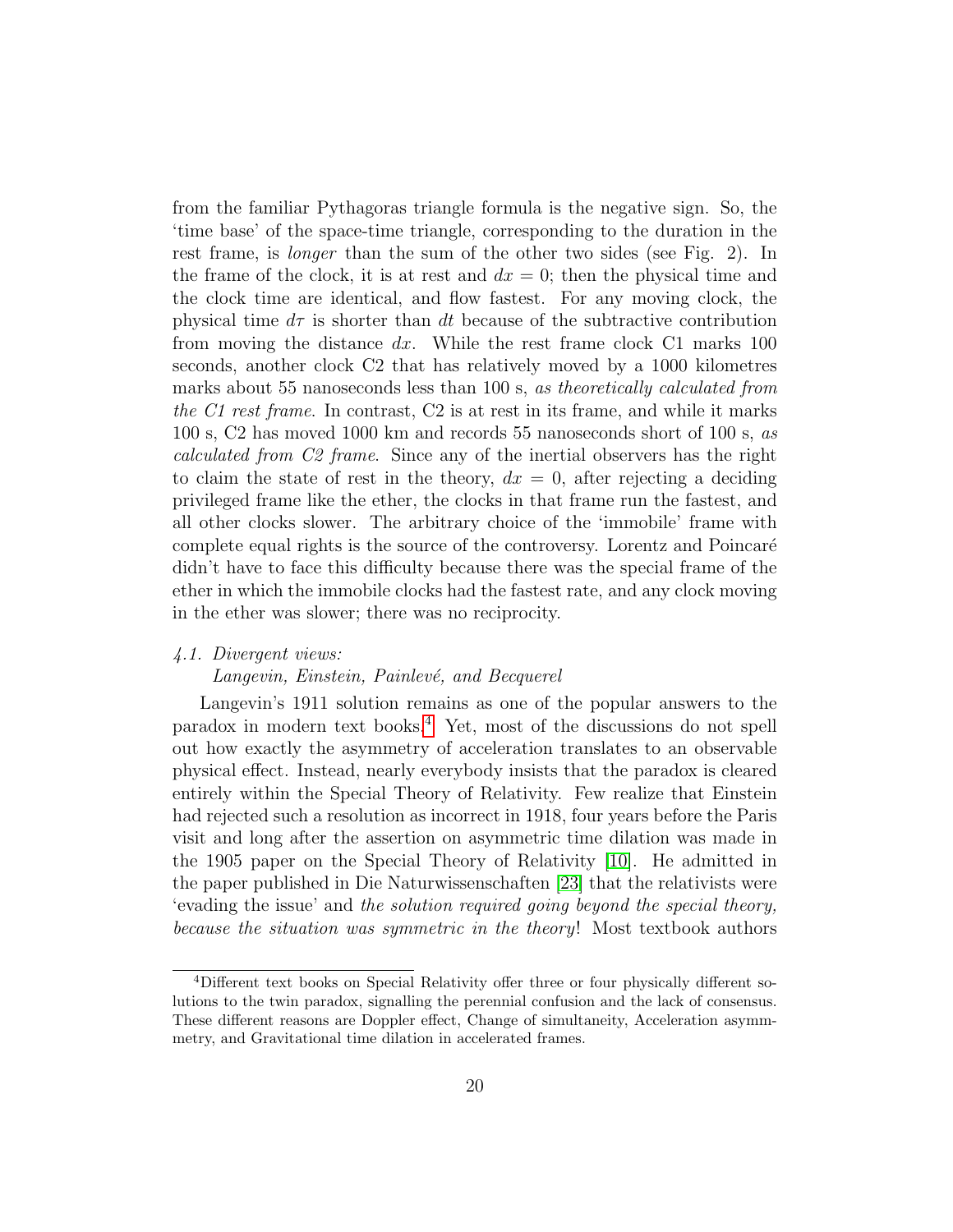who have written on time dilation in relativity are not even aware of this paper. Einstein's much awaited and delayed resolution of the paradox was that the pseudo-gravitational field experienced during the acceleration phase (during the reversal of the velocity for the return journey) resulted in sufficient amount of gravitational modification of relative time in the spaceship frame according to his new theory of gravity – the General Theory of Rel-ativity – that there was really no contradiction or paradox [\[23\]](#page-59-7). This was indeed his first definitive and quantitative response to the twin paradox. Both Nordmann and Kastler mention the need for General Relativity input to solve the paradox, in their memoirs of the 1922 visit. In contrast, most text books and monographs do not even mention Einstein's asserted solution and pretend that the correct solution is entirely within Special Relativity. We sketch Einstein's simple gravitational solution to the twin paradox in the appendix I.

The paradox was vigorously discussed during the 1922 visit, brought to debate by the insistent Painlevé in one session at the Collège de France  $[2, 34]$  $[2, 34]$ . The summary from Nordmann's record is that Einstein's replies to the queries were satisfactory to the gathering and Painlevé. But, Einstein seemed to have chosen to keep quiet on the necessity of invoking General Relativity and the gravitational time dilation to justify the asymmetric time dilation, and to resolve the paradox that arose in the special theory. We will see that while this did not affect Einstein's reputation, his physicist defenders like Jean Becquerel continued to use biased and incorrect arguments entirely within Special Relativity to justify the asymmetric dilation. The irony is exemplified by a letter that Becquerel sent to Bergson, in which Becquerel 'explained away' the asymmetric time dilation in Special Relativity without discussing acceleration, even during the reversal of the journey. Little did Becquerel realize that his discussion of time dilation would become a record of how even distinguished physicists misunderstood the Special Theory of Relativity and its criticisms, as Bergson spotted and exposed in an appendix to D-et-S, second edition.

Becquerel's letter was reproduced (to represent his views faithfully) in the later editions of Duration and Simultaneity, in the first appendix [\[24\]](#page-59-8). For Bergson, it was easy to spot and show that Becquerel was inadvertently using a theory of relativity with a preferred frame and not Special Relativity in his 'demonstration' (Bergson did not name the 'most distinguished physicist' in his book).

Briefly, Becquerel discussed the standard twin problem, with one of them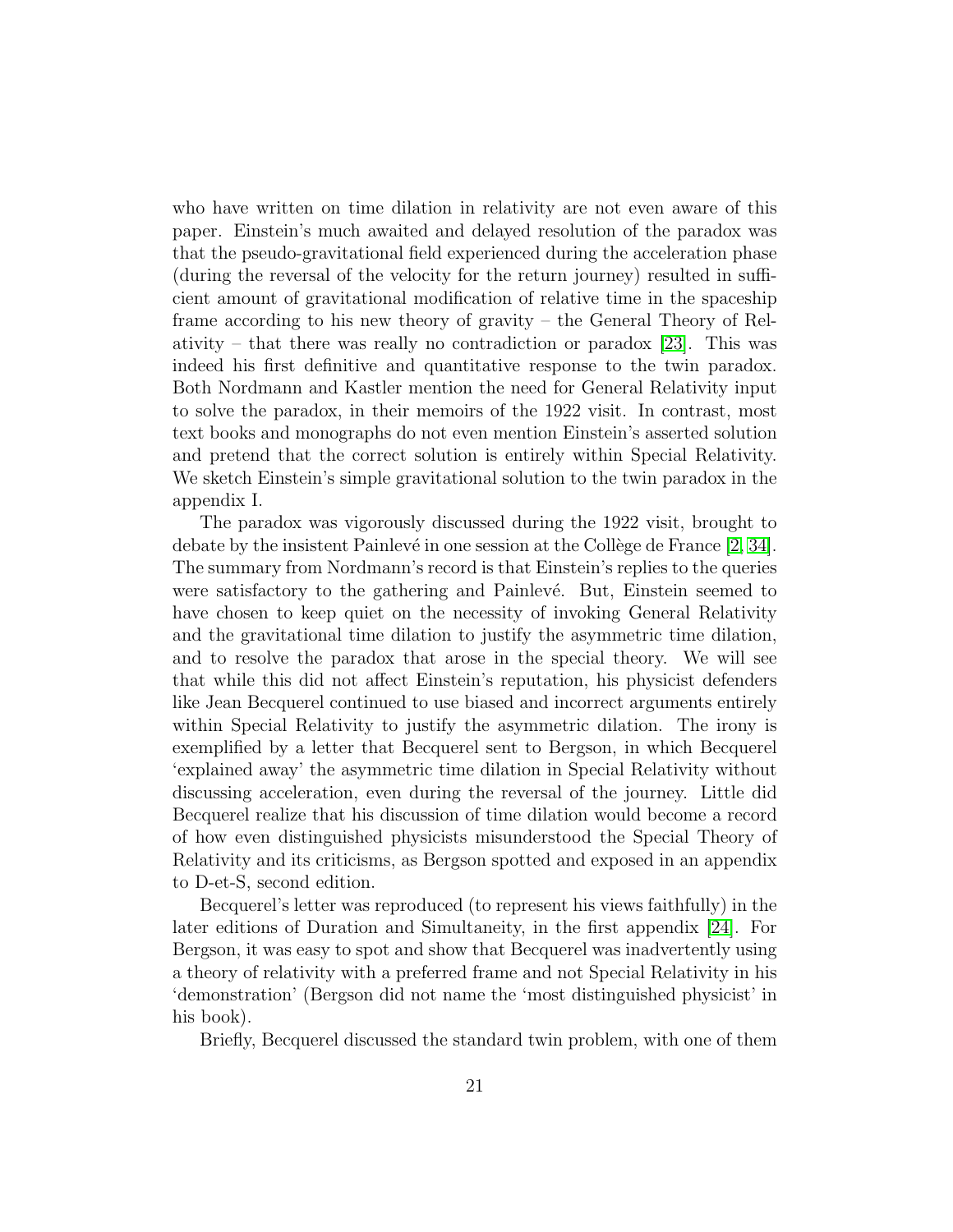

Figure 3: Becquerel's version of the scenario of the twins, where the asymmetrical ageing is deduced even for the inertial phases, is indicated. Clocks are synchronized to Pierre's clock. Becquerel asserted that Paul would see the clocks that move past him read more time relative to his clock, at rest with him, and hence Pierre would age more.

on earth and the other blasting off at high speed. In those French discussions, they are named Pierre and Paul. In Becquerel's scheme without accelerations, there are clocks placed throughout the trajectory, all synchronized with the earth clock. Paul adjusts his clock to read the same time as Pierre's as the two meet in their paths. What is then simpler than Paul's just comparing his clock with the nearest 'earth synchronized clock (ESC)' on his path to find out who ages slower? Becquerel concludes from the Lorentz transformations and Special Relativity that Paul's clock always reads less than ESC. So, according to Becquerel, Paul in his rest frame would conclude that he was ageing slower after he separates from Pierre, even without any asymmetry introduced. Since the total time should be twice that for half the journey, once it is argued that Paul remained younger than Pierre during half the journey, Becquerel concluded that Paul would return younger. Becquerel analyzed the entire journey from the frame of Paul in the spacecraft, i.e., Paul's rest frame. And, surprisingly for a physicist, he concluded that Paul would see less duration elapsed in his clock, compared to Pierre's, even during the inertial journey. So, Becquerel, in effect, assumes that Paul is the 'really moving guy', relative to Pierre as well as in Paul's own reckoning. He forgets the most important aspect of Special Relativity that the clock in its own rest frame goes the fastest and the (proper) duration recorded in any relatively moving clock is less. Therefore, irrespective of what the other passing clocks read, Pierre must have clocked less time, having moved some relative distance. Remember the formula for the elemental relativistic durations,  $(d\tau)^2 = (dt)^2 - (dx/c)^2$ . It was an elementary mistake from Becquerel. I think his confusion was because he mistook the clock's local time readings at the spatial locations of comparisons (as given by Lorentz transformation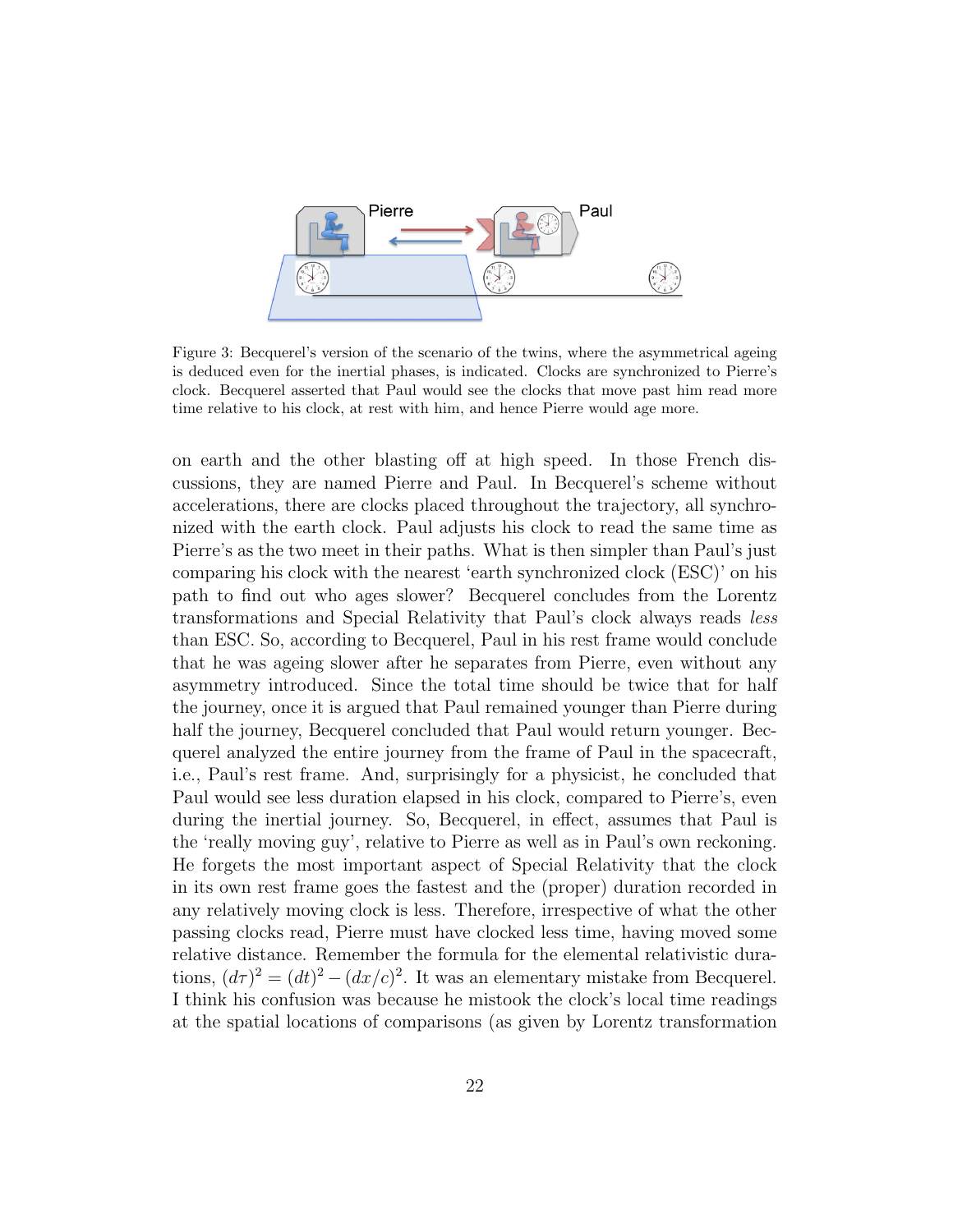formula) as identical to Pierre's elapsed duration.

In contrast, Bergson's analysis is clear; concerning the outward and inward journeys he says,

But, from the standpoint of theory of relativity, there is no longer any absolute motion or absolute immobility. The first of the two phases just mentioned then becomes an increasing distance apart between Pierre and Paul; and the second a decreasing one...The symmetry is perfect...their situations are interchangeable.

Then Bergson shows that, using the same Lorentz transformations, it is Pierre's clock that runs slower, as observed from the rest frame of Paul's, during the inertial portions of the journey. This was exactly the same conclusion Einstein emphasized in his 1918 twin paradox paper, for the inertial portion of the journey. In summary, Becquerel made the grave mistake to argue that the clocks in the rest frame S were slower than the clocks in a relatively moving system S' in Special Relativity. This error was carried by some other French supporters of Einstein's, like André Metz, in their criticisms of Bergson, but we will not go into those details.<sup>[5](#page-22-0)</sup> Becquerel's error is there in the reprinted letter in D-et-S for all to see and easily verify. Ironically, those who claim that the twin paradox is resolved entirely within Special Relativity are inadvertently asserting that Einstein's solution in 1918 [\[23\]](#page-59-7) and the Equivalence Principle (which he used in the solution) are incorrect, without citing any reason.

# 4.2. The need for logical rigour and consistency

Discussions on the twin paradox often slip philosophically and logically in distinguishing time dilation in nature and time dilation in a particular theory. Whether a theory represents the phenomenon (of asymmetric time dilation here) in its logico-mathematical structure depends on the nature of the theory, irrespective of whether there is such a phenomenon in nature. Bergson, being a philosopher, was arguing that the symmetric and reciprocal theory of Special Relativity could not have asymmetrical multitude of real times. The same point was made by Einstein himself in his 1918 paper on the twin paradox. At a time when direct experimental evidence for the time

<span id="page-22-0"></span><sup>5</sup>P. A. Y. Gunter's edited volume contains translations of articles by Metz and Bergson's replies, in Revue de Philosophie (1924).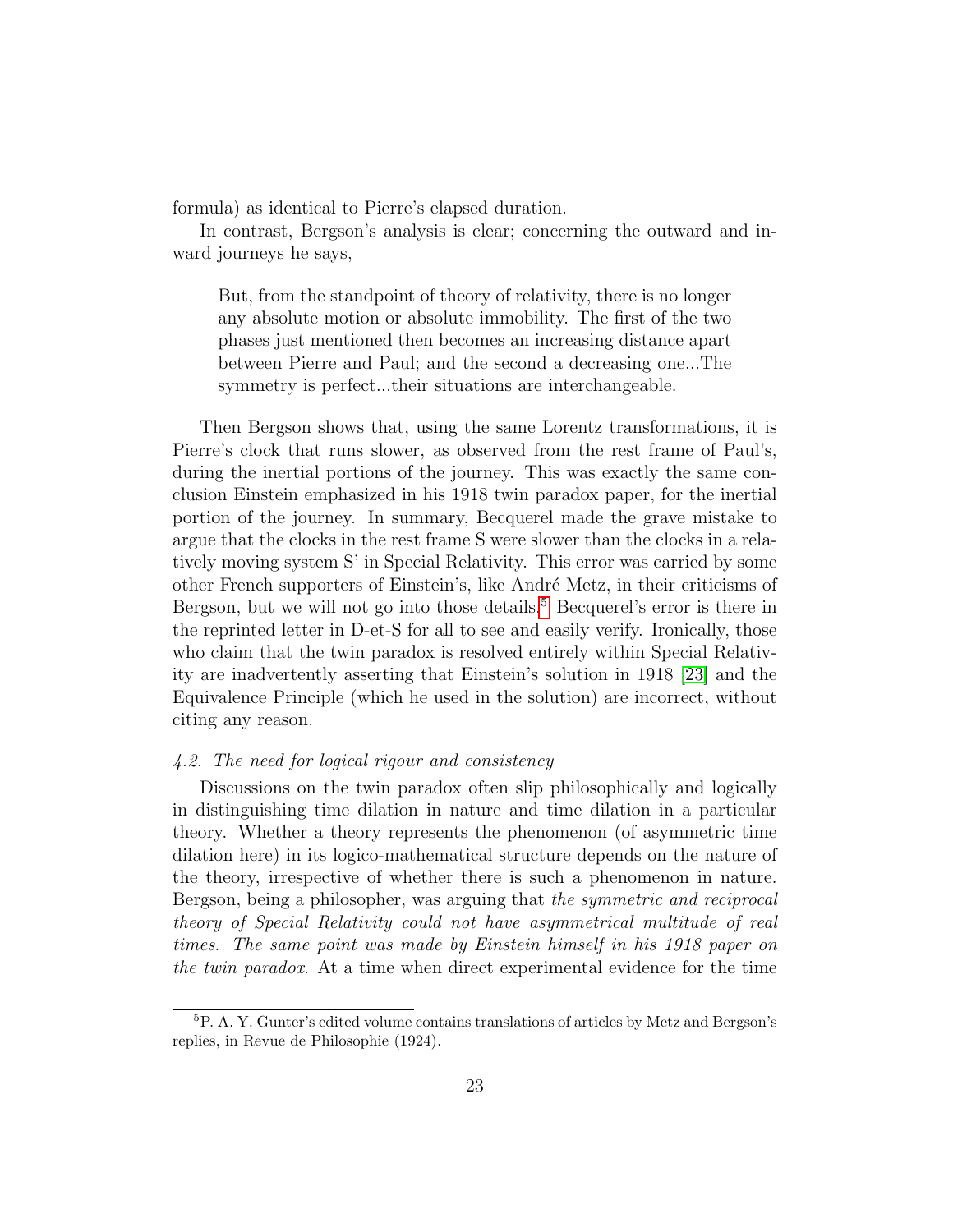dilation was not available, further questions on the reality and the physical reason for the phenomenon were empirically undecidable. Note that nobody really debated about the gravitational time dilation as a paradox in days when it was not verified, though the effect was known for as long as the twin paradox of STR itself; there was no reciprocity about two different heights in a gravitational field. But, the problem special relativists faced was that if they admitted that the time dilation was symmetric in STR, the theory would become vacuous.

Finally when direct experimental evidence for time dilation became available in 1941, first in the dilation of the life time of cosmic ray muons [\[25,](#page-59-9) [26\]](#page-59-10), it was clear that acceleration had no direct role to play in time dilation; the energy loss of these charged particles subject them to enormous deceleration (more than a trillion times the gravity on earth), but the time dilation measured is simply related to the velocity only. However, acceleration that happens only after half the journey is invoked as the agent of asymmetrical time dilation in all modern discussions of the twin paradox. Finally, even a layman may be able to ask a 'most distinguished physicist' how would acceleration play any role at all if one decides to freeze the clock during the brief durations of acceleration and restart it where it was stopped after the acceleration! After all, the distant clock with Pierre cannot get affected by the accelerations of Paul [\[27\]](#page-59-11).

Bergson's view of the twin clock problem within Special Relativity was as we stated already; in the completely symmetric theory, there was no room for the alleged asymmetry. The analogy he used was the appearance of one of the twins to the other when they are nearby and when they are far. At a distance, the person will appear as a midget, but who of the two is appearing as the midget will depend on who's view is taken as privileged. Paul will appear as midget from Pierre's point of view and Pierre will be judged as midget from Paul's point of view. At the end, when both can be together the difference in size dissolves away. The apparent plurality of durations is similar and in Bergson's view, there is no real relative time dilation in Special Relativity. The corollary is that if time dilation was known to be a fact of nature, Bergson would have probably argued that the explanation was not in Special Relativity, but in a different theory (like Lorentz's theory) with the appropriate inherent asymmetry in inertial motion.

We conclude this section on time dilation with one ironical empirical outcome and a related incident of quenched criticism. An experiment on time dilation 'on a set of twins' was done with Caesium atomic clocks in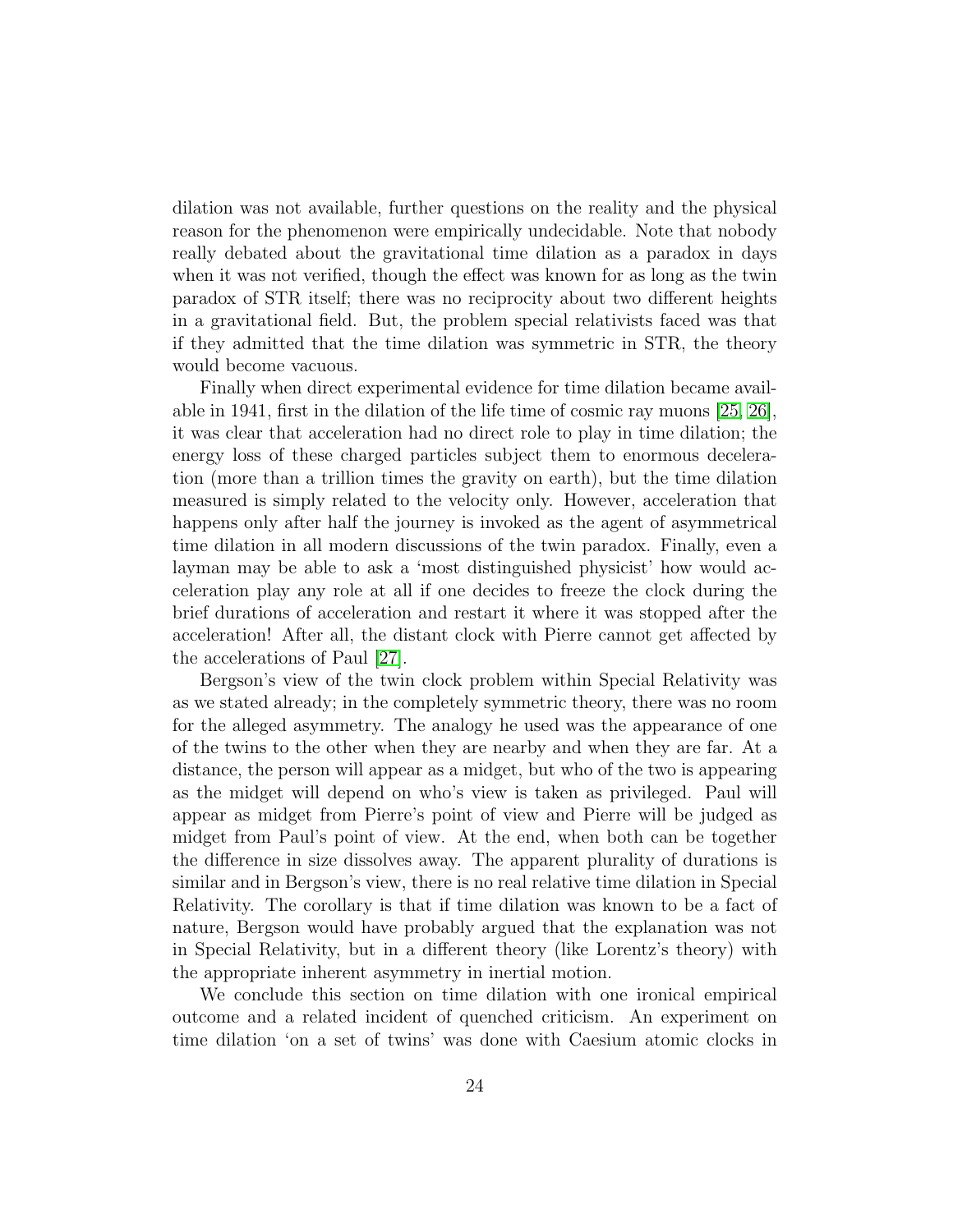1972 [\[28\]](#page-60-1). (In this experiment, there were also gravitational effects on the rate of clocks, but the value was known from General Relativity and could be subtracted to get the ageing due to only the relative motion). One set of the twin clocks (Pierre) remained in the Naval Observatory in Washington DC, while the other set (Paul), who made a trip in an aeroplane via the West Coast, Guam, Bombay, Rome,... arrived back in Washington expecting an older Pierre, who remained in his room, as in the relativity fables. But, Paul found Pierre to be younger than him! What does it say for the theory? This experimental result should have been an eye-opener which revealed that the time dilation was not decided by relative velocity, but it wasn't to be. This unexpected turn made the experimenters to invent an imaginary frame-fairy watching all this from an encompassing space, much like a privileged frame. In effect, they used a limited version of Lorentz's ether relativity to explain the experimental results, but attributed the credit to Einstein's theory.

Everybody wasn't convinced. Louis Essen, credited as the inventor of the practical Caesium atomic clock at the National Physical Laboratory in England (1955), had been involved in many precision tests of the theories of relativity. He was the force behind the current definition of the standard second, in terms of the atomic transition frequency in Caesium. His method of deducing the velocity of light from the measurement of its frequency and wavelength in a resonator is the modern method for fixing the velocity of light.<sup>[6](#page-24-0)</sup> In the early seventies he turned a critique of the theory, arguing that it was just a transformation theory on units and not a physical theory. He was critical of reducing the two fundamental units of length and time into just one, with the speed of light 'c' as the conversion factor. His thoughts on relativity were expressed in the tiny monograph, 'The Special Theory of Relativity: a Critical Analysis' [\[29\]](#page-60-2). Soon, he was excluded from publishing his criticisms on these topics, especially on the transported Caesium atomic clocks experiments.

# 5. Simultaneity: Einstein vs. Bergson

Bergson's brief comments at the Sorbonne during Einstein's visit were mostly focused on the notion of simultaneity, after a brief mention of mul-

<span id="page-24-0"></span><sup>6</sup>The most precise value of the speed of light is not really a measured of the 'speed' from the propagation of light. It is the product of two precision measurements of the frequency and wavelength  $(c = f\lambda)$  of a standing wave in a cavity resonator.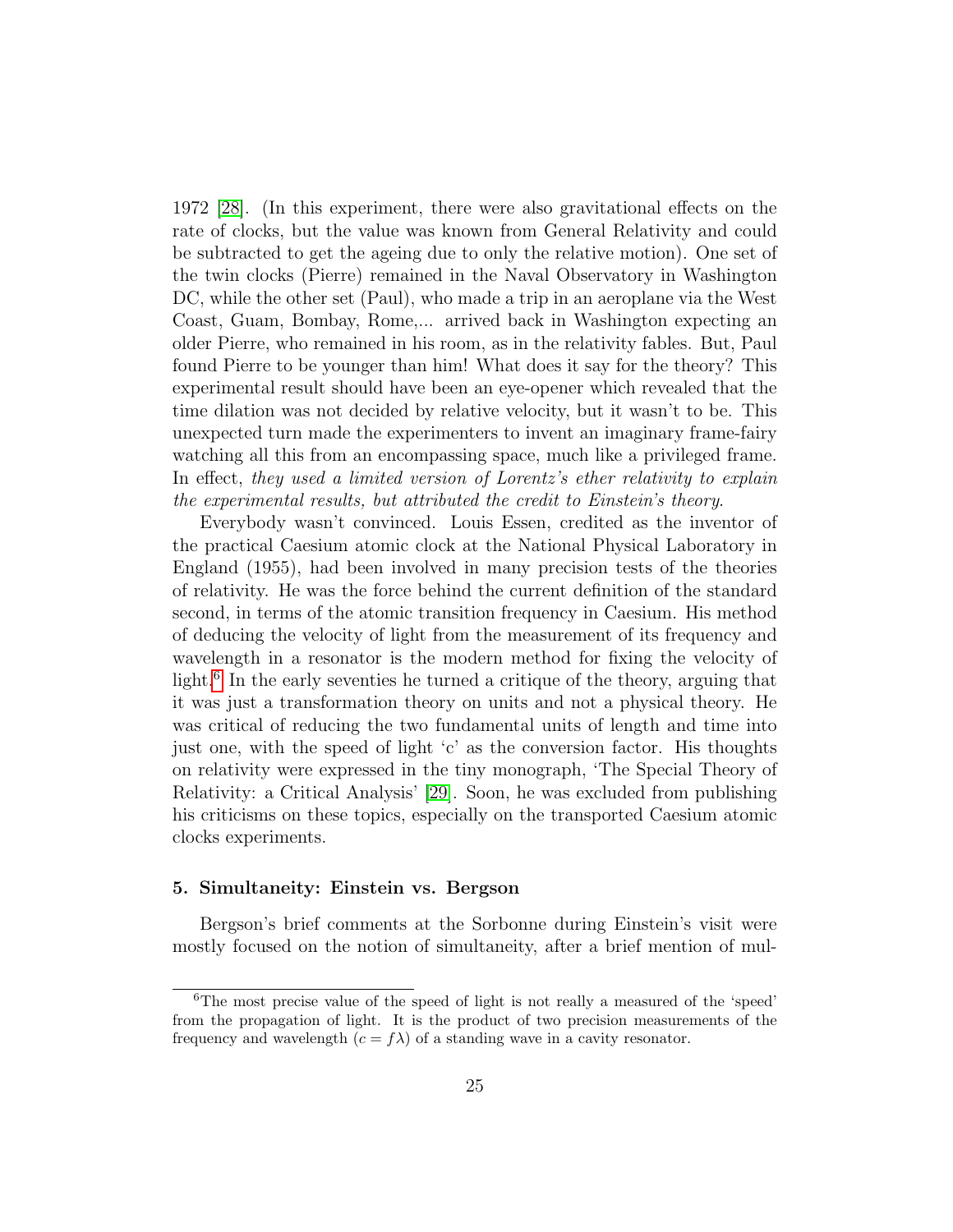titude of time in the theory. The concept of simultaneity is of central importance in Special Relativity, being an essential prerequisite for defining synchronization of clocks and the measurement of time. According to Einstein, the common sense notion of simultaneity was defective and could not be maintained in a physical theory. Events happening in two spatial locations, appearing simultaneous to one observer because he perceive them at the same time on his clock, will not be in general simultaneous to another observer who is moving relative to the first. The time of an event can be reliably attributed only by consulting a clock adjacent to the event. Then, one has to specify a method to synchronize such clocks at different locations, to build a consistent physical theory. That was how the constancy of the velocity of light in all inertial frames became the pivotal point of relativity. If all clocks are synchronized in the rest frame of the clocks using light, they are all properly synchronized, independent of any common uniform velocity they may have. In other words, they are synchronized as if they are all at rest.

The common sense notion of simultaneity is linked to the notions of a universal time, and also the psychologically 'felt' time and duration. Bergson referred to a temporal 'cut' of the universe of events, invoking absolute simultaneity as a legitimate concept. He was objecting to its denial citing the obvious point that 'news' of two events from a distance, brought by the messenger light, as simultaneous to one observer was not simultaneous to another who intercepted the messenger signals at another location because of motion. Bergson was trying to reconcile the common sense notion and the role of the concept in the physical theory. Also, when one says that the event is labelled with a nearby clock, one will have to make precise the notion 'nearby'. He asserted that these considerations at a microscopic level need further clarification with more precision ('we are more Einsteinian than you, Mr. Einstein' [\[1\]](#page-57-0)). As before, the main point of contention was not whether simultaneity for one could become succession for another observer in natural phenomena, but whether that happens in Einstein's theory with its peculiar postulate. That it happens in Lorentz's theory is discussed by Bergson himself (in D-et-S, chapter 1), without ambiguity. Does it happen in Einstein's Special Relativity?

We know that the sound of two bells originating in two locations A and B, equally distant to our left and right, will be heard simultaneously, while standing motionless at the midpoint. Another person co-located with us when the bells were sounded, but moving relative to us, will hear them one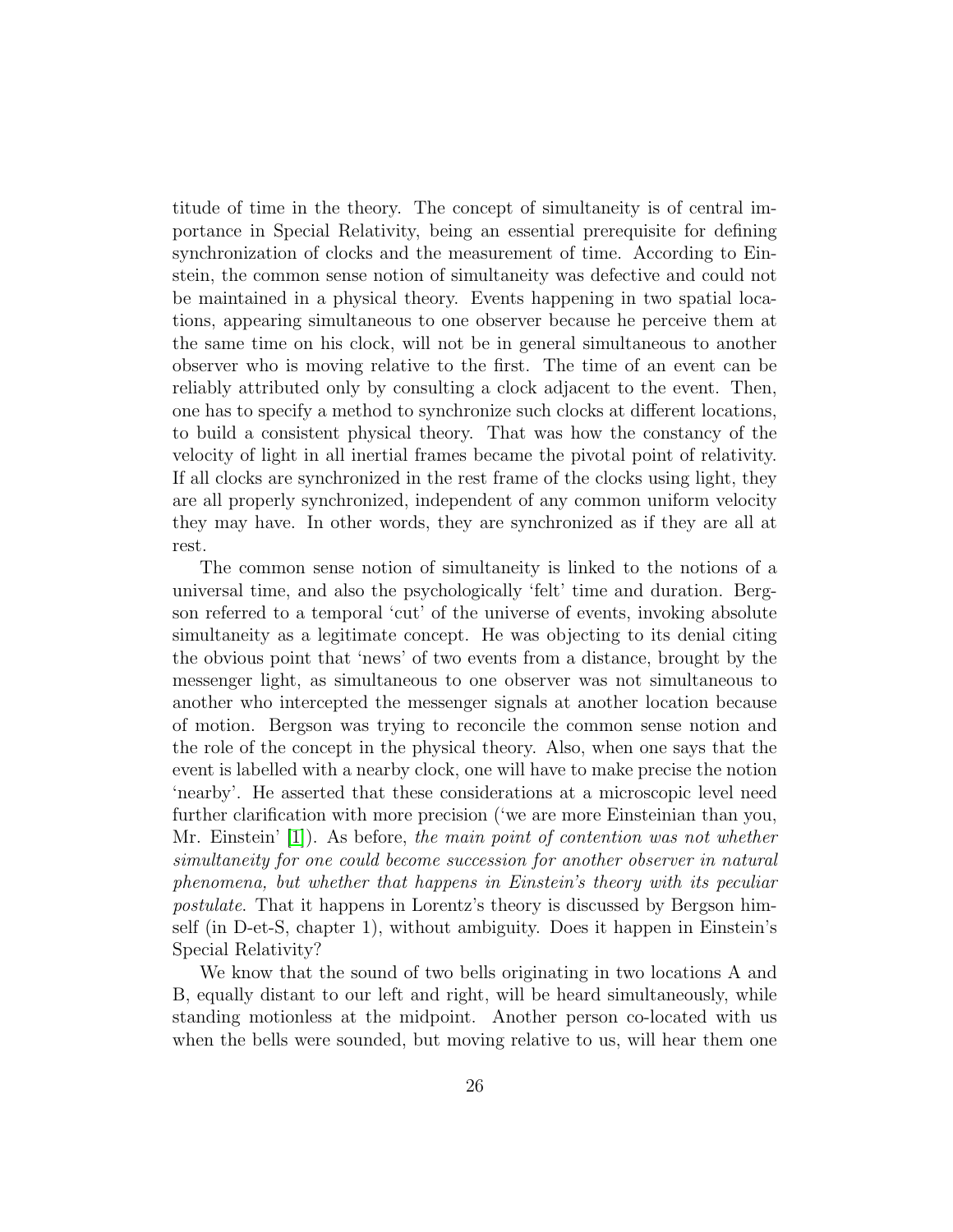after the other, i.e., in succession, because he has moved away from the midpoint. The Galilean nature of the propagation of sound waves, related to the existence of the medium as a privileged frame, is the reason for this familiar fact.

During his intervention, Bergson described clearly how simultaneity in one system S became succession in another, S', that was moving relative to S. He correctly identified the relation between simultaneity and the synchronization of clocks using light signals. (Poincaré had discussed these concepts with unambiguous clarity before 1905 [\[30\]](#page-60-3)). He did not object to these conclusions in the theory of relativity. Bergson was simply insisting on the need to 'find to what extent it renounces intuition, to what extent it remains attached to it'. He concluded by raising the hope that the theory of relativity had nothing incompatible with the ideas of common sense. But he did not elaborate on what was required to achieve this compatibility.

Einstein's reply at Sorbonne was brief [\[1\]](#page-57-0). He summarized what he thought were the points raised by Bergson by saying,

The question is therefore the following: Is the time of the philosopher the same as the one of the physicist?

And finally answered,

There is not a time of philosophers; there is only a psychological time different from the time of the physicist.

The transcripts of this brief and restricted encounter are inadequate to see the really serious mature analysis by Bergson. For that one has to dwell into D-et-S. There, Bergson analysed Einstein's own example for establishing the relativity of simultaneity, and showed that the entire argument was inconsistent.

# 5.1. Einstein's train and platform scenario

We start with Einstein's own example, elaborated in his 'Relativity: The Special and General Theory' [\[19\]](#page-59-3).

We suppose a very long train travelling along the rails with the constant velocity v and in the direction indicated in the figure [\(4\)](#page-27-0). People travelling in this train will with advantage use the train as a rigid reference-body (co-ordinate system); they regard all events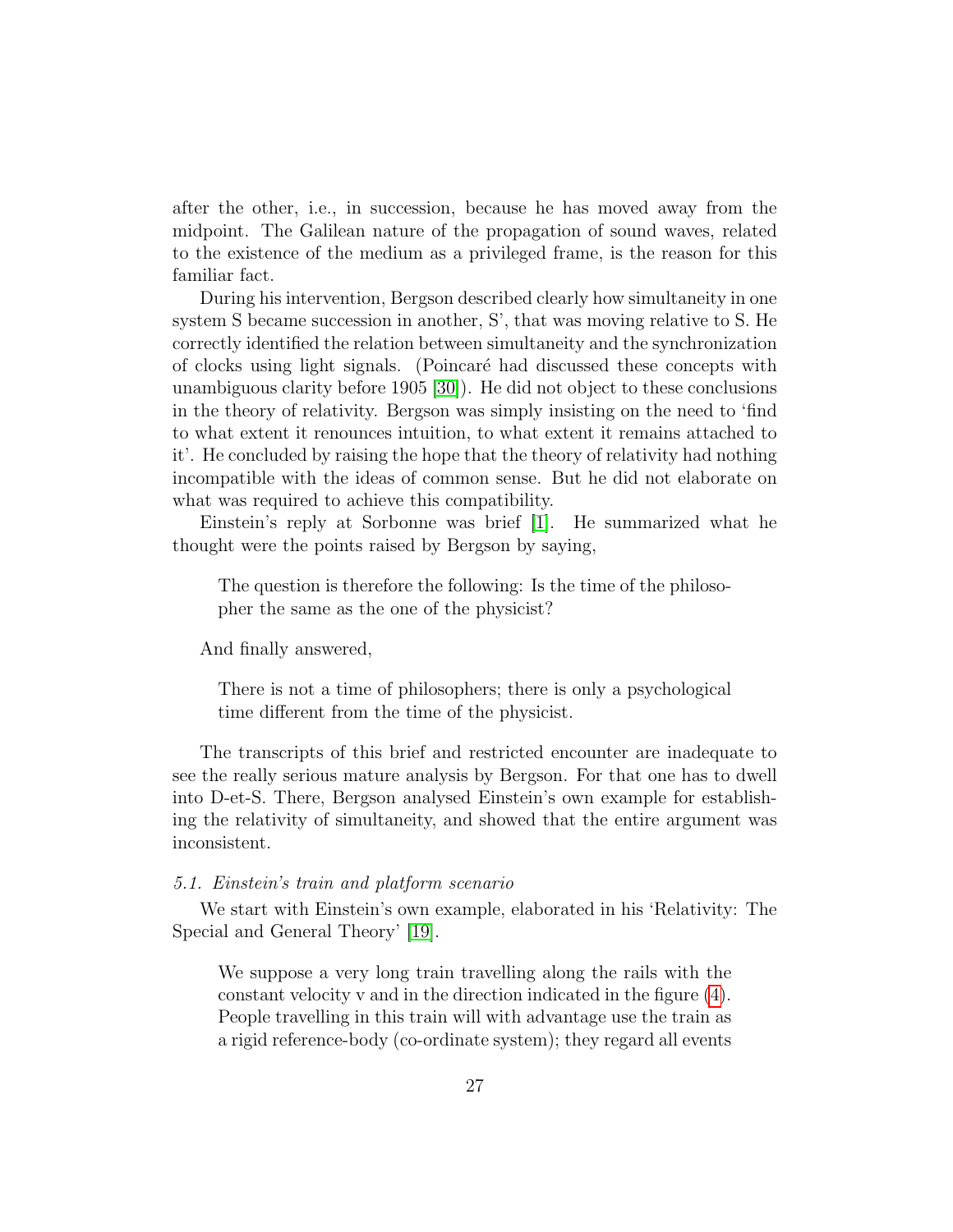

<span id="page-27-0"></span>Figure 4: Einstein's example reference systems for discussing the relativity of simultaneity. The train and the railway platform are in relative motion, with 'midpoint' observers M' and M.

in reference to the train. Then every event which takes place along the line also takes place at a particular point of the train. Also the definition of simultaneity can be given relative to the train in exactly the same way as with respect to the embankment. As a natural consequence, however, the following question arises:

Are two events (e.g. the two strokes of lightning A and B) which are simultaneous with reference to the railway embankment also simultaneous relatively to the train?

The problem is clearly stated. We will now try to answer the query in two steps; first, under the assumption that the relative velocity of the 'messenger waves' that carries the information of the events is Galilean, and second, that is an invariant, as Einstein postulated for light. Consider two observers O and O' in relative motion. O is stationary and at the midpoint M relative to the sources of the Galilean waves, say sound from two alarm bells (see figure [5\)](#page-28-0). Therefore, O hears the bells simultaneously, say at time  $t = T_0$ . Conversely, if O hears the bells simultaneously, then it is deduced that they were sounded at the same time  $(t = T_0 - d/c_s)$  at A and B. The observer  $O'$ , who coincides with  $O$  at  $M' = M$  when the bells were sounded, is in motion towards B at the relative speed  $v$ . In his rest frame, the waves are arriving at relative speeds  $c_s + v$  from B and  $c_s - v$  from A. Therefore, O' will hear the bell from B first, at  $t_1' = L/(c_s + v)$  and that from A later, at  $t_2' = L/(c_s - v)$ , and the events would be judged as not simultaneous. Thus, the unambiguous answer to Einstein's query for the case of Galilean waves is that different observers perceive the order of events differently, depending on their state of motion. Events that the stationary observer perceives as simultaneous will not be simultaneous for the observer in motion. Identical conclusion is reached from the rest frame of the stationary person as well;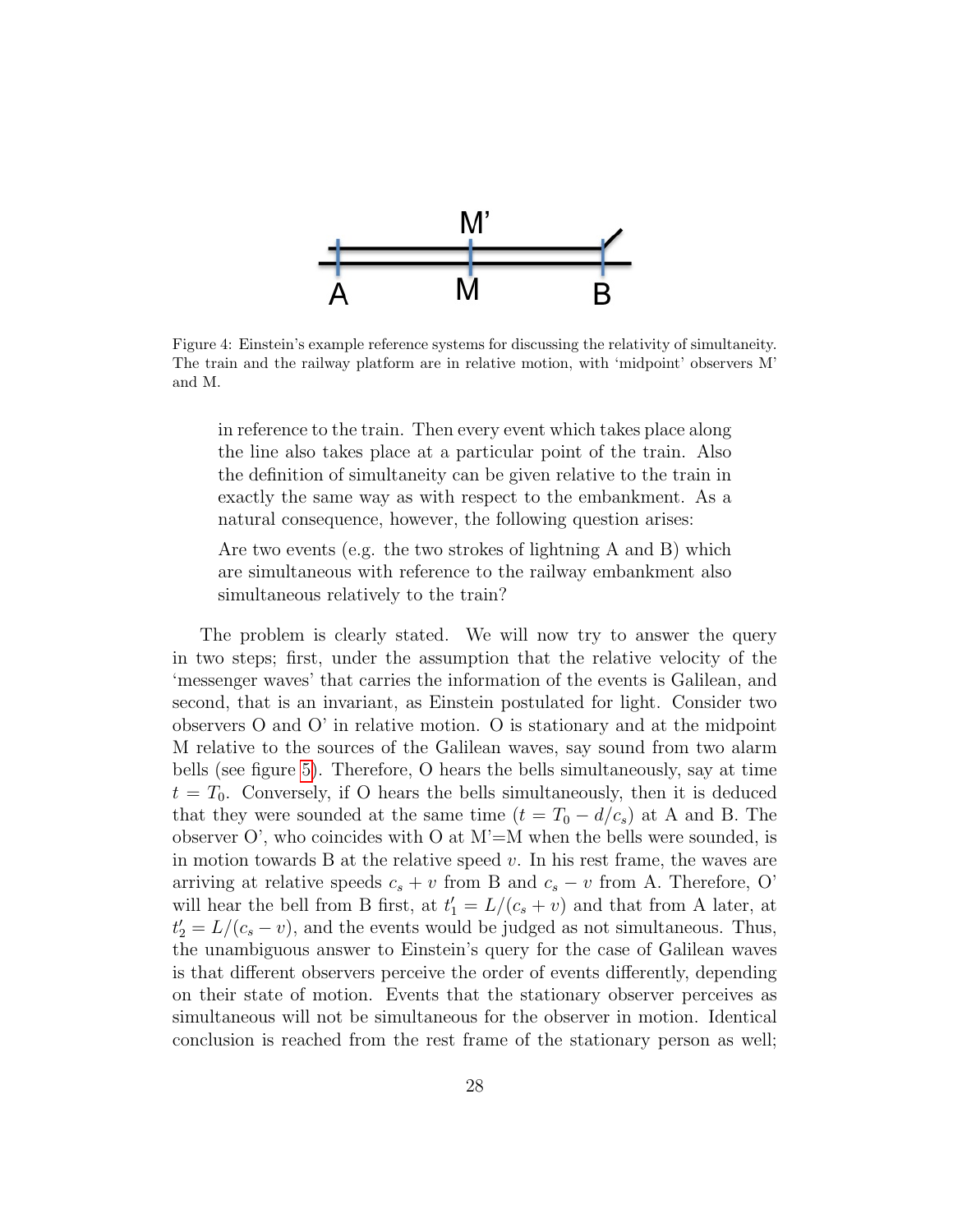the moving person moves away from the midpoint and therefore the sounds of bells reach him in succession from the locations B and A. There is no reciprocity.



<span id="page-28-0"></span>Figure 5: The situation regarding simultaneity with Galilean waves as the messenger of events that are spatially separated. The lack of absolute simultaneity is, however, only apparent because the Doppler effect.

We note an important additional point that is obvious in the case of sound. Not only that the observer O' perceives the bells in succession, he would also perceive them shifted relatively in pitch; the one from B at a higher pitch than the one from A, due to the Doppler effect. Hence, he has a measure of his real motion and velocity relative to air. Therefore, absolute simultaneity is recoverable when the messenger of the spatially separated events is Galilean.

Now we analyze the same situation *under the assumption that the speed* of light is the same in all inertial frames, independent of their velocity, as Einstein had assumed. Due to this cardinal difference from familiar Galilean waves like sound, we expect a different conclusion regarding simultaneity when light is the messenger, instead of sound. Then, we will examine the analysis and answers given by Einstein and Bergson. To avoid the prejudice of inadvertently choosing one frame over the other as privileged, we deal with the question rigorously from two identical reference systems, both of which are trains in relative motion, instead of a platform and a train.

In the rest frame of the train S', all its clocks read the same time and observer at M' at the midpoint is at rest. Relative to S', the train S is moving. But that is irrelevant for what the observer of S' experiences in S'. After lightning strikes A' and B', light travels at equal speed from the equidistant points  $A'$  and  $B'$  towards M' (the relative velocity of the source does not affect the relative velocity of light). Then, the light flashes will arrive simultaneously at M' and the *observer perceives the events as simultaneous*. Now, we consider the observer in S. He is at rest in S. Relative to S, other frames like S' are moving, but that is irrelevant for what the observer of S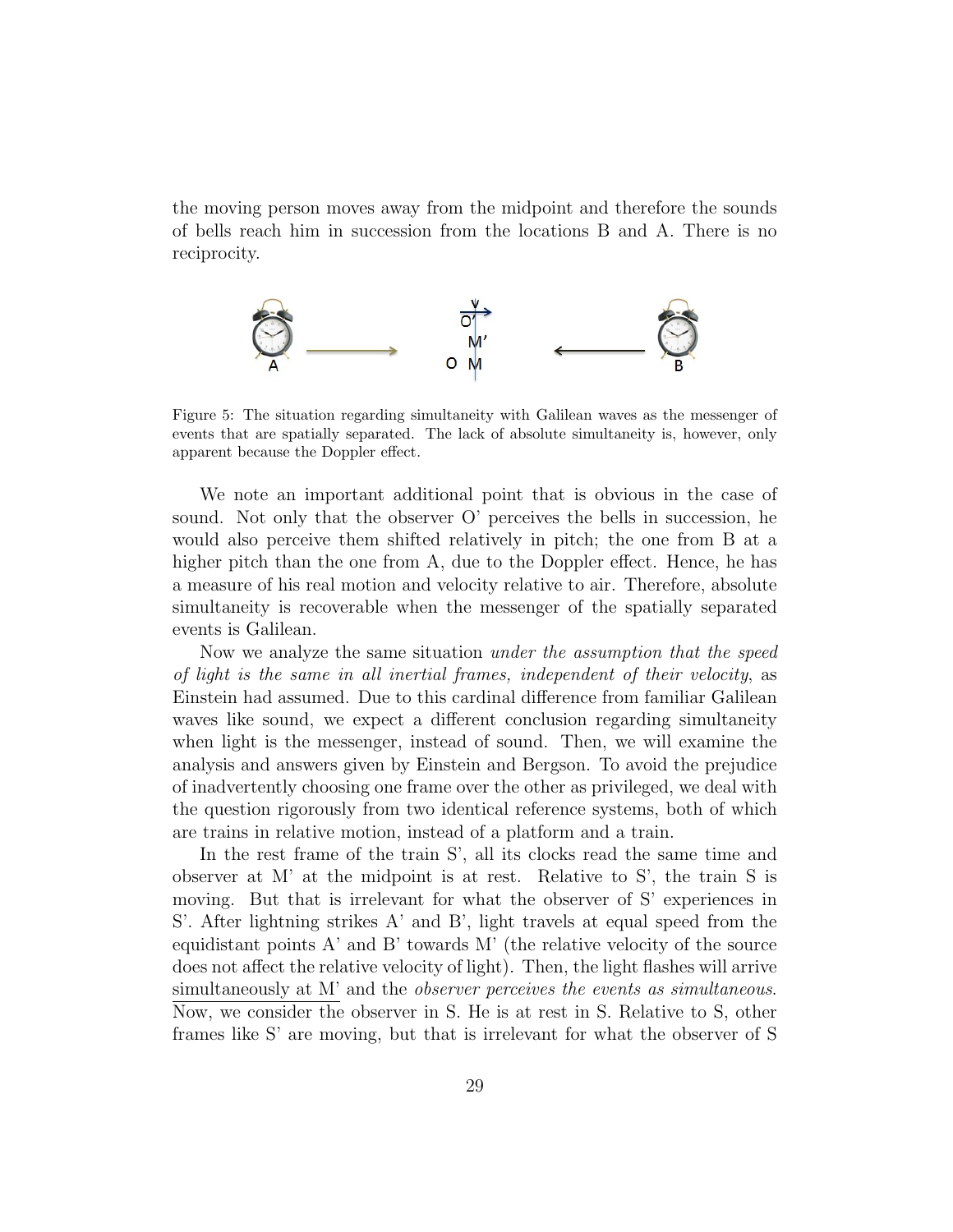

Figure 6: Reference frames S and S' with relative motion at speed v. Lightning strikes the end points A and B (and A' and B') when the midpoints M-M' of systems coincide.

experiences in S. Light pulses travel at equal speed from equidistant points A and B towards the midpoint M. They will reach simultaneously at M, and the observer there will perceive the lightning at A and B as simultaneous. So, we conclude that the *experiences of observers in S and S'*, in their own rest frames, are identical, assuming the universal speed of light. Let us call this the unambiguous conclusion U.

We note that if light propagated similar to sound and if its relative speed was not a universal constant, c in one system (say in S') and unequal  $(c \pm v)$ from A and B in S, the events would have been seen as one after the other, in succession, in S. This is the situation in Lorentz's ether relativity. In a frame immobile in the ether, light travels at identical speed in all directions, whereas in frames that are moving in ether, the speed of light is not isotropic. Thus, light pulses originated from the equidistant points A and B arrive one after the other. This can also be interpreted from the immobile (ether) frame with the same conclusion; as light travels at speed c, the frame that is moving relative to the ether is rushing towards one pulse and moving away from the other, hence the appearance of succession. The nature of propagation of the waves determines the nature of simultaneity.

What was Einstein's answer, which is also today's physicists' answer? Continuing with what Einstein wrote,

Are two events (e.g. the two strokes of lightning A and B) which are simultaneous with reference to the railway embankment also simultaneous relatively to the train? We shall show directly that the answer must be in the negative.

When we say that the lightning strokes A and B are simultaneous with respect to the embankment, we mean: the rays of light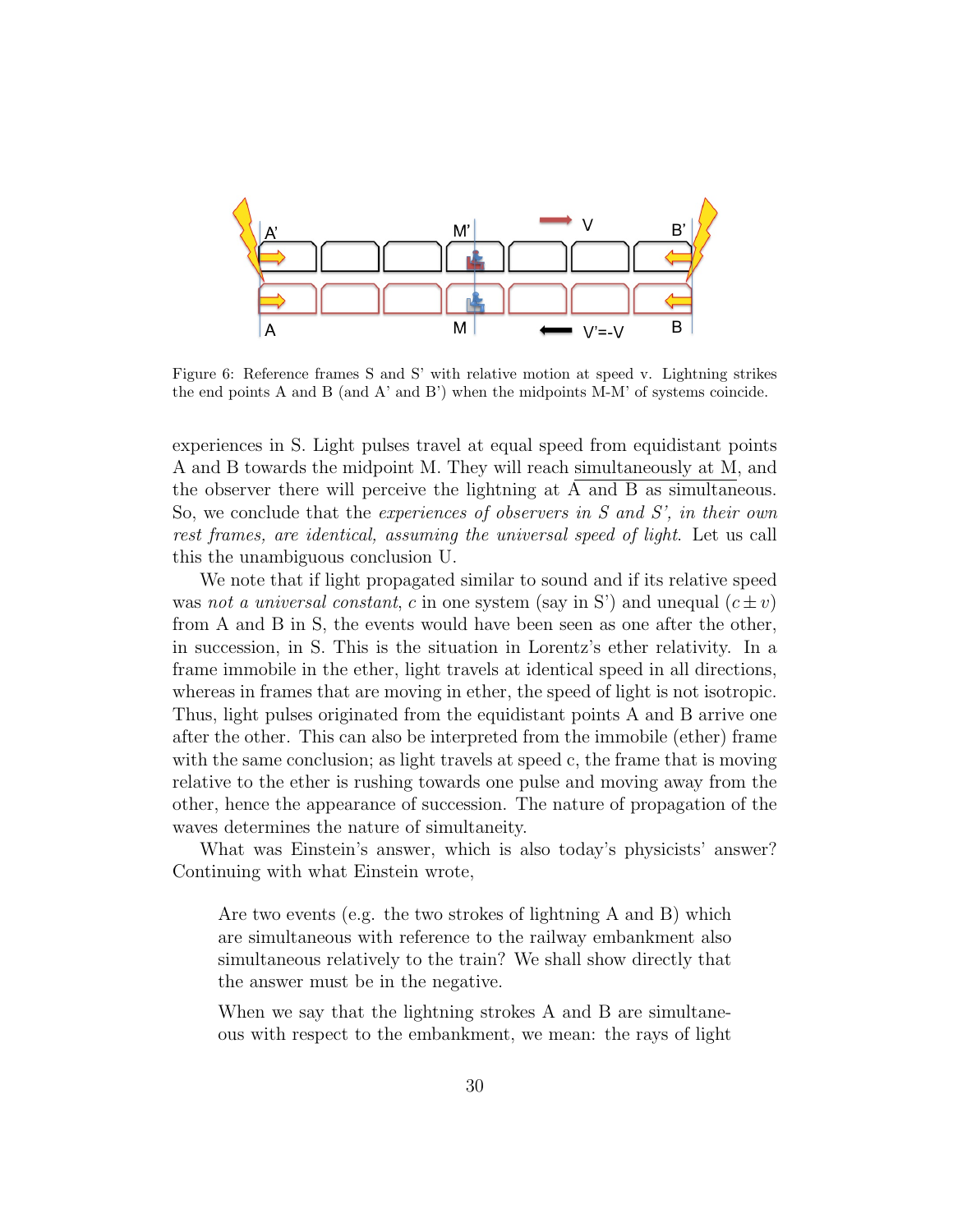emitted at the places A and B, where the lightning occurs, meet each other at the mid-point M of the length A–B of the embankment. But the events A and B also correspond to positions A and B on the train. Let M' be the mid-point of the distance A–B on the travelling train. Just when the flashes of lightning occur (as judged from the embankment), this point M' naturally coincides with the point M, but it moves towards the right in the diagram with the velocity v of the train. If an observer sitting in the position M' in the train did not possess this velocity, then he would remain permanently at M, and the light rays emitted by the flashes of lightning A and B would reach him simultaneously, i.e. they would meet just where he is situated. Now in reality (considered with reference to the railway embankment) he is hastening towards the beam of light coming from B, whilst he is riding on ahead of the beam of light coming from A. Hence the observer will see the beam of light emitted from B earlier than he will see that emitted from A. Observers who take the railway train as their reference-body must therefore come to the conclusion that the lightning flash B took place earlier than the lightning flash A. We thus arrive at the important result:

Events which are simultaneous with reference to the embankment are not simultaneous with respect to the train, and vice versa (relativity of simultaneity).

Einstein's conclusion was identical to the one we arrived at in the case of Galilean waves (sound)! Decades of reading these passages by generations have not spotted why the conclusion with light ended up in preferential simultaneity of the lightning flashes for the observer on the embankment and events in succession for the observer in the train (as it would happen with sound waves) in a theory in which both observers are equivalent; they have the same speed of light, and either can consider himself as at rest and the other one as moving. Where is the gap of logic in Einstein's analysis that led to a different inference from the conclusion U we arrived at earlier? If Einstein had started with the train as the reference, he would have reached the conclusion that the events were simultaneous in the train, but not on the embankment that moved relative to the immobile train. That is what follows from assuming the same relative velocity light in either frame. It is clear that Einstein would have been saved from this error of inadvertent Galilean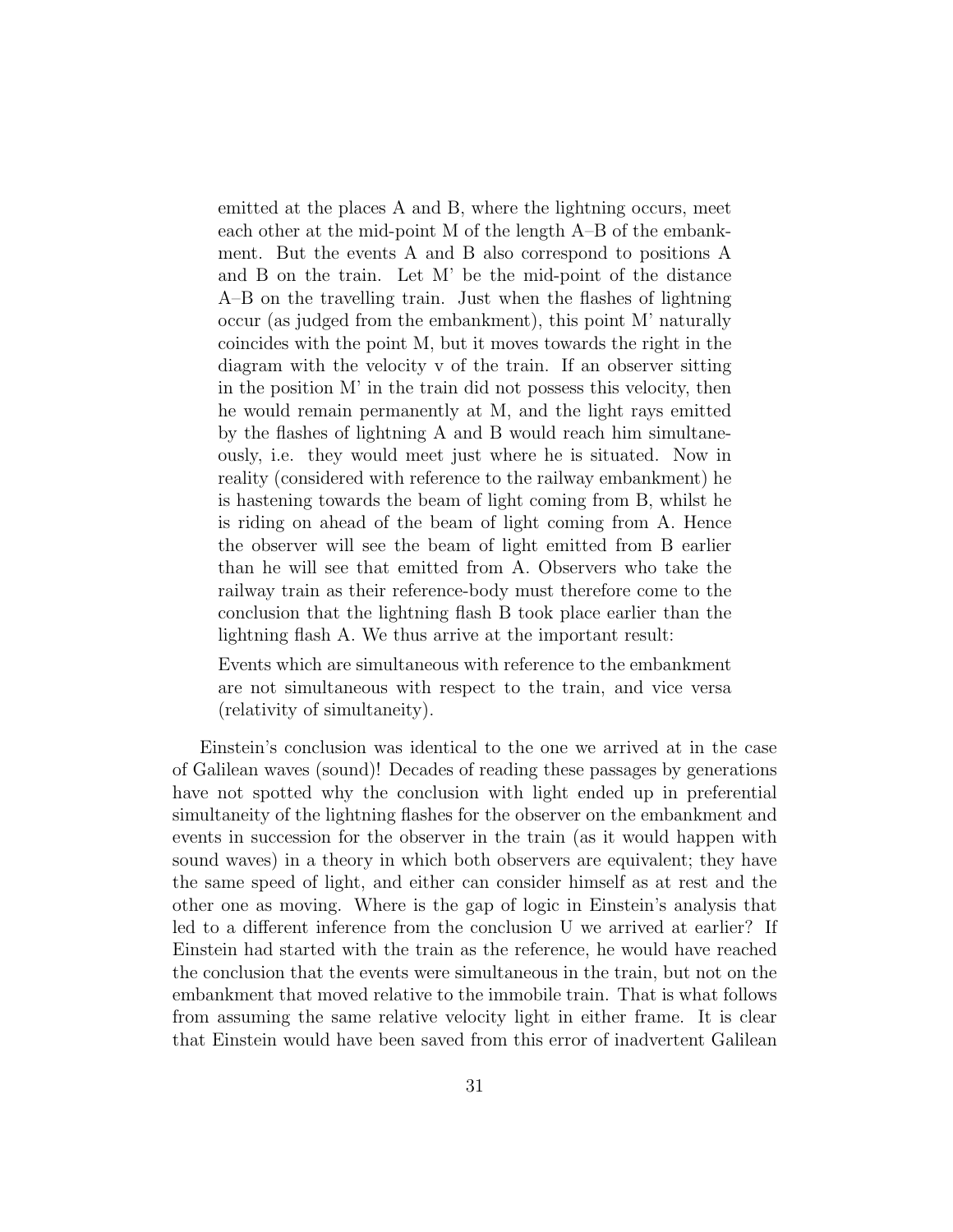preference for the embankment as 'really stationary' if he had considered two trains in relative motion.[7](#page-31-0) That the experience of simultaneity will be identical is clear from our discussion with the reference frames of two trains. A few like Bergson did find a problem with Einstein's logic and expressed disagreement.

What Einstein describes is not what the observer in the train experiences, but what the person on the platform, who considers M' as moving, confers on the moving observer as his experience. However, a crucial detail of physics is missing even in that; the train of thoughts of the observer on the platform should have moved further in Einstein's analysis as,

Now in reality (considered with reference to the railway embankment) he is hastening towards the beam of light coming from B, whilst he is riding on ahead of the beam of light coming from A. Hence the observer will see the beam of light emitted from B earlier than he will see that emitted from A. The light from B will be more blue and the light from A more red, compared to the light pulses seen by the stationary observer, due to the Doppler effect...

Thus, even if one goes with the way Einstein analyses the scenario, the Doppler effect will allow the detection of true motion and then simultaneity can easily be regained by correcting for the shift. Einstein's imagined lack of simultaneity is Galilean and apparent, and not fundamental, because the observer who experiences the events in succession will also see the signals differing in their frequency content due to the Doppler shift ('imagined', because it is not consistent with the assumption of an invariant relative speed of light).

# 5.2. Simultaneity in D-et-S

Armed with this clarity, we can now examine Bergson's analysis of simultaneity in D-et-S (Chapter 4). Bergson covers both physical and philosophical issues in his comments. We discuss here only the physical and logical

<span id="page-31-0"></span><sup>7</sup>This is not the only instance when Einstein's usually clear writing generated long lasting confusion, which was never properly clarified. The question whether a rotating disc has the ratio of its circumference to radius as  $2\pi$  or different due to length contraction, was answered by Einstein as  $> 2\pi$  and by most others as  $< 2\pi$ . The issue is continued to be written about. What is your answer?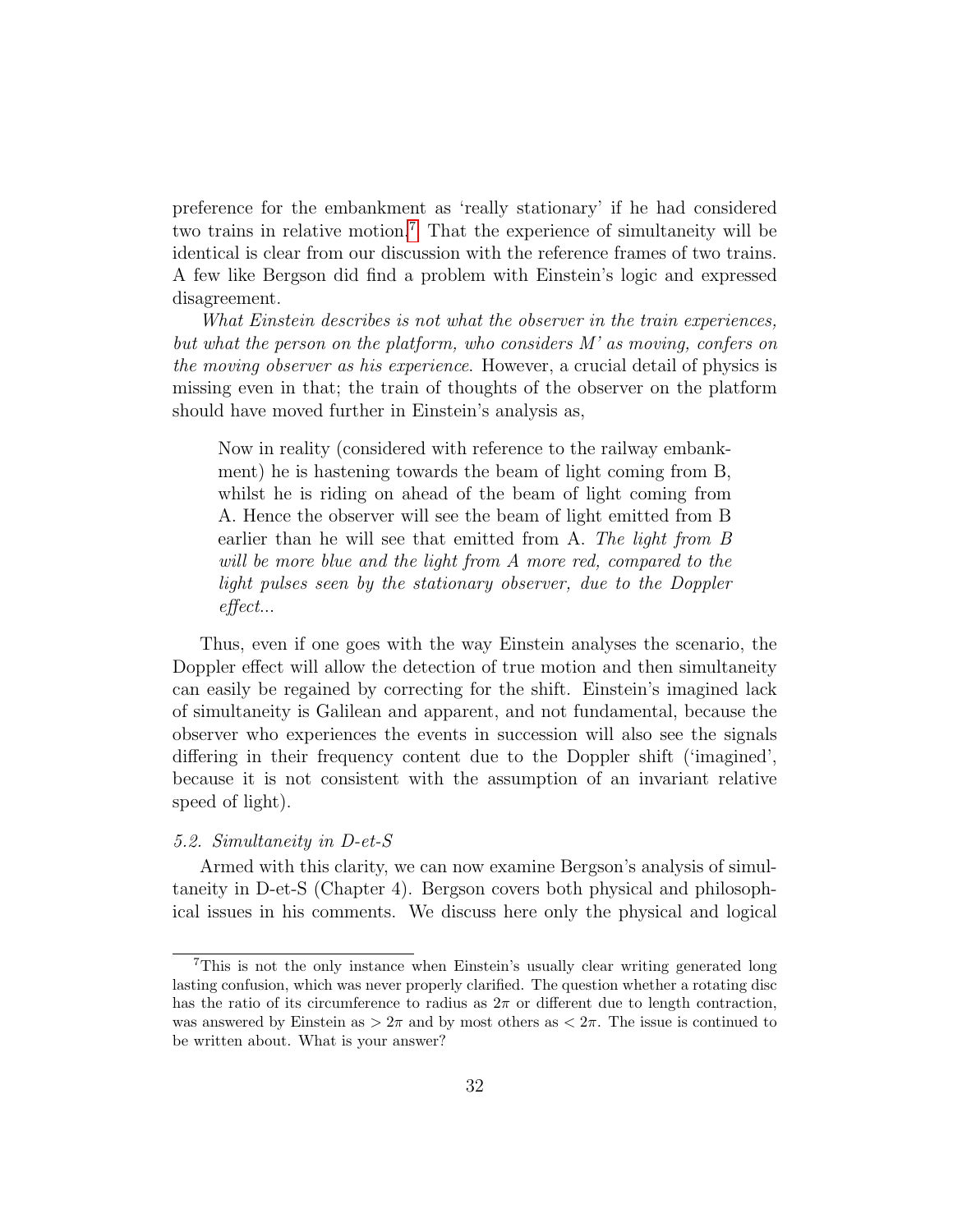aspects. He starts by quoting Einstein's scenario of the train and the platform and his conclusion of relativity of simultaneity verbatim (the passages quoted above). Then he writes,

This passage enables us to catch on the wing an ambiguity that has been the cause of a good many misunderstandings...we must not forget that the train and the track are in a state of reciprocal motion... Let us now emit our two flashes of lightning. The points from which they set out no more belong to the ground than to the train; the waves advance independently of the motion of their source.

It then becomes evident at once the two systems are interchangeable, and that exactly the same thing will occur at M' as at the corresponding point M. If M is at the middle of AB and if it is at M we perceive a simultaneity on the track, it is at M', the middle of B'A', we shall perceive this same simultaneity in the train...what is simultaneity with respect to the track is simultaneity with respect to the train.

So, Bergson reached the conclusion that contradicted Einstein's incorrect one. Remarkably, it is the same as our conclusion U. Bergson showed that the asymmetrical conclusion on simultaneity that Einstein arrived at was merely a result of the preferential choice of the frame of the platform as 'stationary' and that of the train as 'moving'. If we had started with the train as the rest frame and platform as moving, we would come to the opposite conclusion. Since both the frames are equivalent, their simultaneities are also identical. The irony of being misunderstood and judged wrong on this aspect by generations is indeed tragic. Tragic for both Bergson, and for generations of the entire physics community.

We have seen that on both counts of multitude of times and the relativity of simultaneity in Special Relativity, Bergson was on solid logical and technical ground, as it can be verified easily. We also stress again the important fact about the Doppler asymmetry, which is never brought up in such discussions. It is obvious that an observer M' 'hastening towards the beam of light coming from B, whilst riding on ahead of the beam of light coming from A' will see light from B blue-shifted and that from A red-shifted, by approximately the fraction  $\pm v/c$ . Thus, experience of succession of the two events is associated with the Doppler asymmetry and unequal relative velocities of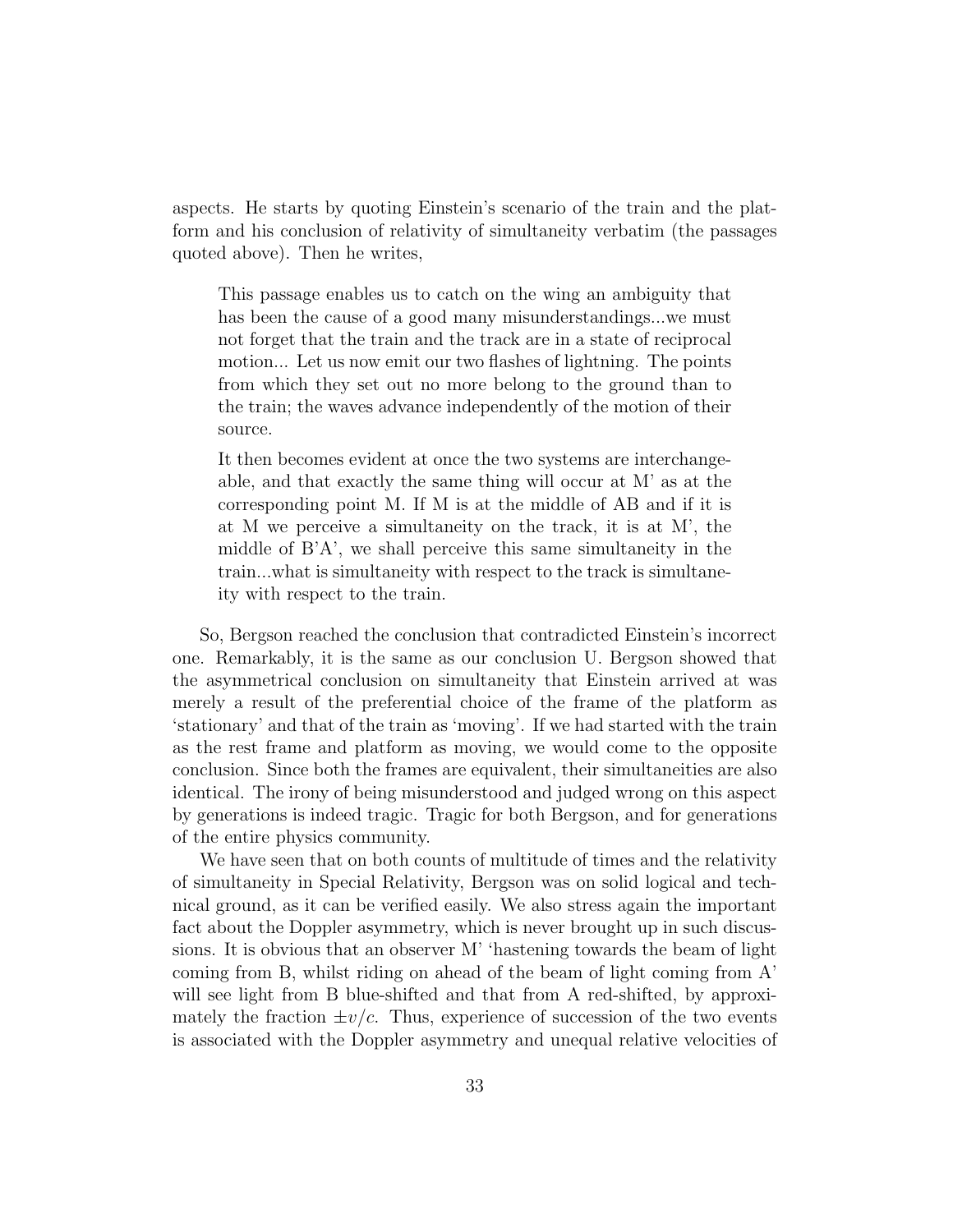

Figure 7: The dipole anisotropy in the temperature of the cosmic microwave background, as measured from the earth, indicating precisely the velocity of the earth relative to the isotropic universe. The average temperature ( $\approx 2.73 \text{ K}$ ) is Doppler shifted up (red in colour) by  $v/c$  in the direction of motion and down, in the opposite direction. The precision of the measurements are now good enough to measure the velocity relative to the universal frame accurate to about a m/s! Seen as a cosmic clock, this is the same as the universal simultaneity appearing as a succession.

light. In modern times, a spectacular example is provided by what is called the 'dipole asymmetry' in the cosmic microwave background radiation, by which we know that we are moving in this universe at a velocity of about 369 km/s, accurate to a m/s.

#### 6. The Hadamard Catastrophe

In one session at the Collège de France, a question was posed by Prof. Jacques Hadamard on one of the simplest solutions of Einstein's General Theory of Relativity, which is the theory of gravitational phenomena. Hadamard was the professor of celestial mechanics at the Collège de France. The solution in question was found by Karl Schwarzchild in 1916, within a year of the publication of Einstein's theory [\[31\]](#page-60-4). It represented the gravitational field outside a spherical mass, like the earth or the sun. The solution, however had a noticeable mathematical issue. It had a terms that could go to zero or infinity as the distance from the centre of the mass reached a critical value. Could it become infinite in some situation in nature, when mass is very high or when the object is very compact?

Hadamard's question was about what one calls a black hole and its event horizon in the modern terminology. Einstein was concerned about the issue. He called it the 'Hadamard Catastrophe'. The physics of stellar evolution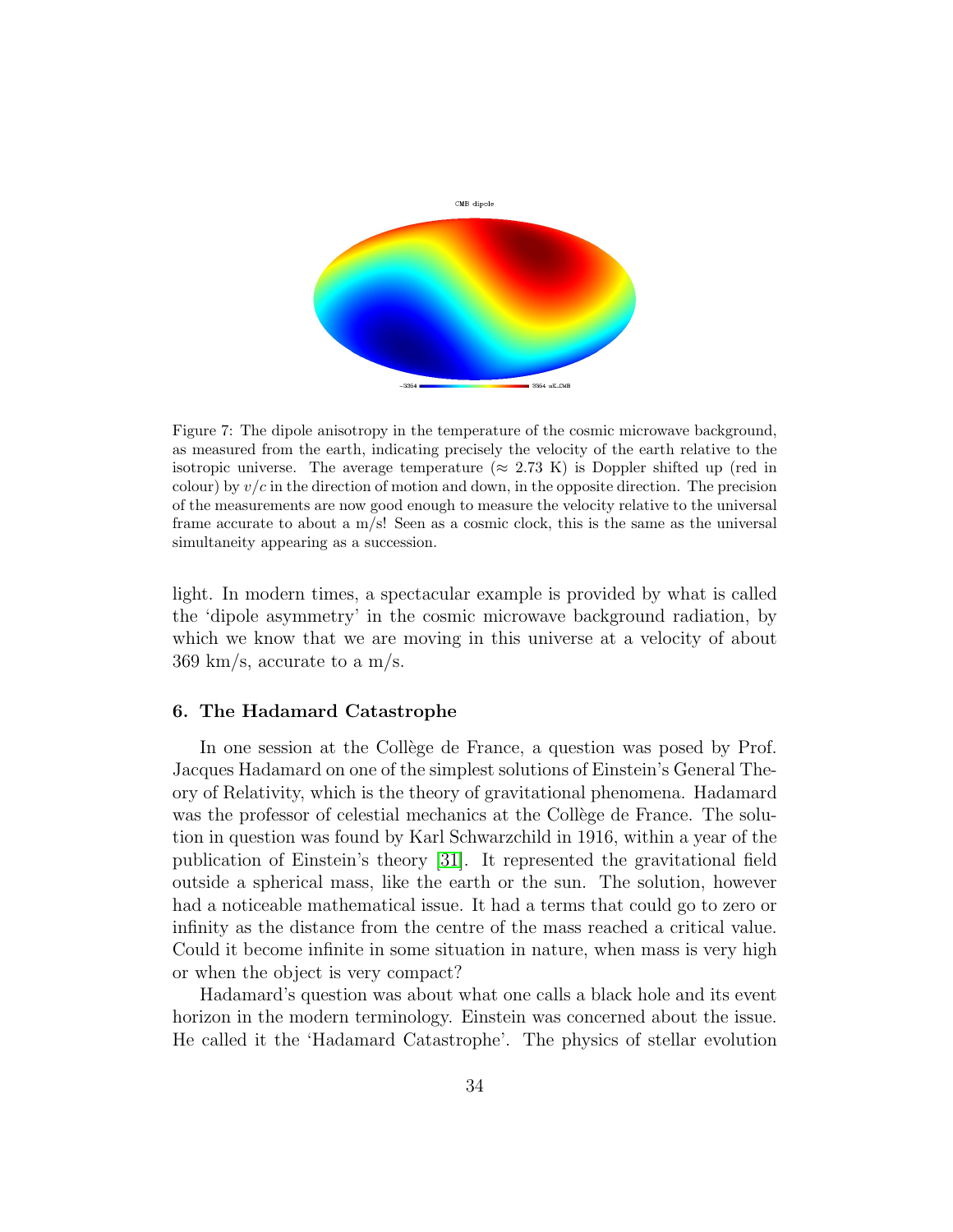was not known properly in 1922 and it was not decidable whether the embarrassing situation would occur in the case of sufficiently massive stars. S. Chandrasekhar's discovery of the continued gravitational collapse of stars beyond a critical mass was still about a decade away [\[32\]](#page-60-5). Einstein had done some calculations that indicated that the gravitational time dilation would become so large as to freeze time before any physical quantity becomes infinite. He wondered whether the 'energy of matter transforms into energy of space'. Einstein did not want to speculate further. And Hadamard was apparently satisfied that some other physical process would likely intervene before an infinity appeared in the horizon.

There is a description of the Schwarzchild solution that avoids the infinity, but not the freezing of time. Curiously, one of the participants in the Paris sessions, Painlevé, had already found its mathematical form in 1921 [\[33\]](#page-60-6). Painlev´e's coordinates turn out to be just a Galilean transformation to the free-fall frames, similar to the one found by Langevin for rotating frames, discussed in the next section. Thus, the black hole solution in General Relativity is not dependent on Special Relativity and its features. Many conceptual problems related to the event horizon and time are discussed even more vigorously in the modern times, in the context of astrophysical as well as imaginary black holes.

#### 7. Sagnac's Proof for Ether

There was one physicist in the audience at the Collège de France who could have contributed decisively to the debate about the nature of the theory of relativity, with his experimental results. However, Georges Sagnac's intervention was not effective and was not even mentioned by people like Nordmann. This detail is from the memoirs of the Nobel laureate Alfred Kastler, who was a first year student at the Ecole Normale Supérieure in 1922 [\[34\]](#page-60-0). As a student attending Langevin's lectures, he got access to the events at the Collège de France. He writes from the 'unforgettable memory of those sessions',

Allow me to recall a memory from my youth: I was a first year student at the Ecole Normale Supérieure at Ulm street, when Paul Langevin had the bold idea in 1922 to invite Einstein in Paris. The undertaking at that time was not without risk because Einstein was then professor in Berlin and anti-German demonstrations could be feared. However all went fine. Einstein started to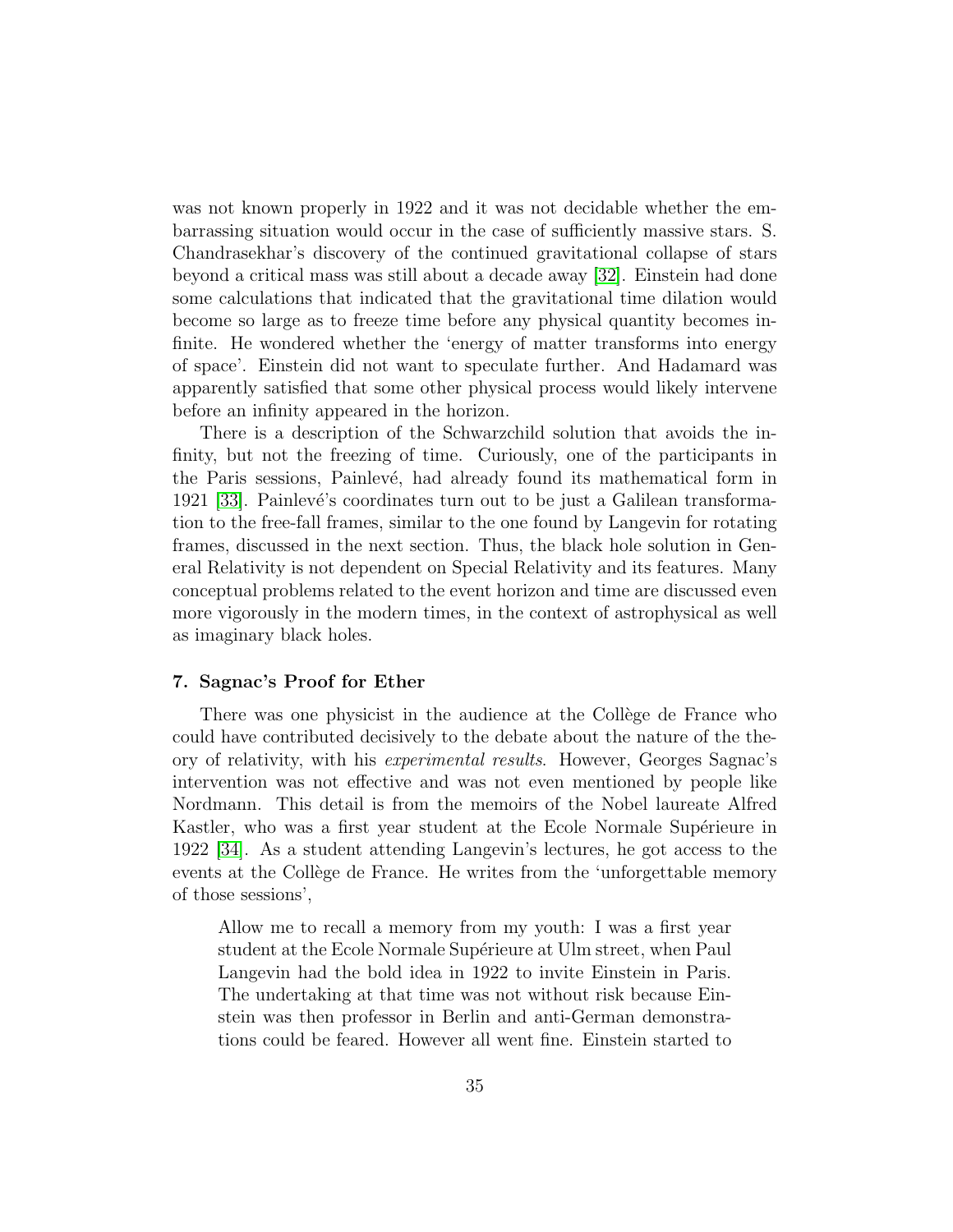give a talk for a general audience about the idea of relativity in the packed big auditorium of the Collège de France...

There were dramatic moments too. For instance when old Sagnac, the inventor of the ingenious interferometer, gave vent to his anger against the theory of relativity, on which he put all the blame. The only way was to let the storm die down.<sup>[8](#page-35-0)</sup> And there were difficult moments too: when great mathematician Paul Painlevé talking about the adventure of the two friends – the one who stayed in a place and the one who left by train and came back – refused obstinately to understand why the latter had remained younger than the first one. One must say that the trivial interpretation given about this effect is not satisfactory, because one forgets to mention that the traveller, while turning back, is subjected to a considerable acceleration, and that to be treated in depth, the problem must be studied from the point of view of general relativity.

There are references to two fundamental issues here. The one on the twin paradox, debated by Painlevé, we have already discussed. It is mentioned here again to stress the point that the paradox has no satisfactory solution, according to Kastler, within Special Relativity. His opinion was that the problem must be studied within the theory of General Relativity, and hence involves gravity, as Einstein had done. (This view has been dismissed by many modern authors, citing irrelevant reasons  $-$  it is unlikely that they have read Einstein's reasoning and the simple General Relativity treatment of this problem – see appendix I).

Let us turn to the other issue raised by Saganc that is extremely important for the history of physics and for the physics of relativity. There is no detail on what exactly Sagnac said, but the context is obvious. Georges Sagnac was well known for his research in X-rays and optics. In 1913 he used a closed-loop optical interferometer to measure the effect of rotation through the 'stationary ether'. He presented the positive results, 'the proof of the reality of the luminiferous aether by the experiment with a rotating

<span id="page-35-0"></span><sup>8</sup>This incident of 'violent intervention' is mentioned by the physicist and writer J-P. Pomey as well, who was present at the session (Les conférences d'Einstein au Collège de France, Le Producteur (1922) 8, 201-206). Despite its intensity, Sagnac's outburst was ignored and quickly forgotten.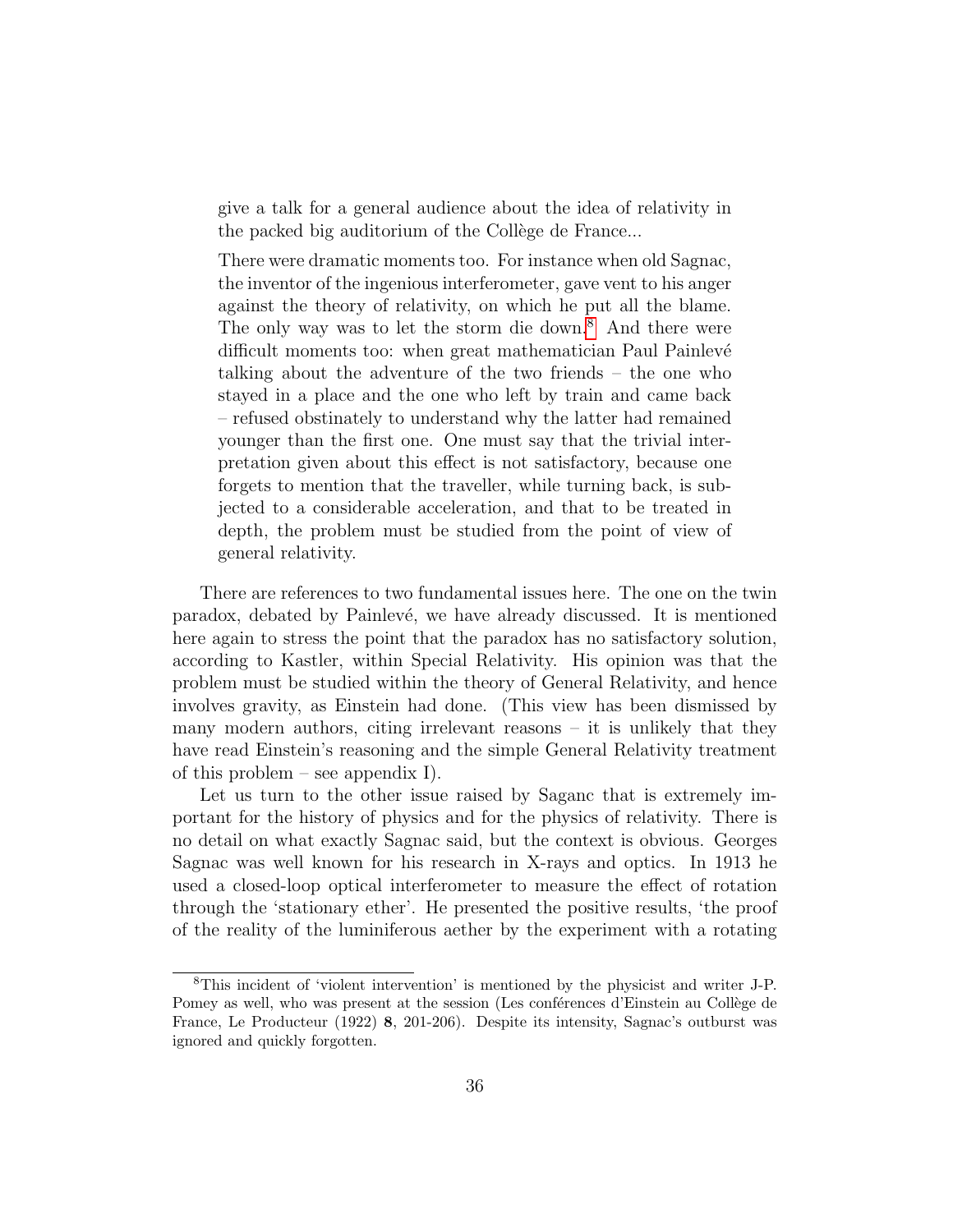interferometer', in several publications [\[35,](#page-60-7) [36\]](#page-60-8). He considered his result as the decisive disproof of the etherless Special Theory of Relativity.

It is obvious that the import of Sagnac's results was largely ignored. That was the reason for the 'angry excitement of old Sagnac' that Kastler wrote about (Sagnac was only about 50 years old in 1922, but perhaps was perceived to be older. Details on Sagnac's scientific career and work was researched and published recently by O. Darrigol [\[37\]](#page-60-9)).

A. A. Michelson had published a similar idea in 1904, to detect earth's rotational motion relative to the ether, but managed to do an experiment only in 1924, with H. G. Gale [\[14,](#page-58-10) [38,](#page-60-10) [39\]](#page-61-0). The idea of similar 'first order' experiments in the context of the ether dates back further; see the discussions by Oliver Lodge in 1893 and 1897 [\[40\]](#page-61-1). Michelson concluded from their heroic experiment, with a partially evacuated kilometer-size closed rectangular interferometer, that the slow rotation of the earth relative to the stationary ether was detected. As stated in the abstract of their paper, they found that the beam traversing the rectangle in the counter-clockwise direction was retarded (that is the direction of the rotation of the earth). Michelson was aware of Sagnac's experiment, but apparently believed that he could possibly get a different result because of the possibility that he massive earth might drag the ether with it, near its surface [\[41\]](#page-61-2). Somehow, Langevin and others, who commented extensively on Sagnac's experiment, have not analyzed the Michelson-Gale experiment explicitly.

Sagnac effect, as it is called now, is one of the most important technical tools to measure rotations optically, while being in the rotating frame. It is the basis of the fibre-optical gyro; one may call it the 'absolute rotation' detector. Conceptually, the Sagnac effect is in the class of the Foucault effect, the turning of the plane of a simple pendulum in a rotating frame like the earth.

The essence of Sagnac's experiment can be stated in a simple way, either from the rest frame of interferometer or from the 'ether frame' relative to which the interferometer rotates (Sagnac's own reasoning was more involved, and was tied to his own theory of the ether [\[37\]](#page-60-9)). Imagine the ether medium, relative to which light travels at velocity c, taking duration  $T$  to travel a fixed distance  $L$ . If one moves in the direction of the light waves at velocity  $v$ , chasing light through the stationary ether, light waves will be moving at a lesser relative velocity, at  $c-v$ , just as the relative velocity of sound waves changes for an observer who moves through stationary air medium. Then the duration of propagation over the same distance will be longer. If we reverse the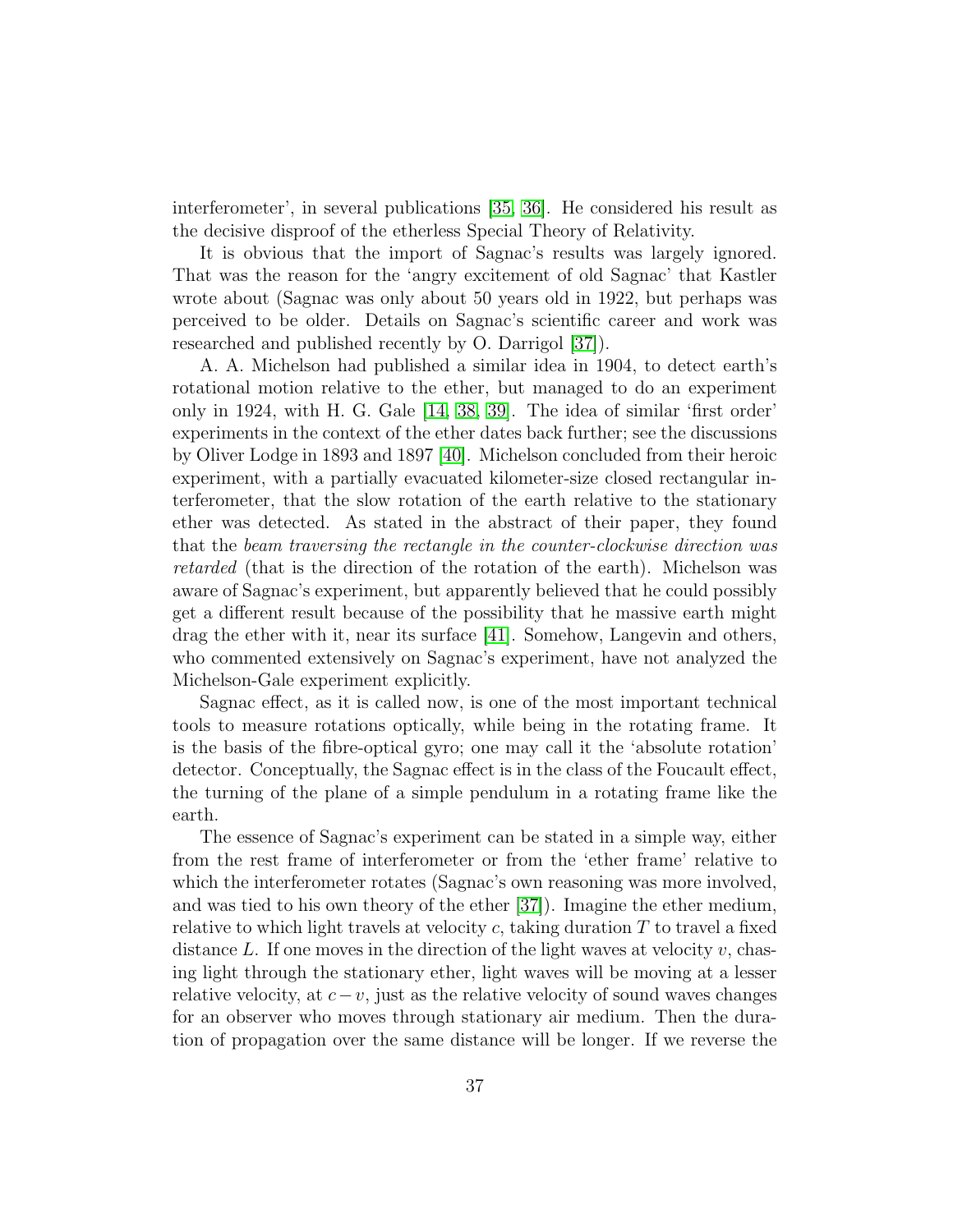

Figure 8: The equivalence of the relative durations the wave takes to propagate a relative distance  $L$ , while the frame is moving at the velocity v, for the linear case (left) and for the looped circular case (right). Here,  $2\pi R = L$ , and  $R\Omega = v$ . The experiment on the left is not feasible, because the waves would be far from the observer, at the end B, where another synchronized clock is required. The one on the right is the Sagnac experiment.

direction of the light waves, by reflection as in Michelson's experiment, the relative velocity increases,  $c + v$ , duration decreases and nearly cancels away the increase during the up-trip. However, instead of reflecting and reversing the path, if we arrange to loop the path, by identifying the end points of the total path, the frame is moving in the same direction through the medium anywhere along the path, and the cancellation is avoided! Thinking about the case of sound, one can see that this gives the same result as measuring the relative velocity along a straight path,  $c-v$ , if we rotate in one direction. If light is sent opposite to the rotation, the relative velocity is  $c + v$ . The two can be combined using two identical waves going clockwise and counterclockwise, while the rotation is only in one sense; then the time taken to cover the same loop distance  $L$  (in the rest frame of the observer) by one wave is different from the time taken by the other,

$$
\delta T = \frac{L}{c - v} - \frac{L}{c + v} \simeq \frac{2Lv}{c^2} \tag{2}
$$

When the light beams are combined, this difference manifests as the phase difference and the shift of interference fringes. (The situation is similar, and easy to understand, for sound waves in a similar device rotating relative to still air).

Note that we have not considered any frame outside the experimenter's rest frame, to derive this result. The simple result can be written in a more general form, with the same content. Since  $L = 2\pi R$  and  $v = \Omega R$  for a path looped into a circle,  $\delta T = 4A\Omega/c^2$ , where  $A = \pi R^2$  is the 'area' of the interferometer.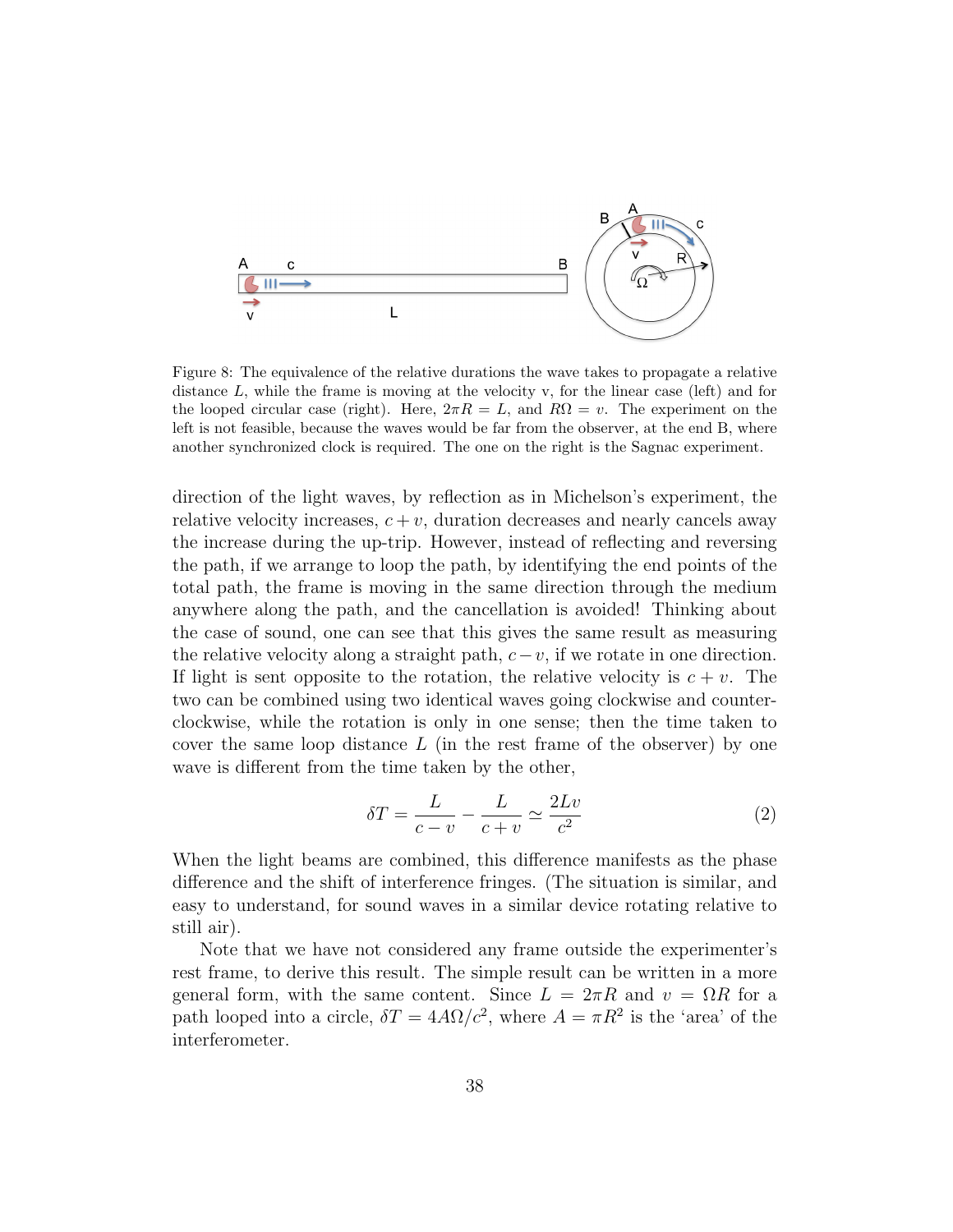The result can also be derived from the frame of the stationary medium, as usually done. Then, the speed of the waves is the same in both directions. So, as the waves progress, the interferometer is rotating and the end point is moving away from one wave and moving towards the other.<sup>[9](#page-38-0)</sup> Thus, one wave will take more time, and the other less, to reach the common end point that has moved a distance,  $\delta L \simeq Lv/c$  in the nominal round trip time of  $L/c$ . The total difference is  $\delta T \simeq 2Lv/c^2$ , same as the value found in the rest frame. This is the same as the splitting of simultaneity into succession due to the Galilean nature of the waves.

Unfortunately for Sagnac, his interpretation of the result of his experiment remained ignored, while he is celebrated now for inventing the 'Sagnac effect' (A prominent review paper on ring laser gyros mentions that 'Sagnac invented a rotation sensor' in 1913, without mentioning that it was an experiment that claimed the 'demonstration of the luminiferous ether'). The 'Sagnac term' is invoked to account for the motion of the frame in clock comparison experiments and in the analysis of time in GPS clocks. Michelson, though aware of Sagnac's work with the rotating interferometer, did not mention Sagnac's experiment in his 1927 monograph, 'Studies in Optics' [\[14\]](#page-58-10). However, a paper by L. Silberstein in 1921 on the propagation of light in rotating systems discussed both Sagnac's experiments and Michelson's proposed experiment, in the context of the ether and relativity [\[42\]](#page-61-3)). The intuitive reasoning behind the experiments were similar. While Sagnac measured the rotation of a local frame relative to the ether, Michelson measured the rotation of the earth itself relative to the ether, according to their interpretations.

The analysis of Sagnac's experiment by Langevin (in 1921 and later in 1937) was perhaps the cause of the fading away of the significance of Sagnac's experiment for relativity, forever [\[43\]](#page-61-4). We mention this important technical remark right away. In that analysis, Langevin could hide (unintentionally, I suppose) a pure Galilean transformation in the language of metric in geometric General Relativity [\[44\]](#page-61-5). The true case is easily verified by simple inspection; Galilean transformation is

$$
t' = t, \ x' = x - vt \tag{3}
$$

<span id="page-38-0"></span><sup>9</sup>To use Einstein's expression, 'hastening towards the beam of light coming from B, whilst riding on ahead of the beam of light coming from A'; it is easy to see the similarity to the failure of simultaneity due to the Galilean nature of light.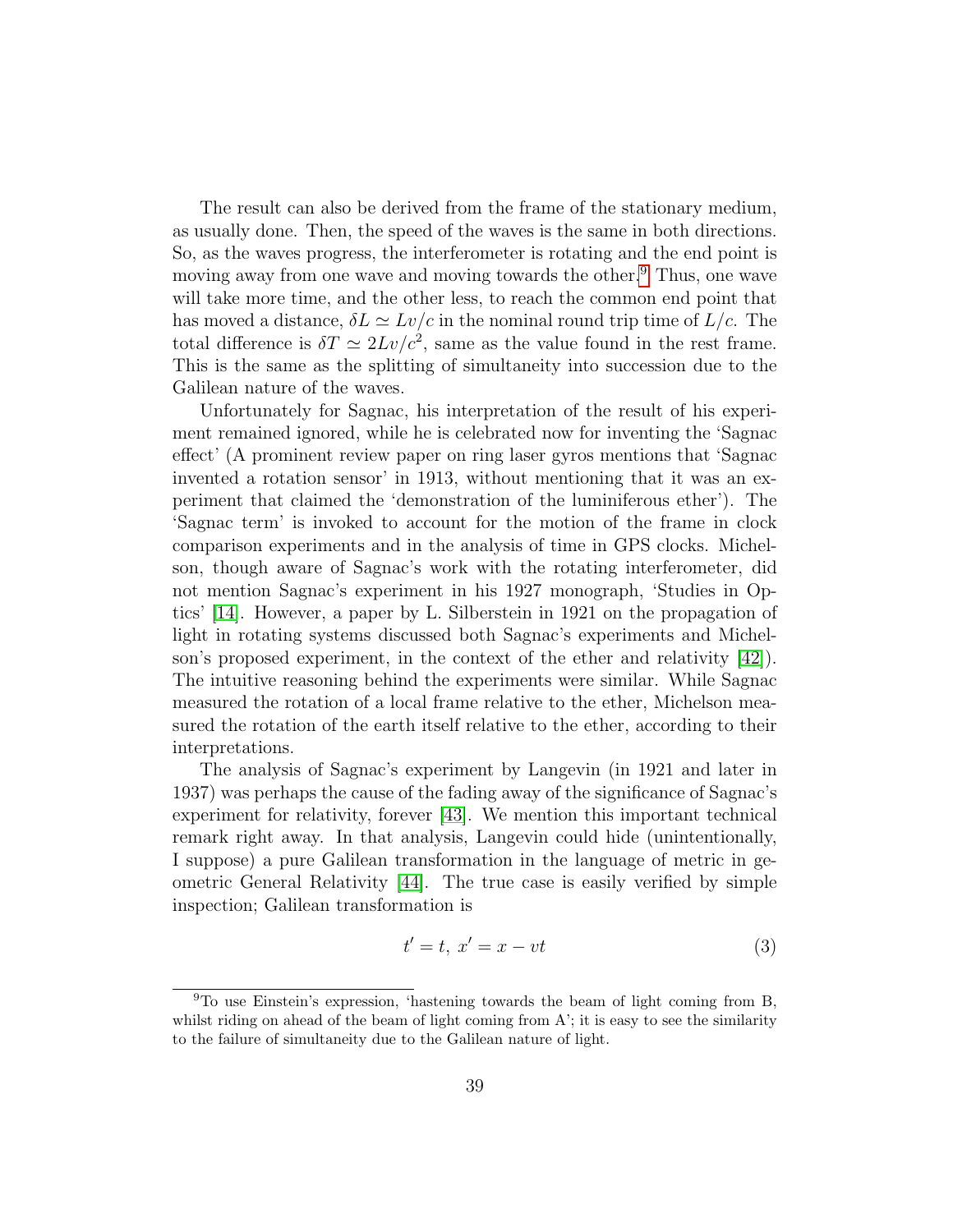This gives a transformed metrical structure from

$$
ds^{2} = -c^{2}dt^{2} + dx^{2} \Rightarrow -c^{2}dt^{2}(1 - v^{2}/c^{2}) + 2vdxdt + dx^{2}
$$
 (4)

If the straight path is looped around, as in the Sagnac device (as in the Fig. 7),  $x = R\phi$ , where  $\phi$  is the angle from one end point. Then the velocity is  $v = R\dot{\phi} = R\Omega$ , and  $x' = R\phi - \overline{R}\Omega t$  is the Galilean transformation. Therefore,

$$
ds'^{2} = -c^{2}(dt^{2})(1 - R^{2}\Omega^{2}/c^{2}) + 2R\Omega d\phi dt + dR^{2} + R^{2}d\phi^{2}
$$
 (5)

So, we have the same linear Galilean transformation, now looped around in a mathematical bending. This is the Langevin metric, which is identical to the Galilean metric. This is so evidently not Special Relativity or General Relativity (the theory of gravity). A transformation that was consistent with Special Relativity would have been the one L. Thomas found in 1926 for atomic physics of electrons in orbits [\[45\]](#page-61-6); a set of successive Lorentz transformations in progressively changing directions is equivalent to a Lorentz transformation and a pure rotation, and not to a Galilean transformation. But then, the Sagnac effect disappears from the theory.

Therefore, any result that agrees with the Langevin metric is a direct proof of the Galilean nature of light and could be interpreted as the proof of existence of a privileged frame, like the ether. The language of the metric used in Langevin's analysis has mislead us to believe, naively, that the derivation is 'general relativistic'. Sagnac was right in his logic, for everybody to see. Thus, what Langevin did, and what people follow now, is Galilean relativity for the case of Sagnac's result, similar to what an ether relativist (LPTR) would do. The Galilean residual term is  $Lv/c^2$ , as we already showed. In the unfortunate twists of history, the confused community psyche prevailed.

Though Alfred Kastler turned his academic career and attention to the interaction between atoms and light, eventually winning the Nobel prize in 1966 for the discovery of 'optical pumping', his intellectual interests spanned wider, including relativity, universe and gravity. (The laboratories of the Ecole Normale Supérieure, where many aspects of atom-light interactions are studied, is now called the Kastler-Brossel Laboratory (LKB), on the rue Lhomond, crossing the rue d'Ulm). In the Einstein birth centenary (1979) paper [\[34\]](#page-60-0), where Kastler recounted the events of 1922, he explored Einstein's thoughts on the gravitational origin of inertia, and Ernst Mach's speculations [\[46\]](#page-61-7) on the important topic. Kastler was obviously not aware of the detailed published work of Dennis Sciama [\[47\]](#page-61-8) in the 1950s, 'on the origin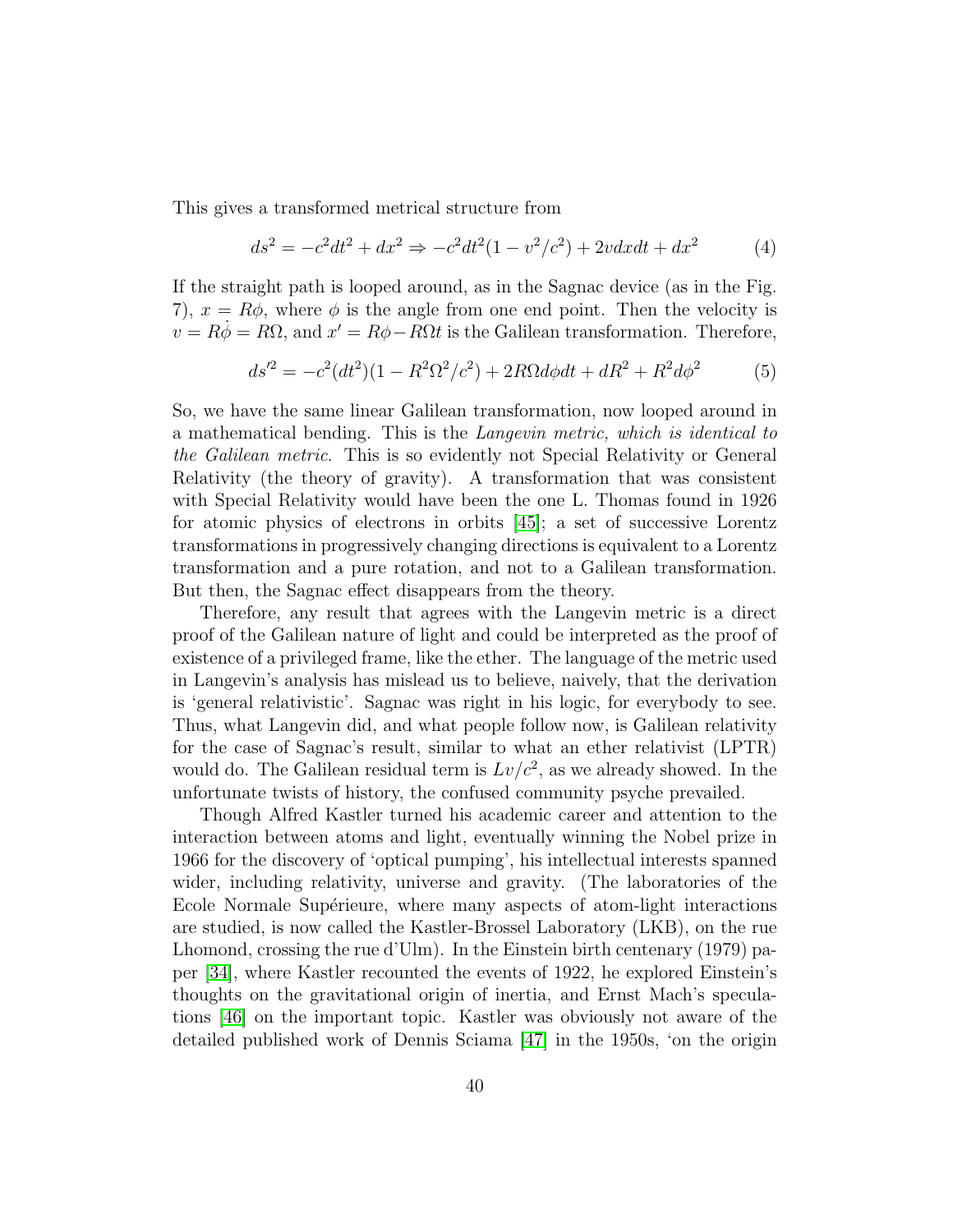of inertia'; Kastler estimated the gravitational potential of the matter in the universe and showed that it was of the right order of magnitude to explain inertia as due to the gravitational interaction with the rest of the universe.<sup>[10](#page-40-0)</sup> Where Sciama and Kastler stopped short, is indeed the door to the true relativity!

# 8. A New Beginning

We have reached the end of our impressionist glimpses of Einstein's visit to Paris in 1922. While focussing on the physics of the issues raised by Bergson in the context of Einstein's theory, we examined several connected aspects, in particular Einstein's own analysis of simultaneity and the twin paradox, Becquerel's confusion regarding clocks in Special Relativity, and Sagnac's 1913 experiment claiming the detection of ether. A significant revelation shown transparently is the verity of Bergson's critical view on relativity of simultaneity in Einstein's theory. The implied Galilean nature of light then brings forth Henri Poincaré's clear interpretations of Lorentz's local time, clock synchronization etc., in the context of the ether and relativity. The missing knowledge then and now was the role of the gravity of the matterenergy in the universe, which made brief strokes in the minds of a few, like Sciama and Kastler. But nobody took it all the way along its logical path to realize the profound fact that the old ether is to be replaced by the gravity of the matter-energy of the Universe, which defines the universal reference frame and determines the nature of dynamics. All the fundamental theories of physics were concretised before the observational results that indicated the vast universe and its gravity started to become available [\[48\]](#page-61-9). Current theories that do not incorporate this enormous gravity are flawed. The theory of relativity that is consistent with such a universe needs a drastic and fundamental change of the paradigm of relativity. I call this theory Cosmic *Relativity* [\[44,](#page-61-5) [49\]](#page-61-10). Its core predictions [44, [51\]](#page-62-0) have been experimentally verified.

When the General Theory of Relativity was formulated as the relativistic

<span id="page-40-0"></span><sup>&</sup>lt;sup>10</sup>During my visits to the Kastler-Brossel Laboratory (after 1997), in the context of laser cooling experiments on Helium, I remained unaware of Alfred Kastler's interest in Mach's principle and gravity, until recently when Serge Reynaud of LKB mentioned it and gave me the relevant papers. The link of one of those papers to the 1922 event was a pleasant coincidence.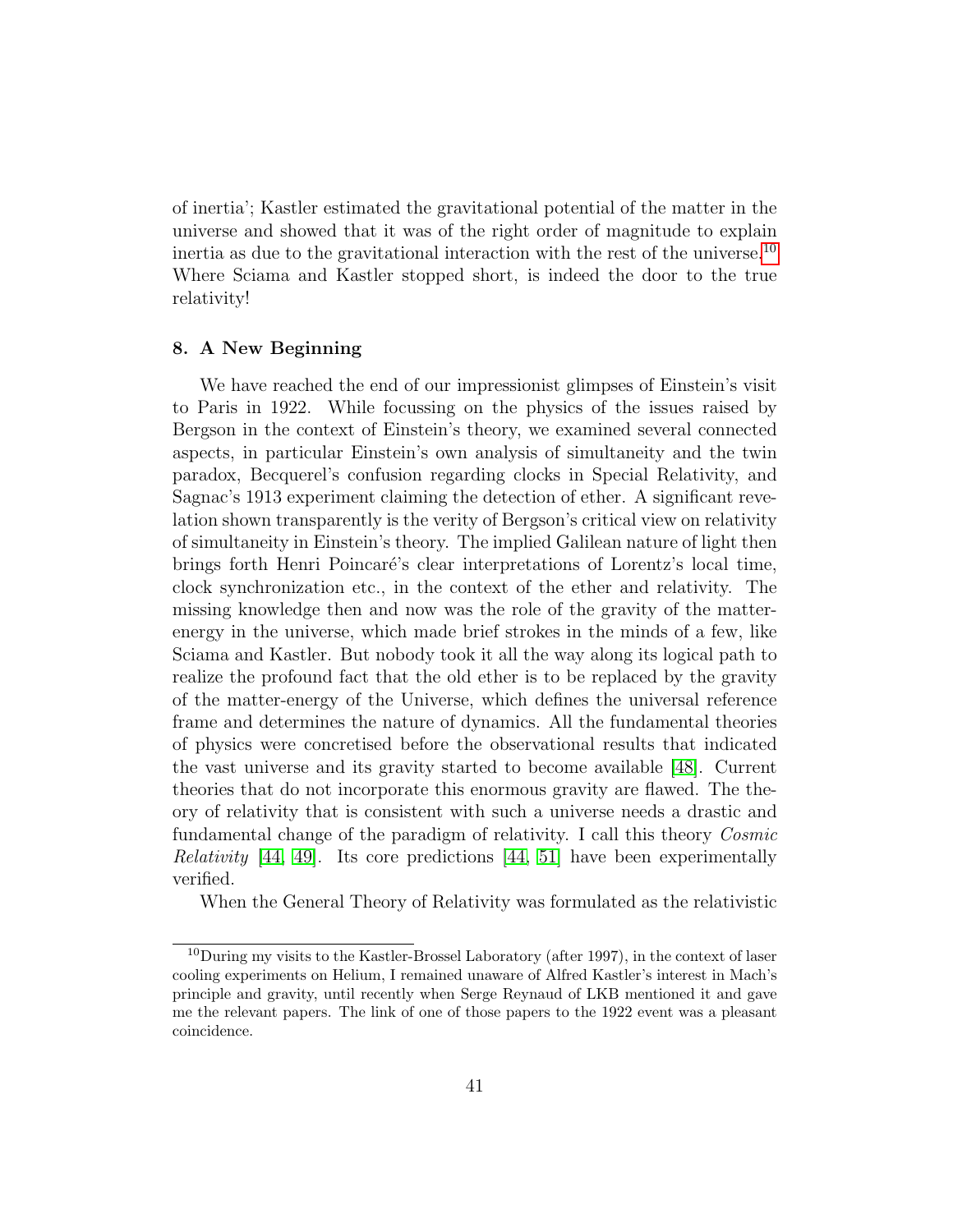theory of gravity, the basis was the special theory, set in empty space. This was dictated by the empirical knowledge about 'space' at that time. The single most important empirical gap that existed in the early 1920s was the lack of knowledge about our Universe. We had only an imagined universe and its cosmology then, with very little matter around in the very distant stars and a few nebulae, apart from the globes of the solar system. Though the distant stars could provide a stable reference frame to measure our motion, there were no reliable physical arguments to give the special status to that frame as a determining, master reference frame. Therefore, both the Special Theory and the General Theory of Relativity were explicitly formulated with the empty space as their background. That was the significant deviation from the Lorentz-Poincaré theory, which had the ether as the special reference frame. Since empty space remains empty and the same for every observer in whatever state of motion, all observers were equivalent in Einstein's theory, with equal status to claim the state of rest.

Einstein applied his new theory of General Relativity to describe the universe and the gravity of its matter content already in 1917. By 1922, the new large telescopes were starting to see much deeper into the sky, opening up the vast extra galactic universe. In 1922, Alexander Friedmann published his ideas on the expanding universe with matter [\[52\]](#page-62-1). Yet, Einstein, or anybody else, did not realize that the kinematic phenomena that happen in this universe was happening in the large gravitational potentials of all cosmic matter and hence, not in empty Minkowski space as Special Relativity assumed. This was not surprising in the early days of theoretical cosmology, when Einstein himself thought that the extent of the universe is not much larger than the size of the galaxy. But, it was indeed logical inertia to remain oblivious to the physical implications of the vast matter filled universe that emerged later.

#### Inertial forces: Newton, Mach and Einstein

There was one unresolved issue though that troubled Einstein, and the problem goes back all the way to Newton. That had to do with the appearance of new forces without any sources when the motion is not uniform. For example, forces are felt in an accelerating mobile, or centrifugal forces are felt by an observer in a rotating frame. For Newton, this was evidence for the existence of 'absolute space', but he could not point to it. Newton opted for an indirect reality of Space and Time, independent of matter, with their own primordial existence and properties. Ernest Mach, much later,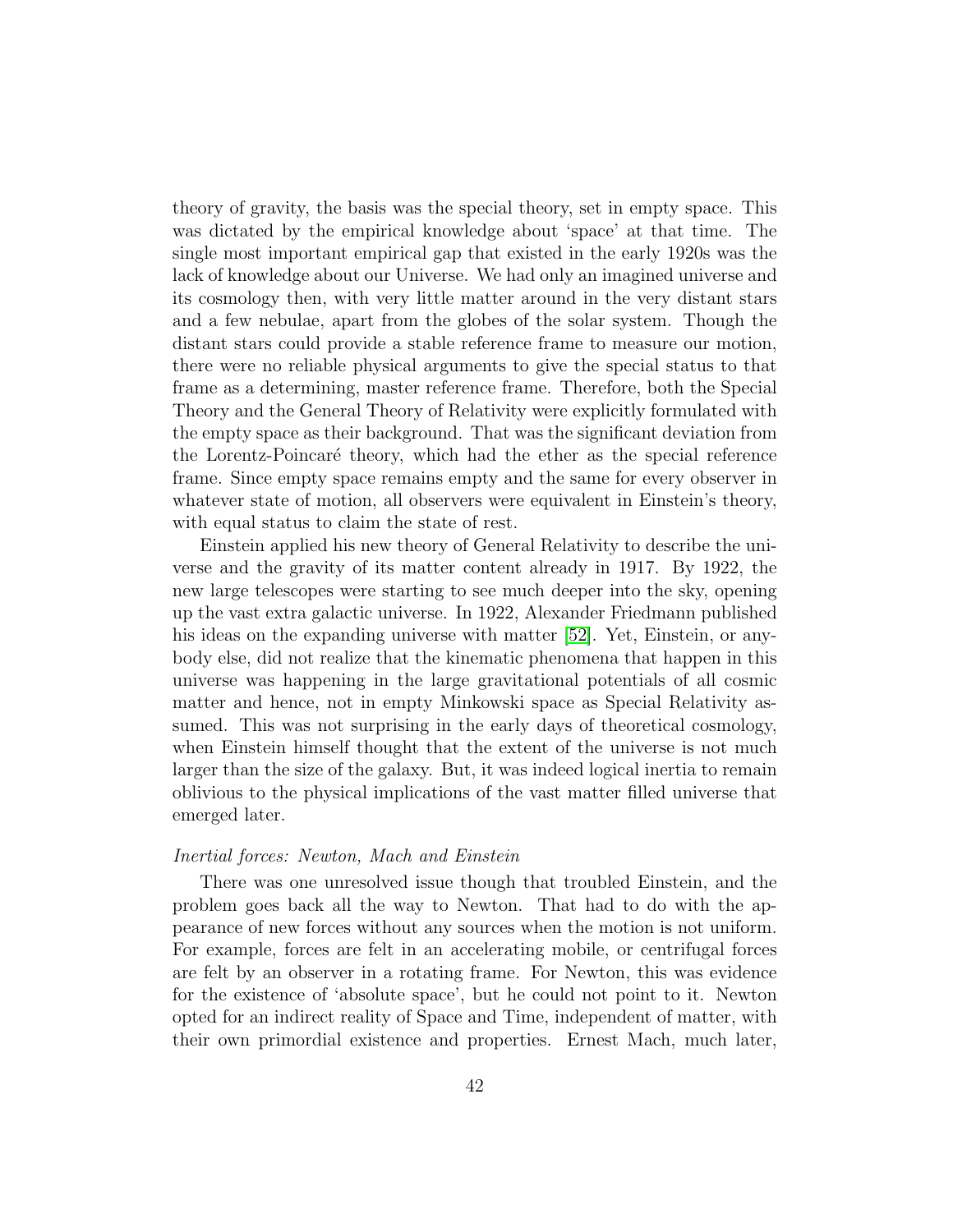criticized Newton for positing a non-tangible absolute space and suggested that the inertial forces (proportional to the mass) might be due to some interaction with the rest of the matter in the universe  $[46]$ .<sup>[11](#page-42-0)</sup> Einstein sidelined the issue in Special Relativity by considering only inertial frames that do not accelerate or rotate. But, he had to go beyond this restriction to formulate the general theory, which was a theory of gravitation. Einstein had enthusiastically sought support in Mach's conjecture linking inertia and the matter in the universe. He even elevated the conjecture to status of a Principle. Yet, Mach's principle was left out in the final theory. There, aided by his brilliant insight, and noticing that the inertial forces were proportional to the mass just as gravity was, he postulated that the two were indistinguishable – a new principle of relativity, which is known as Einstein's Equivalence Principle. This was a second time Einstein went ahead converting a problem to be solved into a postulate. Thus, he sidelined the issue again, after struggling and failing to incorporate Mach's idea into his new theory. He retained the reality of the empty space, devoid of 'stars and the rest of the universe', as the inert background for his general theory as well. Einstein was aware that his theory had some results that kept suggesting to listen to Mach, but with the equality of all observers and consequent denial of a privileged frame capable of 'influence by interaction', Mach was definitely out. Mach's stand on the inertial forces was not explicitly discussed during the 1922 visit, though Mach's philosophical stand on certain issues did figure in the discussion. Mach was known to be critical of the theoretical structure of General Relativity, and Einstein thought that was 'because he was old' [\[2\]](#page-57-1). In any case, relativistic physics and the theory of gravity inherited Newton's non-tangible space and time, stripped of their absolute character and superficially fused into a space-time with a hidden imaginary character to time (that is, when we describe space and time together, 'time' needs a multiplier  $\sqrt{-1}$ . Bergson commented extensively on this peculiar *spatialization of time* in D-et-S, but we do not discuss this aspect in this article.

<span id="page-42-0"></span><sup>&</sup>lt;sup>11</sup>Mach was discussing the origin of the inertial forces which could be interpreted as the origin of inertia, but it should not be misunderstood as the problem of the origin of mass, the charge of gravity. Also, gravity was not invoked in Mach's proposal presumably because it was known that the weak gravity couldn't generate sufficient forces with the amount of distant matter known in the cosmology of the 19th century.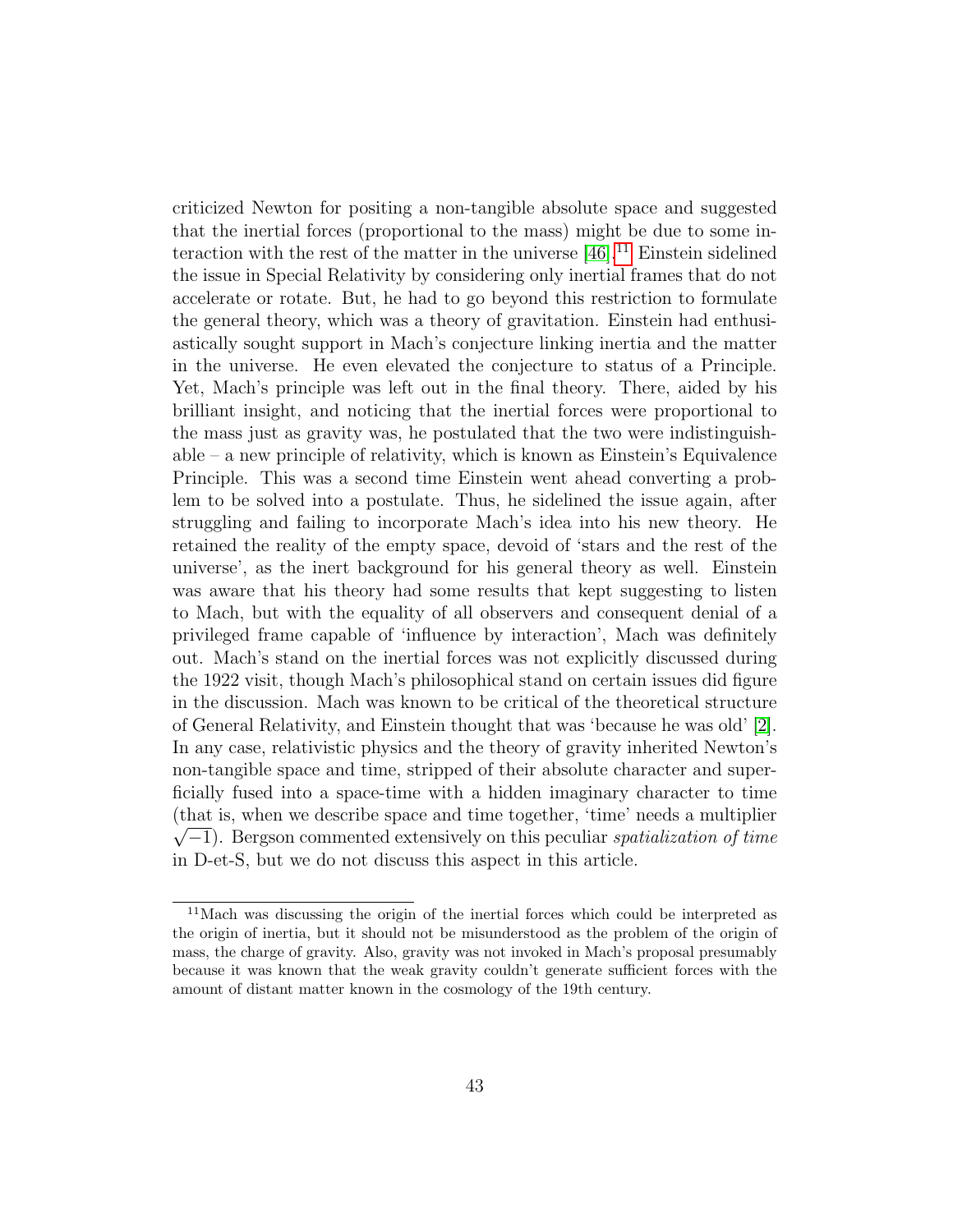# Going beyond: Cosmic Relativity

The guiding light dawned slowly, after 1928, not too late for a rethinking on these issues. It was the new observational cosmology of the extra-galactic universe, after Hubble's discovery of the recessing galaxies [\[48\]](#page-61-9). The universe that emerged was really vast, with enough matter and mass to take Mach seriously, even with a feeble interaction between matter. And gravity was a well understood interaction. Unfortunately, neither Einstein nor anybody else retraced the path of rigorous physical logic with this crucial knowledge; the theories of relativity continue to assume that our physical space is the non-existent empty space, and our time has no relation to the cosmic matter. It is as if the standard physics of today considers the universe we see as a huge make believe film set with virtual reality galaxies without gravitating matter; the theories continue in their course set definitely in the 1920s. In reality, there is one master frame with its material reference markers as the galaxies, and one universal time, given by the expanding universe and its evolutionary clock (also termed 'absolute time', but only in the sense of being defined by the single master reference frame of the material universe. 'Universal time' is the appropriate term, to avoid any confusion. This is distinctly different from Newton's ideal and metaphysical absolute time).

The old ether was stationary and without evolution, whereas the real universe is evolving, as evident in its expansion. Thus, the evolving universe defines a universal time, which the ether was devoid of. The gravity of all the matter-energy in the universe physically determines the possibilities of relativistic dynamics. When this reality is acknowledged, one gets a new theory of relativity, incorporating Mach's ideas, and without inconsistencies. I have named this theory appropriately as Cosmic Relativity; it retains naturally all the empirically correct aspects known in relativistic physics, but it is distinctly different from Einstein's theories [\[49,](#page-61-10) [50\]](#page-62-2). In Cosmic Relativity, dynamics and the inertial forces are derived from the gravitational influence of the cosmic matter. The Principle of Relativity follows from the approximate large scale homogeneity and isotropy of matter-energy in the universe. Motional modifications of duration and length are really gravitational modifications, because of the modified gravitational interaction due to motion. The propagation of light (and gravitational waves) is Galilean, controlled by the gravity of the universe (the gravitational potential acts like an effective universal refractive index to limit the velocities of all propagating waves). Einstein's equations for gravity are modified by including the cosmic gravity and the master frame as part of the equation itself. Then, Mach is naturally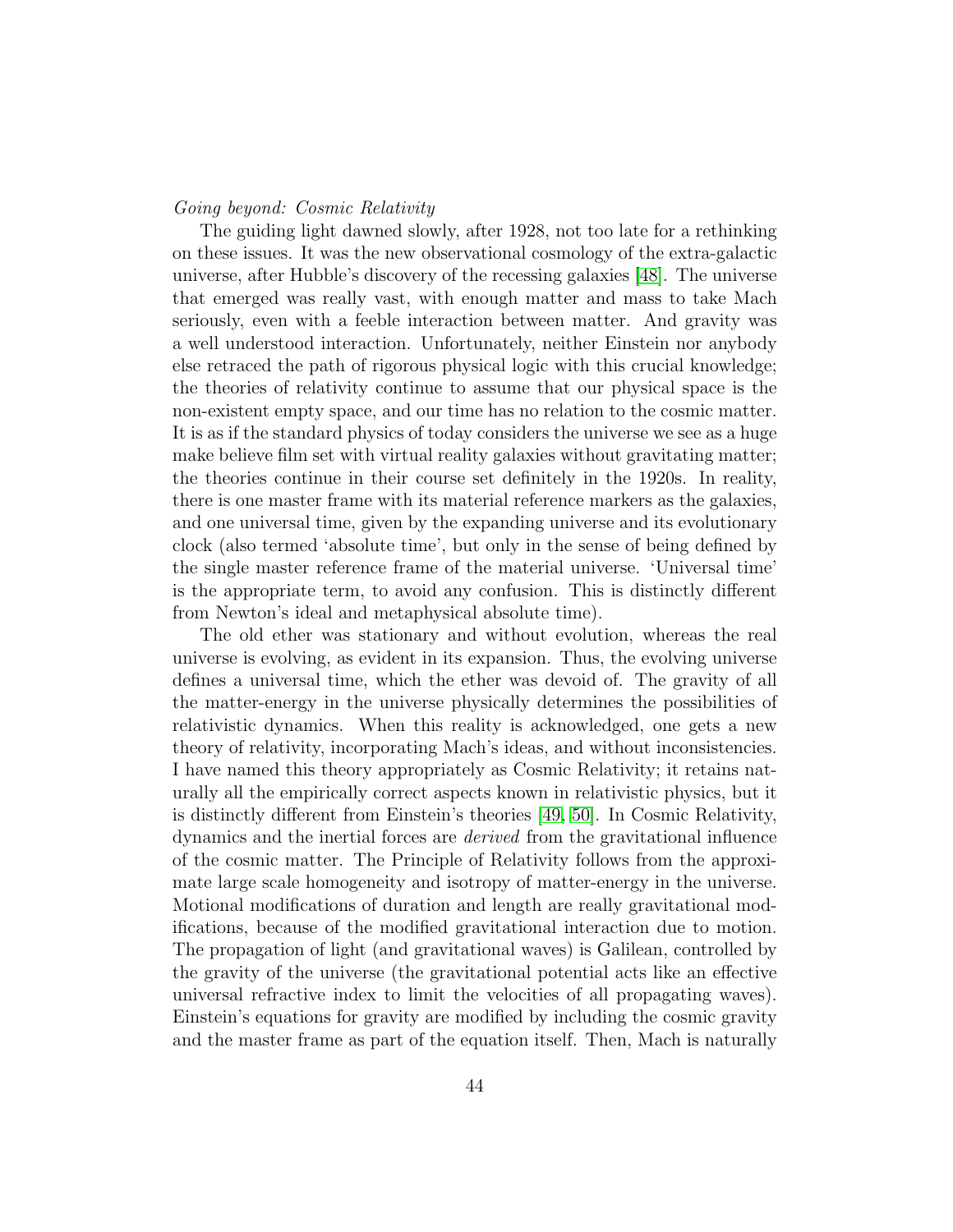integrated with Galileo, Newton, Lorentz and Poincaré, and Einstein, retaining only the consistent elements that constitute a satisfactory completion.

Cosmic Relativity demands and predicts that the relative velocity of light is Galilean.<sup>[12](#page-44-0)</sup> An empirically rigorous experiment to test whether the one-way velocity of light, relative to inertially moving reference frames, is Galilean or Einsteinian needed innovations that avoided two spatially separated clocks and their synchronization, yet keeping the motion inertial. When this was achieved in our laboratory at the Tata Institute in 2005, the truth about the propagation of light was transparently visible; light, like waves of sound, is Galilean [\[44,](#page-61-5) [51\]](#page-62-0). With new technology and lasers, the experimental task is much more simpler than what Michelson and Sagnac had to tackle. Thus, verifiable experimental results vindicate the logical proof we discussed, that the postulate of invariant velocity of light is inconsistent.

Cosmic Relativity firmly and surely brings back a real master frame that determines relativity and dynamics – the universe with its matter-energy and its gravity, in place of the old ether. Time now has a universal reference. But, there is real gravitational modification of duration in frames moving relative to the master frame, apparently shattering Bergson's hope for the single universal time. Is it possible to rebuild Bergsonian philosophy with its universal time afresh from this new reality?

# Resurrection of Bergson's Philosophy of Time

We conclude the article with a new insight on Bergson's philosophy of time, with its basis on the notion of a universal time and the implied absolute simultaneity. The reason Bergson ventured to study the theories of relativity was to understand the conflict between his philosophy and the physical theories, with their multitude of times and the relativity of simultaneity. In Lorentz's theory with the insensible ether, there was the direct and irreconcilable conflict; each observer had his own real time that depended on the speed relative to the ether, but there was no way to sense the state of motion. Bergson's hope was to find harmony with Einstein's theory, with its equivalence of all observers in motion and at rest, allowing the interpretation that the multitude of times was merely in the mathematical content of the

<span id="page-44-0"></span> $12$ This was the earliest prediction of the theory, even before many aspects of the theory were well understood. Galilean propagation of light is the logical consequence of a privileged frame.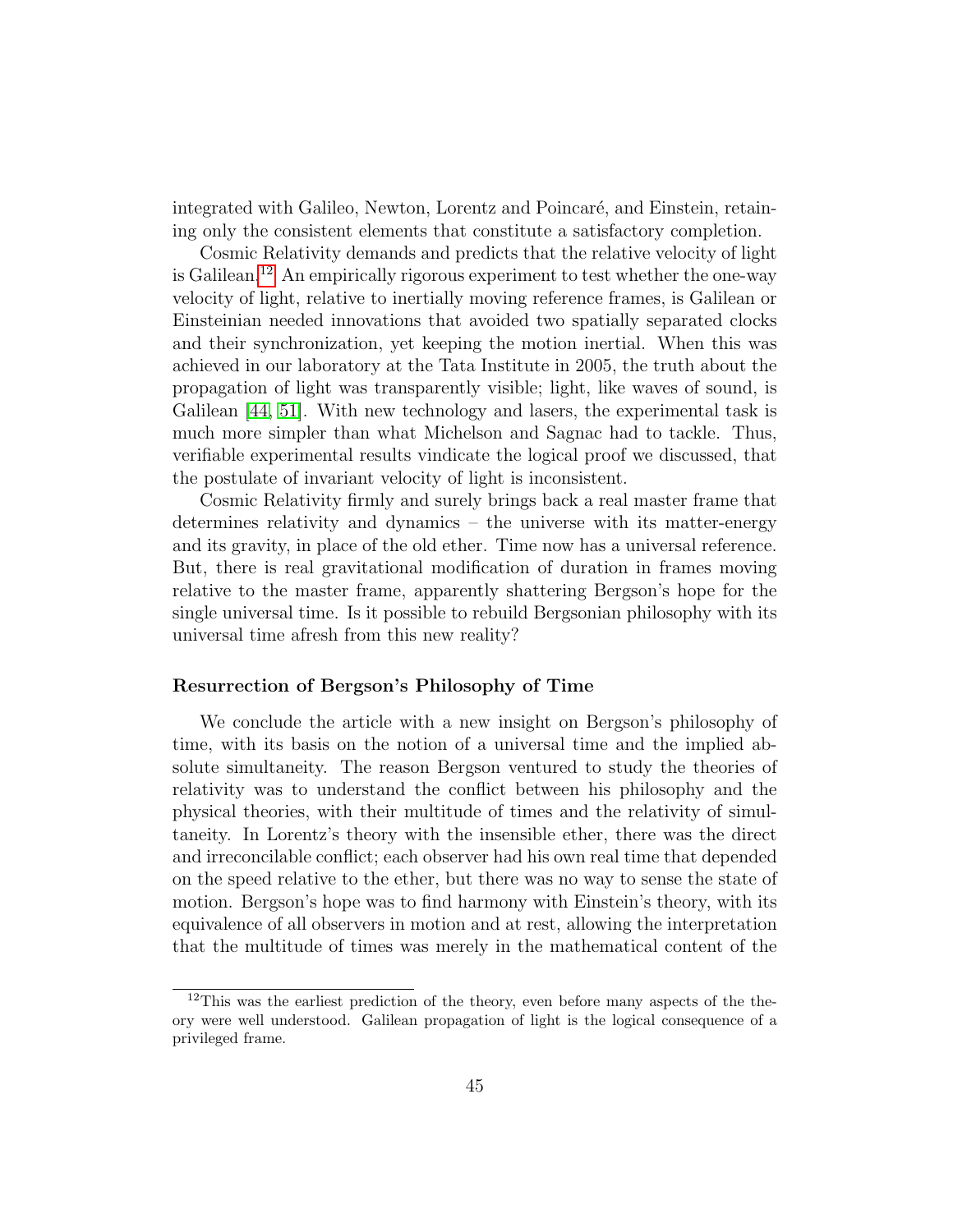theory without real physical manifestations. The empirical situation eventually proved otherwise, showing the reality of velocity dependent multitude of durations. But, we have seen that the real reason for the motional modification of duration could be found in the gravity of the matter-energy in the universe. This is consistent with both the Galilean nature of light and the existence of a privileged master frame. The amazing fact is that this frame, identified as the matter-filled universe, has both the universal time and the physical multitude of times, coexisting consistently. This is because unlike the situation in invisible and static ether, those who move have the correct measure of their motion with the cosmic matter and radiation as the markers of real rest, in the slowly expanding dynamic universe. The crucial physical distinction to note is that while the absolute nature of the old ether is truly insensible, the absoluteness of the material universe in time and space is real and easily observable, with its gravity manifest as the verifiable reason behind relativistic effects.

We can now assess the compatibility of Bergson's preferred view on time, duration and simultaneity, with the factual relativity and its theory, based on cosmic gravity (cosmic relativity). The modification of durations of a clock in motion is real, and therefore there are a multitude of real times. Similarly, simultaneity changes to succession for observers in motion, being linked to the Galilean nature of the relative velocity of light. Therefore, one might think that the Bergsonian philosophy of duration and simultaneity that needed a universal time and an absolute division between simultaneity and succession would crumble, as it would happen in the Lorentz-Poincaré 'half-relativity'. However, this judgement is premature. Since the factual relativity is entirely based on the gravity of matter-energy in the universe, there is a tangible privileged frame, relative to which all motion is felt and measured. No one in real motion can claim a state of rest because that will be in conflict with what he measures in his external world filled with matter and radiation, which are real material markers. This is a profound difference compared to ether relativity, in which the velocity of motion could not be detected by any means. In new relativity, the modification of the duration is related to the real measurable velocity relative to the cosmic matter (section 5.2). Therefore, an observer always has the access to both his proper time, measured by his clocks, and the universal absolute time measured by the clocks at relative rest to cosmic matter! This universal time, the same time everywhere in the universe, is operationally equivalent to the temperature of the cosmic microwave background radiation in the expanding universe. In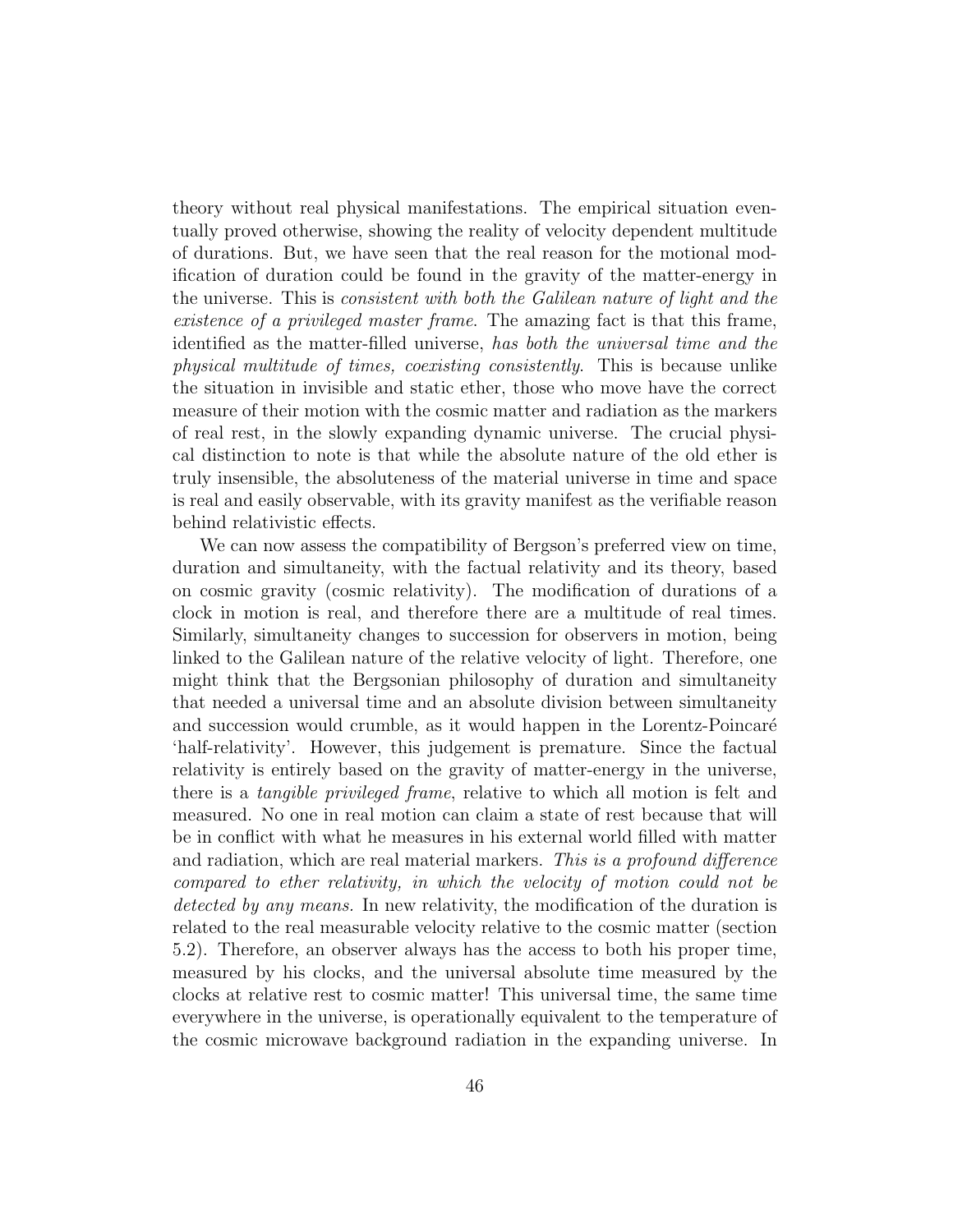fact, theoretical cosmology always worked with such a universal time, akin to Bergson's time, but never recognized that the physics done in this same and only universe has such a universal time.<sup>[13](#page-46-0)</sup>

Now we can see that the notion of simultaneity of spatially separated events is also absolute, because these events are tagged to their local time which in turn is the single universal cosmic time. The succession experienced in perception is mere appearance, exactly as the change of simultaneity of sound of bells for one at rest into succession for another who is moving toward one of the bells. Since the velocity is known, simultaneity is regained, just as the universal time is regained.

Thus, we have a surprise end to our discussion. The postulated equivalence of the mobile and the immobile in the prevailing theory is incorrect. There is a universal time and a well defined reference for real motion. Physical theory of relativity, with its multitude of times and velocity dependent modification of physical quantities, nevertheless maintains harmony with the Bergsonian notions of a universal time and simultaneity. With the universal time regained, Bergson's philosophy remains intact. We are able to resurrect and complete Bergson's program in the philosophy of time, of finding compatibility with the notions of time and duration in relativistic physics [\[53\]](#page-62-3). Then, the time of the physicist and the time of the philosopher, and indeed the time of common intuition, all have the same basis and coexist without any logical or conceptual conflicts.

#### Acknowledgements

Many sections of this article were refined with the help of Martine Armand, whose translations and readings, while appreciating the angel's share, were important in going into details of the discussions and academic interaction during the 1922 visit. Continued help on many occasions from Michèle Leduc, my academic host for several years at the Kastler-Brossel Laboratory of the Ecole Normale Supérieure (LKB, ENS, Paris), was always a supporting factor. I am thankful to Serge Reynaud of LKB, ENS, who alerted me

<span id="page-46-0"></span><sup>13</sup>B. Latour has commented on the fact that Bergson stressed the 'cosmological import' of his notion of space and time and on the need to find consistency between subjective time and the time of physics (ref. [\[5\]](#page-58-1)). I am arguing that the physical universe provides this consistency naturally through its physical effects that can be experienced.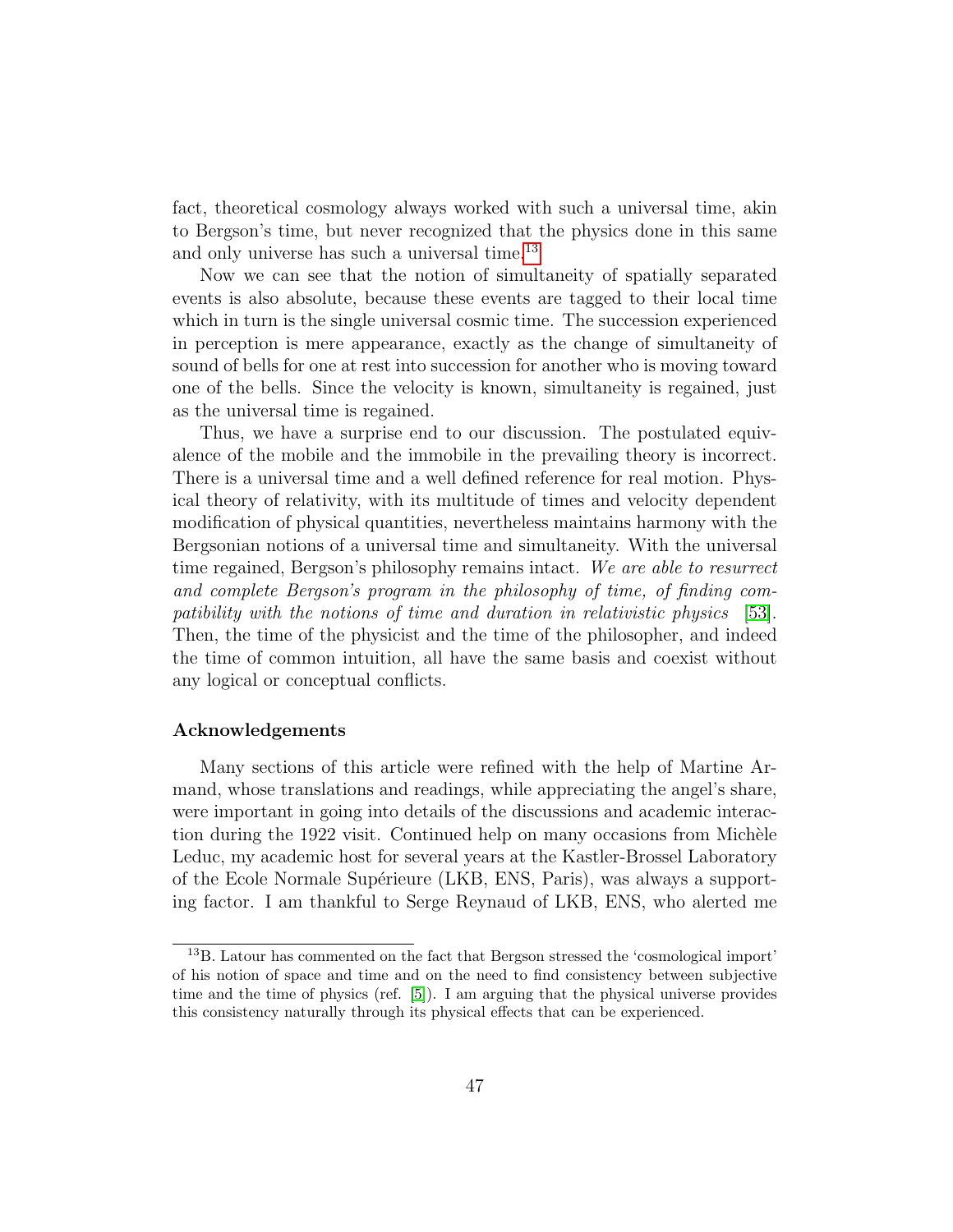to Alfred Kastler's long term interest in Mach's hypothesis and provided the relevant articles.

# Appendices: Background to This Section

In the main text we have discussed how the position taken by Einstein and his followers was not fully justified. We have already proved transparently how Einstein's analysis of the central aspect of simultaneity relative to two frames in relative motion was in conflict with his own postulate of the invariance of the velocity of light, confirming Bergson's comments on the issue.

The crucial insight that makes a drastic revision in our understanding of the theory of relativity is the definite knowledge of our universe, which was lacking in 1905-1915, or even in 1922. Thus Einstein's theories of relativity are built on the explicit and necessary assumption that space is empty – devoid of any matter in general, like Newton's space. With no matter or material markers, empty space remains isotropic to an observer who moves in space. That is how Special Relativity has the invariance for the velocity of light and General Relativity has the general coordinate invariance. In the present paradigm, the universe is treated as just one of the many possible solutions of the Einstein's equations of gravity in General Relativity, and not as an a priori premise for all physical phenomena.

But this is obviously deeply flawed. The theories and equations of physics are operative in this universe, in the presence of all the matter-energy and its gravity. All tests of relativity and indeed all physical processes and dynamics happen in the presence of this gravity, but this presence is not part of the present theories! Even a cursory logical inspection reveals that we are seriously off the track and the correct theory should acknowledge and incorporate the privileged frame of the matter-marked universe, and a universal time in the ever expanding universe (also available as the monotonically decreasing temperature of the cosmic radiation background). The observer in real motion relative to this matter experiences a different world and physics compared to an observer who is at rest relative to this matter, due to the difference in the gravitational potentials in these two situations. This physical fact should be the basis of the correct theory of relativity, as achieved in the theory of 'Cosmic Relativity' [\[44,](#page-61-5) [49\]](#page-61-10). This unified theory of relativity and dynamics replaces the prevailing theory, and with that Einstein's General Relativity also is modified to include the gravity of the universe as part of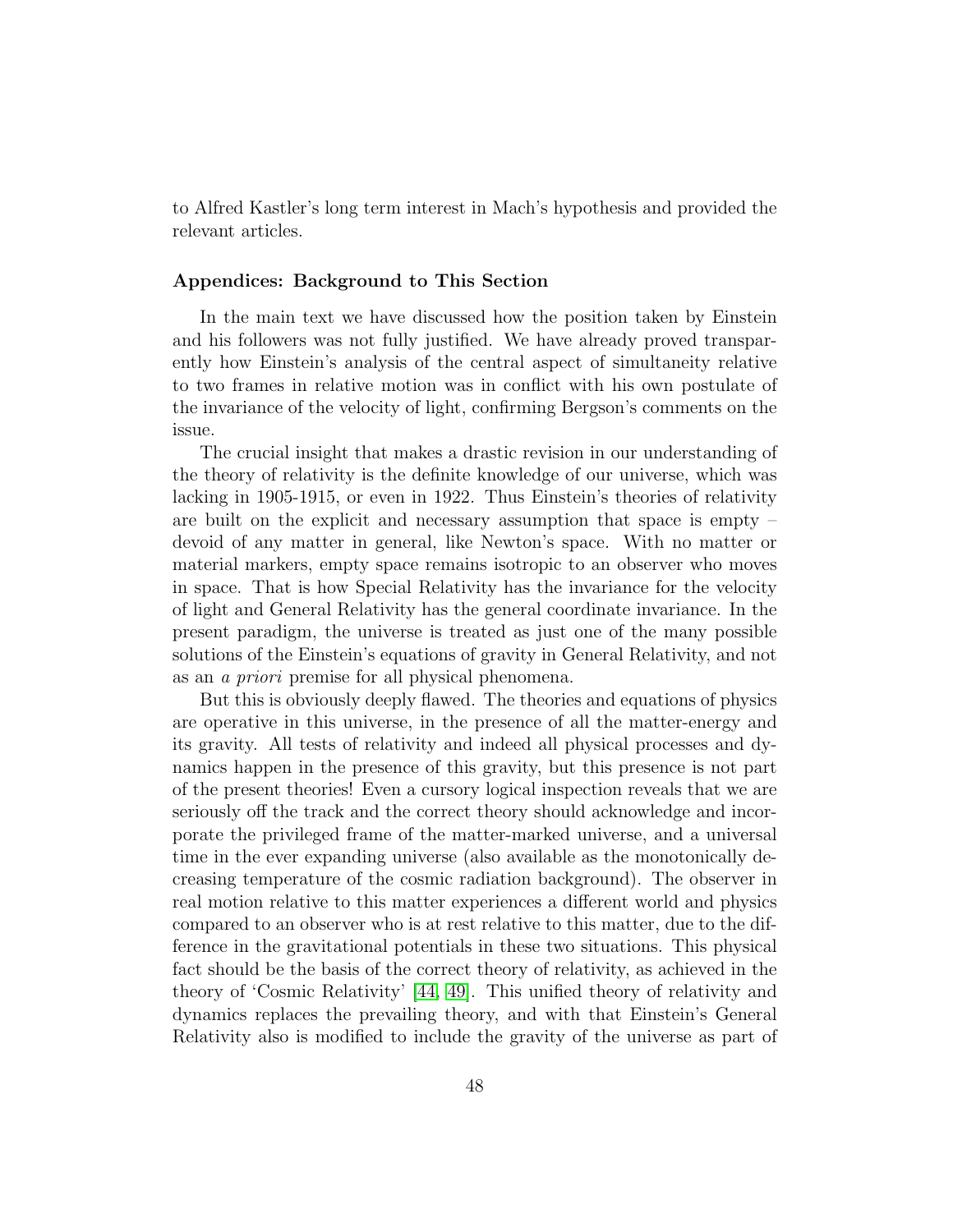the fundamental equation itself. There is no general coordinate invariance and the world of physics is factually Galilean and Machian, with all the empirically seen relativistic effects correctly predicated as gravitational effects of the matter in the universe.

We examine the empirically verifiable physical links between duration, motion and gravity in the appendices. In particular, I present Einstein' own resolution, in 1918, of the twin paradox [\[23\]](#page-59-7), which should be an eye opener to those who are unfamiliar with that paper.

# Appendix I: The Clocks of Twins and the Triplets

The traditional debate regarding the 'relativistic twins' was about who ages more, Pierre or Paul. We know empirically that some transported clocks, like Paul, age less. We also know that some transported clocks, age more when they come back after their trip! A clock that is inertially transported, after synchronizing, from Mumbai to Paris by surface transport will actually age faster, and not slower [\[28\]](#page-60-1). To check this, one can accumulate the durations by transporting it further across the Atlantic and Pacific oceans, and back to Mumbai. The travelled clock would be about 100 ns older than the stationary clock in Mumbai, which never left the room. The reason for this cannot be found within Special Relativity. But in a theory with an absolute master frame, this is easy to understand, The 'frame at rest', in which Pierre resides, is really moving relative to the master frame and we should use that velocity to calculate the total real time dilation, and not the relative velocities of Special Relativity. However, this is not what we want to discuss here, because the experimental results are known [\[50\]](#page-62-2), and such a calculation can be done by anybody to verify the facts.

We go back to the question addressed by Bergson: how does one decide that one of the travellers ages less in the observer-symmetric Special Theory of Relativity (STR)? First, suppose one knew about only STR. Now we have three characters of the same age, Pierre, Paul and Pauline. Paul and Pauline are in their spaceships. Pierre, who is on a large space station, perhaps like a planet, is moving away relative to the other two. The large velocity of separation is v. Their clocks are synchronized before they separated. Who ages faster? We see that we are unable to answer this question, because we formulated the question correctly! Try answering it, in place of Becquerel and the many Einsteinian relativists through times, and we are immediately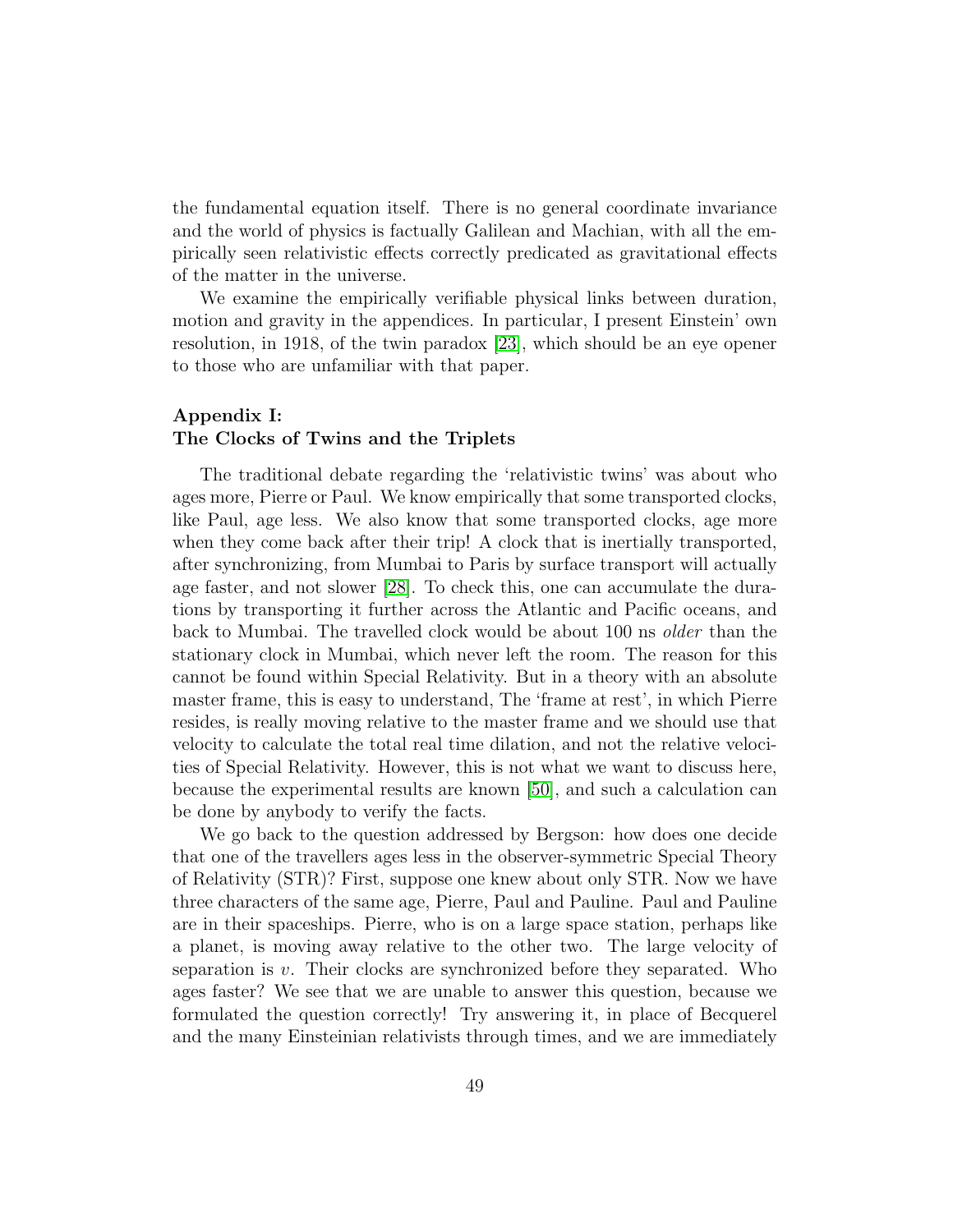stuck, because Special Relativity is a symmetric theory. Paul and Pauline think that Pierre should age slower because they see his moving away, while they are at rest in their spaceships. Pierre thinks that he should age faster than Paul and Pauline who are moving away together. In a theory with a master frame, like the universe and its matter, there is no confusion. Those who move relative to the master frame, age slower. But in STR, at the end of half the story, a few years of separation, there is no definite answer to our question. Then the adherent of STR listening to the paradox fables would ask, "then what happened?", looking to break the symmetry.

Here, Bergson's questions as a philosopher, also reflecting common intuition, take relevance. Shouldn't a theory be able to give the answer at all times? Why does the theory need to know what happens in the scenario later, to say something about the lived durations? Surely, one of the clocks should be slower than the other, if such a physical effect is really there. Which one?

At least one fact is clear – Paul and Pauline, being side by side, age the same way, with their clocks remaining synchronized. The clocks of the triplets have some readings locally, and whatever they are, a clock's reading in one spacecraft cannot be changed by firing a rocket in another spacecraft far away. Nobody would agree to 'spooky action at a distance' in relativity's clocks. Since this is a very important point that is neglected in debates, let us state it clearly. Relative time is the difference in the readings of time in two distinct identical clocks; one quantity defined by two clocks. Therefore, relative duration can change only by changing one or both the readings. If acceleration has any role in changing the proper time, it can only affect the clock that is accelerated, a conclusion everyone would agree with. Hence, if two clocks were synchronized at some stage, after which they were in relative inertial motion, they would be completely equivalent is Special Relativity, till one of them is accelerated. When such an asymmetry occurs, only the clock that is accelerated can have a new physical effect altering its readings. So, there are three phases for the rest frame of the accelerated clock; two identical inertial stages of the round trip, during which it is reciprocally equivalent to the unaccelerated clock, and one intermediate stage of short acceleration for which we have to calculate the time dilation of that particular clock with an appropriate theory. At all times, the clock is at rest relative to itself.

Pauline decides to fire a rocket thruster briefly and arranges her flight path to be directed back to join Pierre. So, if at all there is some change to the clocks as a result of Pauline's action, that must affect only the reading of Pauline's clocks, and not Paul's or Pierre's. She is still near Paul, since she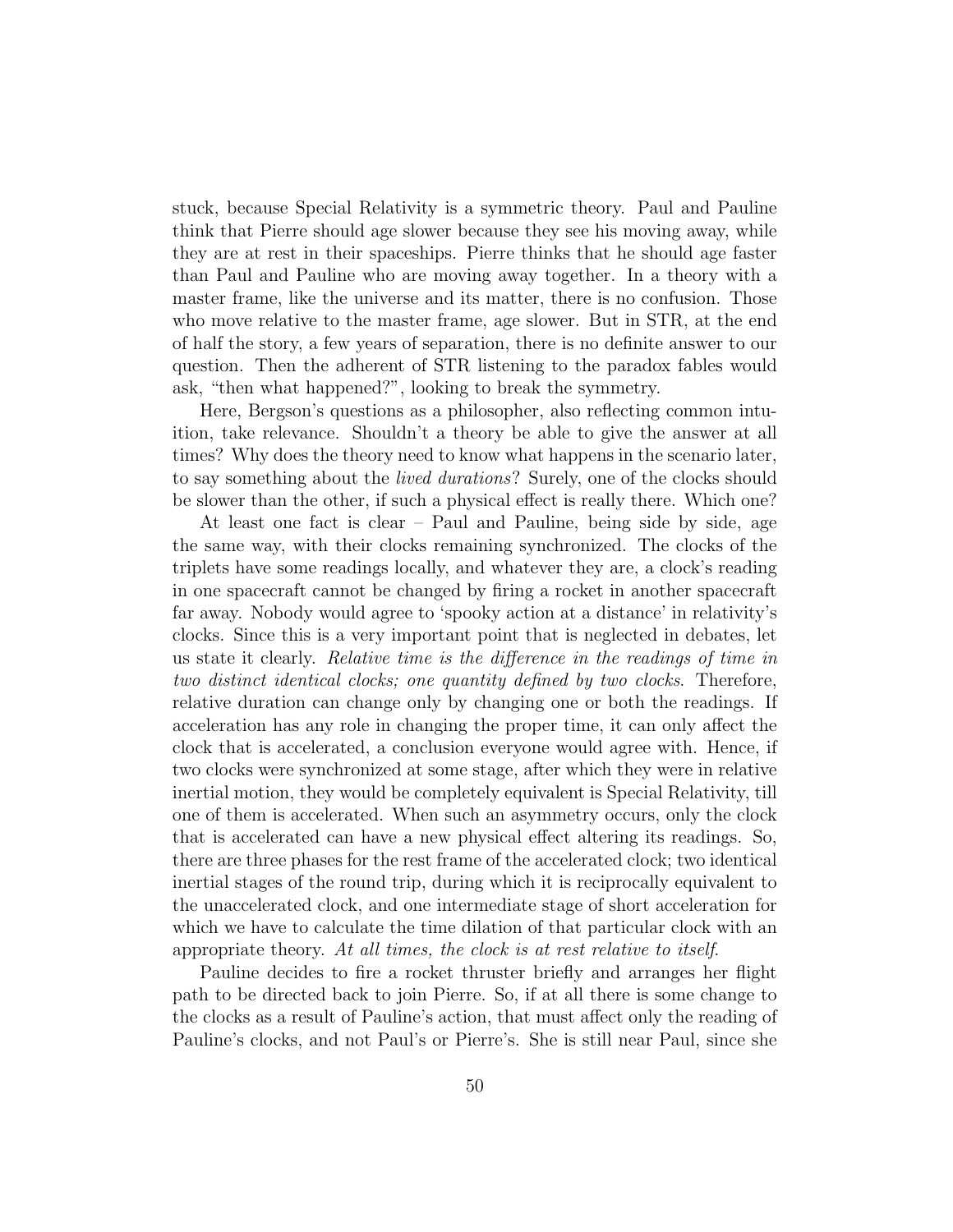needed to fire the rocket very briefly; then there is only a slight difference between her clocks and Paul's, perhaps a few hours. Of course, nothing would have changed unusually in Pierre's clocks, while she fired her rocket. Since Paul and Pauline decided, using STR, that Pierre was ageing slower and must be younger by several months by then, that conclusion doesn't change by this difference of a few hours between the clocks carried by Paul and Pauline. Pierre, however, continues to think that the other two must be ageing slower. He also knows that there will only be a slight difference between their clocks if one of them fires a rocket briefly. Who really ages more and by how much? *There is still no answer in STR*.

That is why Einstein brought in the General Theory of Relativity and gravitation to break the symmetry and try to solve the puzzle [\[23\]](#page-59-7) (commented as necessary by Nordmann and Kastler in their notes on the 1922 visit). He admitted that there could not be differential ageing in the symmetrical theory of STR. Then the differential ageing must be due to some other reason, to be handled by another theory.

## Einstein's own resolution of the twin paradox

The paper that Einstein wrote in 1918 to explain his resolution of the twin paradox is important for both physics and the history of physics. Not many physicists are aware of the paper, as evident from their continued use of incorrect arguments for the resolution. Here is Einstein's simple General Relativity argument, which he thought enabled him to 'extricate skillfully' from the paradox eventually [\[23,](#page-59-7) [27\]](#page-59-11). First, he admitted that the time dilation in STR, while the clocks were in uniform relative motion, was symmetric. So, Pierre reckons that Pauline is younger by the factor  $\gamma = 1/(1 - v^2/c^2)^{1/2}$  and Pauline and Paul would claim that Pierre is younger by the same factor. If the relative velocity is not very high  $(v < 0.1c)$ , we may write the time dilation during the total flight duration  $2T$  as  $\delta T \simeq Tv^2/c^2$  (the sign is relative to the clock in the rest frame, indicating that the rest frame clock is faster). While Pauline fires the rocket to reverse the trip and join Pierre, her deceleration is a, for a duration t, such that her relative velocity reverses,  $at = 2v$ . In Pierre's frame, that doesn't make much difference to her ageing, if  $t$  is a relatively short duration. However, in Pauline's rest frame, she is not moving, but just experiencing a uniform gravitational field  $g = -a$ , extending over all space, according to Einstein Equivalence Principle. Then there should be a relative gravitational time dilation of General Relativity between the clocks separated by the distance  $L = vT$  equal to  $\Delta t = tgL/c^2 = -taL/c^2 = -2vL/c^2$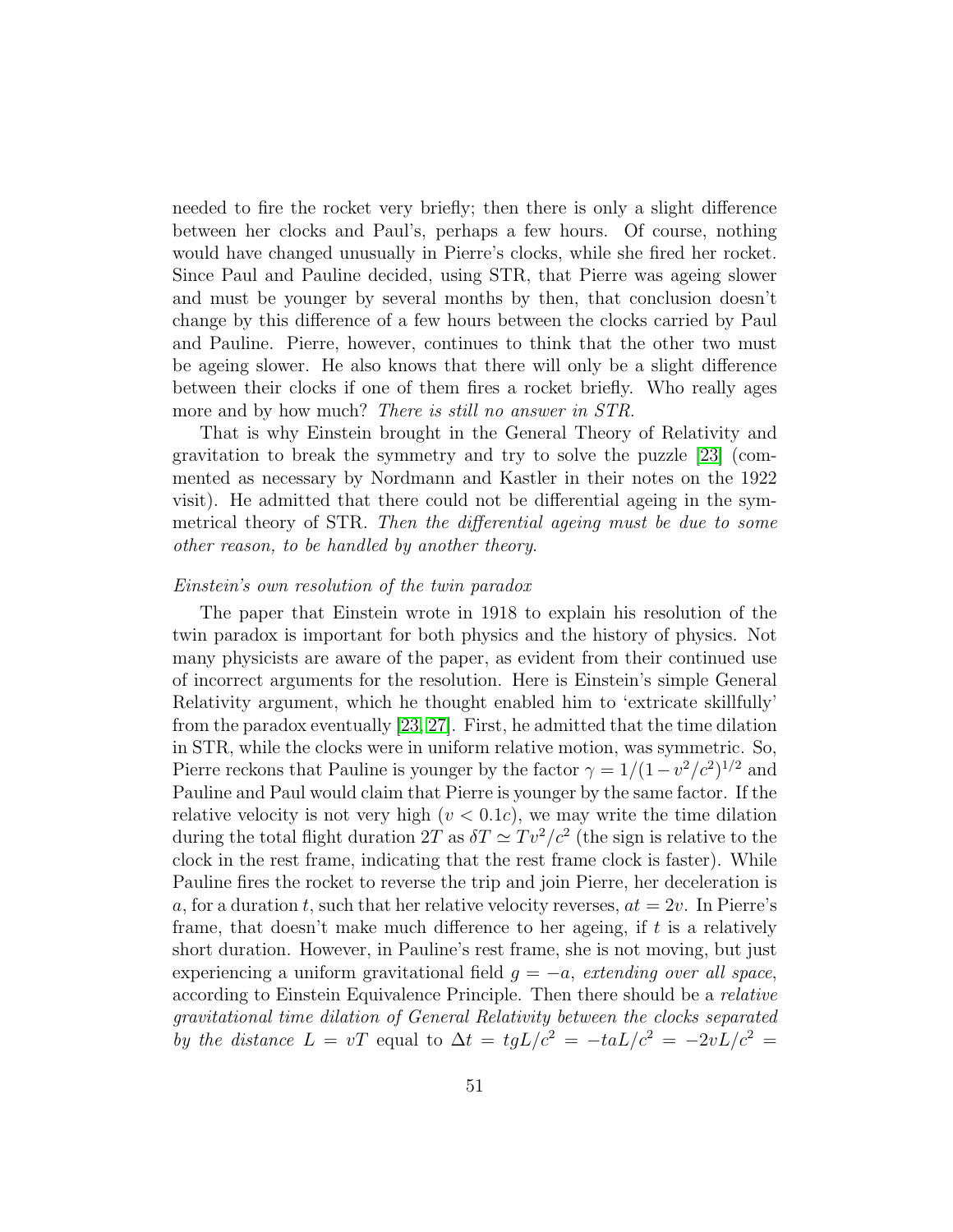$-2Tv^2/c^2$ . We note the important feature that the amount of gravitational time dilation is independent of the duration of acceleration  $t$ . This is double the special relativistic time dilation and of opposite sign, Pauline's clock running slower than Pierre's, in her frame. The total time dilation is hence  $\delta T + \Delta t = -T v^2/c^2$ , which is the same conclusion as Pierre's; Pauline's clocks are 'younger' when they meet again.

That is how Einstein solved it. Or, thought he solved it, and was confident enough to write a paper describing the solution, with explicit statements that the time dilations in the symmetric Special Relativity were symmetric [\[23\]](#page-59-7), a stand similar to that of Bergson! This position contradicts most texts on the theory.<sup>[14](#page-51-0)</sup>

In Einstein's paper, the asymmetry of the acceleration and equivalent gravity were handled by the equivalence principle and General Relativity. But, he was not attentive enough, in details. There are two clocks in the problem and the formula is for the relative time. We just found that Pauline's clock was not affected by her brief deceleration, as she verified by comparing with the nearby Paul. Her firing the rocket could not have affected the clocks with Pierre, who was L distance away from her! So, there must be something seriously missing in Einstein's solution. Even a layman can note that the entire argument collapses if Pauline chooses to 'arrest' or 'freeze' the clock during the brief period of noninertial motion. Then her clock cannot suffer any time dilation! Besides, take a look at the actual numbers in an example, within the approximation he used. If  $a \approx 10^2$  m/s for two days, and  $L \simeq 10^{15}$  m, after a year's travel at  $v \simeq 0.1c$ , all small compared to the numbers usually used in the discussion of the paradox, then  $aL > c^2$ ; clearly the formula for the gravitational time dilation breaks down. Further, the twin paradox arises the same way even in a scenario where the clock readings are transferred between inertial frames (between two spaceships travelling in opposite directions) without any physical accelerations. The physical clocks or the observers are not transferred or accelerated; only the information on time is transferred from the frame moving at the velocity  $\vec{v}$  to another

<span id="page-51-0"></span><sup>&</sup>lt;sup>14</sup>Einstein's close friend, Max Born, wrote in his textbook, *Einstein's Theory of Rela*tivity (p. 284), "Thus the clock paradox is due to a false application of the special theory of relativity to a case in which the general theory should be applied." However, he chose to claim that the resolution was fully within special relativity when the twin paradox controversy was discussed in the pages of Nature, in the 1960s (M. Born, Nature 197, 1287  $(1963)$ .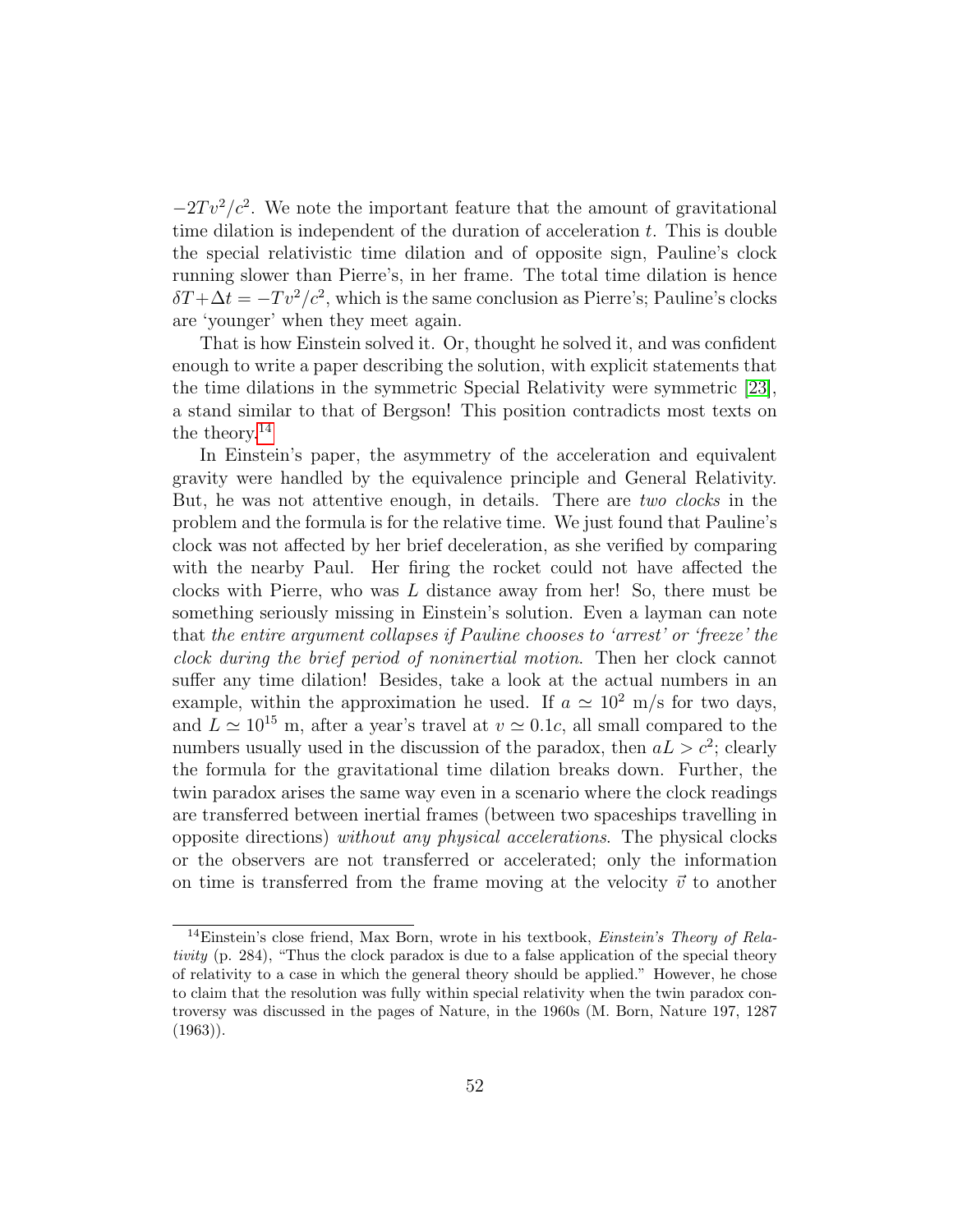that is moving at the velocity  $-\vec{v}$ . Then there is no equivalent gravity to induce Einstein's gravitational time dilation. Yet there is asymmetric relative time dilation. So, Einstein's resolution is not general enough to resolve the paradox, and cannot be the genuine resolution [\[27\]](#page-59-11).

However, if one rejects Einstein's resolution, by claiming an entirely special relativistic resolution, one is rejecting Einstein's Equivalence Principle and General Relativity. The relative time dilation of clocks in an accelerated frame is a prediction of General Relativity. That is the serious dilemma one has to face. As indicated earlier, the correct solution is in the paradigm of Cosmic Relativity, in which the Einstein equivalence between clocks in an accelerated frame and in a uniform gravitational field is not valid [\[50\]](#page-62-2). All motional time dilations are factually gravitational time dilations in the velocity-dependent gravitational potential of the matter in the universe. Acceleration is not important in the time dilation problem. It is significant that the relative time dilation of clocks in an accelerated frame is not yet tested.

# Appendix II: A Lesson on Time From Birds Flying Backwards

We can briefly come back to the theme of the flock of birds seemingly going backwards, taking it as a metaphor. In Einstein's theory, relativistic physical effects depend on the relative velocity as the sole parameter. For two frames in inertial motion, only their velocity of separation, or the relative velocity, makes physical sense in empty space. However, when there is a privileged frame and universal markers in space, the situation is different. In the old ether relativity, it was the electromagnetic properties of the ether that were meant to induce motional physical effects. In Cosmic Relativity, it is the gravity of cosmic matter that is the source of all relativistic effects. In such theories, it is the absolute velocity – the velocity relative to the master frame – that determines the magnitude of the physical effect.

Consider an inertial reference frame from which Pierre is watching the world. Paul is moving fast to his left, and so is a flock of birds, only slower. The birds' timing and synchronization is admirable. Pierre concludes that Paul's clocks are slower than his. Pierre also estimates that the faster Paul would age slower than the birds. If they continue moving like that, birds should age more than Paul.

Paul greets Pierre as they pass by. Paul estimates that Pierre's clock is running slower than his. Then he sees the flock of birds, flying backwards.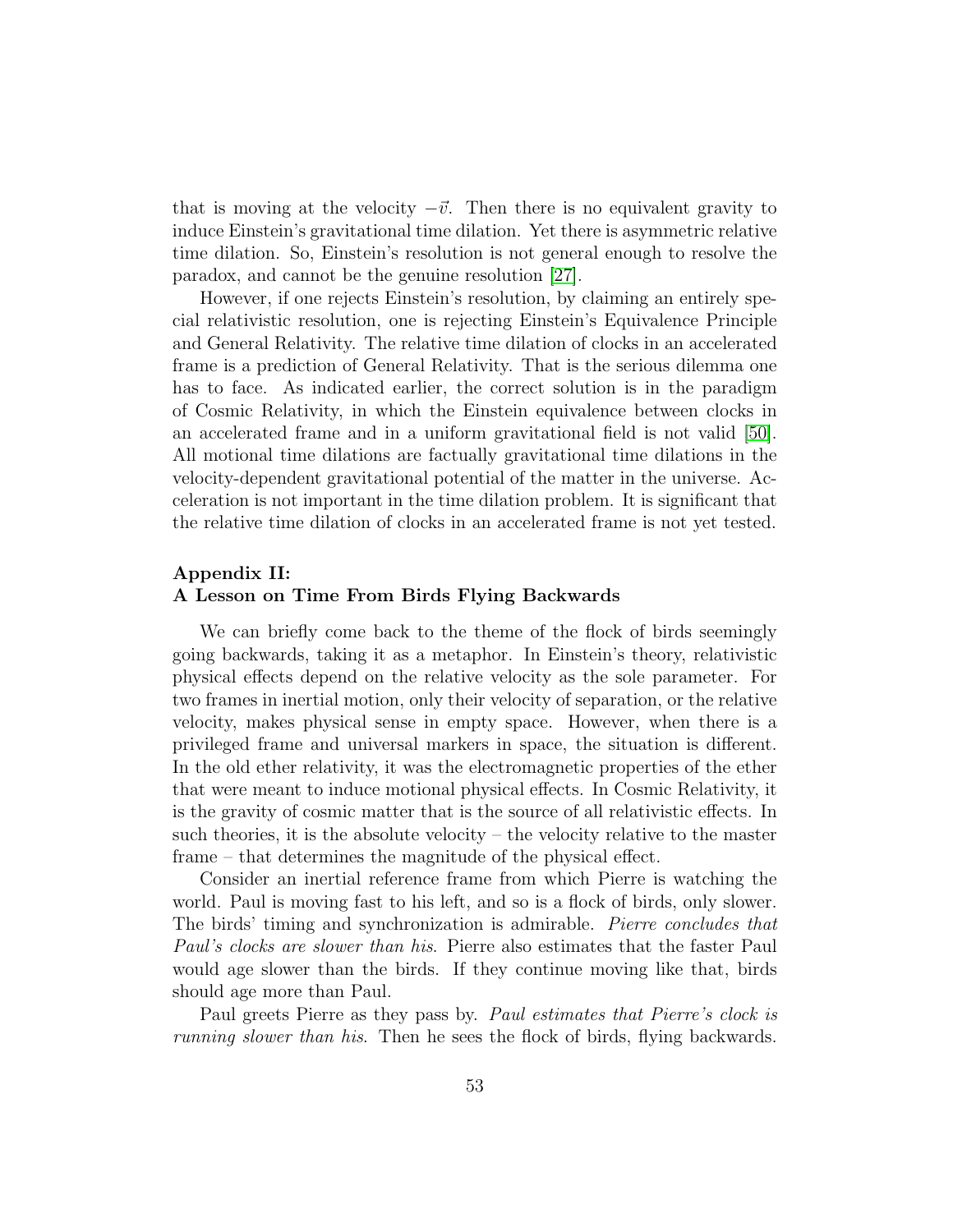Being an adherent of Einstein's theory, he reckons that birds in relative inertial motion have their life and internal clocks running slower than his. If they continue their flights, the birds should maintain their slower ageing.

So, Einstein's theory does not give any weight to the logical inference that Paul is indeed moving faster than the birds and therefore one expects larger motional time dilation in Paul's clocks. As we emphasized earlier, relative time is the difference between the readings of two independent clocks,  $t_1 - t_2$ . A complete physical theory should be able to provide an expression for the modification of the rate of the individual clock,  $t_1$  or  $t_2$ , etc., from which one can calculate the relative time dilation. This is much like the spatial separation or the distance between two material points. The change in distance is effected by independent changes in either position.

This by itself does not reveal any inconsistency in Einstein's theory in the most common situations because an actual empirical comparison requires bringing the clocks together. Then the usual discussions reduce to a twoway transport of some clocks. However, think of Paul and the birds in their continued flight. After a very long duration, Paul encounters the same flock again, having gone around the globe in the long trip. Now he can compare the clocks; to his shock he would find that his expectation from Einstein's theory went wrong; the birds who were seen in relative motion actually aged faster! Special relativity is not adequate to explain the physical situation.

The correct physics of motional time dilation of clocks (as in GPS) is to be found outside Einstein's theory. I assert from Cosmic Relativity that the correct and most accurate expressions for the relative time (difference of elapsed durations) of two clocks is

$$
\Delta T/T = \sqrt{1 - v^2/c^2} - \sqrt{1 - u^2/c^2}
$$
(6)  
\n
$$
\approx -(v^2/2c^2 - u^2/2c^2) = -\frac{(v - u)(v + u)}{2c^2} = \frac{(u - v)(v + u)}{2c^2}
$$
  
\n
$$
= -\frac{(v - u)(v - u + 2u)}{2c^2} = \frac{(u - v)(u - v + 2v)}{2c^2}
$$
  
\n
$$
= -\frac{v_{rel}^2}{2c^2} - \frac{v_{rel}u}{c^2} = \frac{v_{rel}^2}{2c^2} - \frac{v_{rel}v}{c^2}
$$
(7)

Here, the velocities v and u are relative to the cosmic frame, and  $v_{rel}$  =  $(v - u) = -(u - v)$ . The asymmetry between the frames is explicit. When the velocities are not uniform, the infinitesimal durations can be accumulated (integrated) to get the total duration.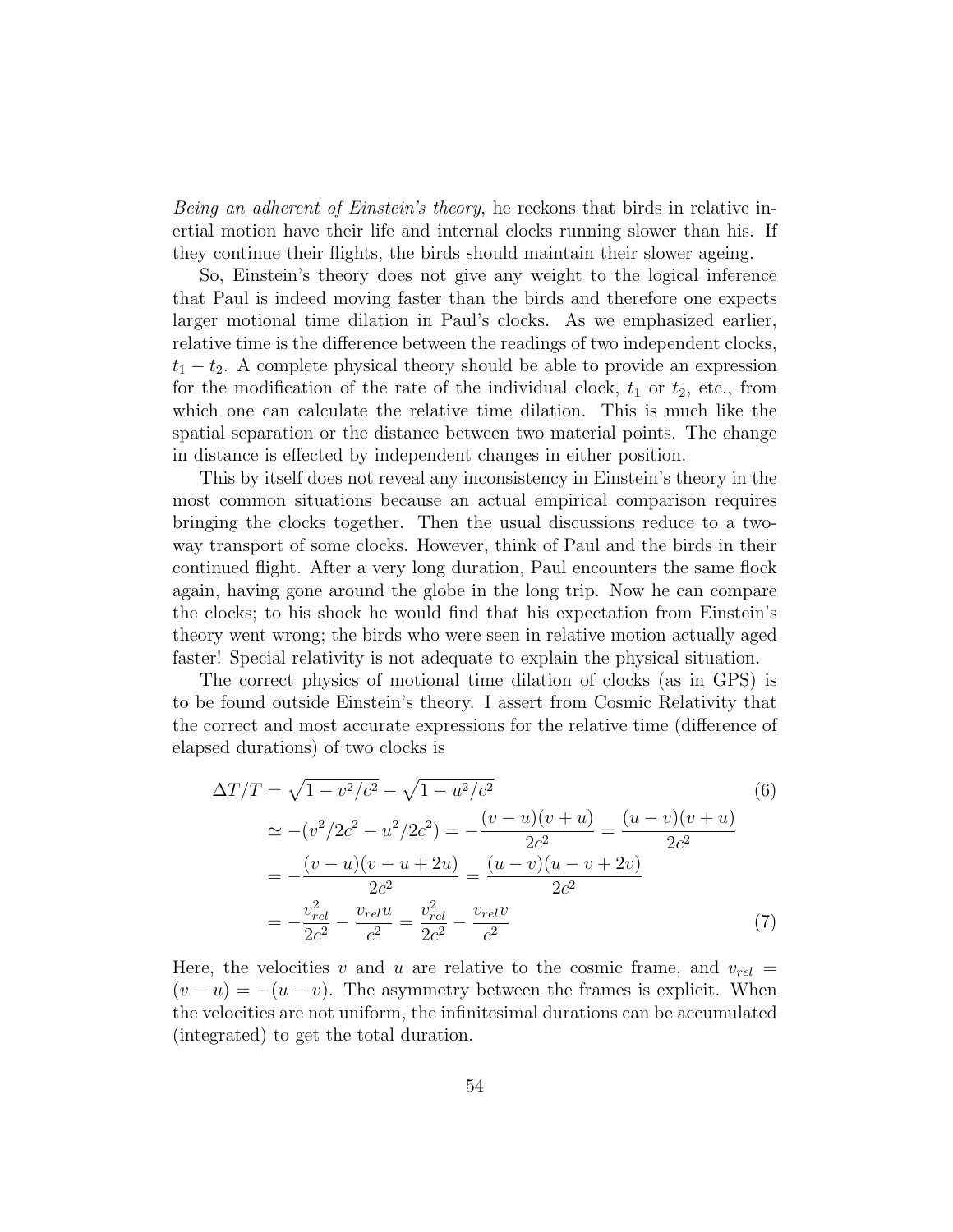Positioning algorithms for the motional relativistic corrections in the Global Navigational Satellite Systems (GNSS) like the GPS were designed assuming the STR axiom of the invariant relative velocity of light. Light signals (radio-frequency) are used for the time transfer. Hence, from the measured difference of the clock times at the satellite and the receiver,  $\Delta t = t_s - t_r$ , the distance to a satellite was to be estimated as  $d_s = c\Delta t$ . In contrast, in a theory with the universe as the master determining frame, the distance would be calculated with the Galilean relative velocity as

$$
d_s = (c - \vec{c} \cdot \vec{v_r}/c)\Delta t \simeq c\Delta t - \vec{d_s} \cdot \vec{v_r}/c \tag{8}
$$

This is the equation that is factually used in GPS, and not the STR formula  $d_s = c\Delta t!$  Ironically, the correction is called the 'Sagnac term'.

Similarly, the second order clock correction used in GPS relies on the formula (6) and not on the special relativistic formula  $-v_{rel}^2/2c^2$ . The 'absolute velocity' of the receiver explicitly appears though it is at rest in its frame. GNSS provide ample proof for Cosmic Relativity based on gravity of the matter-energy in the universe.

# Appendix III: Lorentz's Local Time and the New Universal Time

We are familiar with the local time set according to the celestial solar clock. This helps in adjusting the time of the day to the presence of the sun at each locality on the rotating earth. But, this has no deep physical significance. We do not infer the velocity of an aircraft using the difference in local times at the start and the end of the journey. Everybody understands this.

Lorentz realized that the equations of electrodynamics remain independent of the velocity of the reference frame if the clocks at a distance  $x$  from the origin of the frame are deemed to read the local time  $t' = t - v x/c^2$ , where  $v$  is the velocity. Lorentz assumed that this was a mathematical device that represented the inability to detect inertial motion by local experiments, with physical effects that were of first order in  $v/c$ . Poincaré correctly explained the meaning of Lorentz's local time as related to the synchronization of clocks done within the constraint of the principle of relativity, using the factually Galilean propagation of light (see figures [9](#page-55-0) and [10\)](#page-56-0). Poincaré remarked  $[30]$ ,

I suppose that observers placed in different points set their watches by means of optical signals; that they try to correct these signals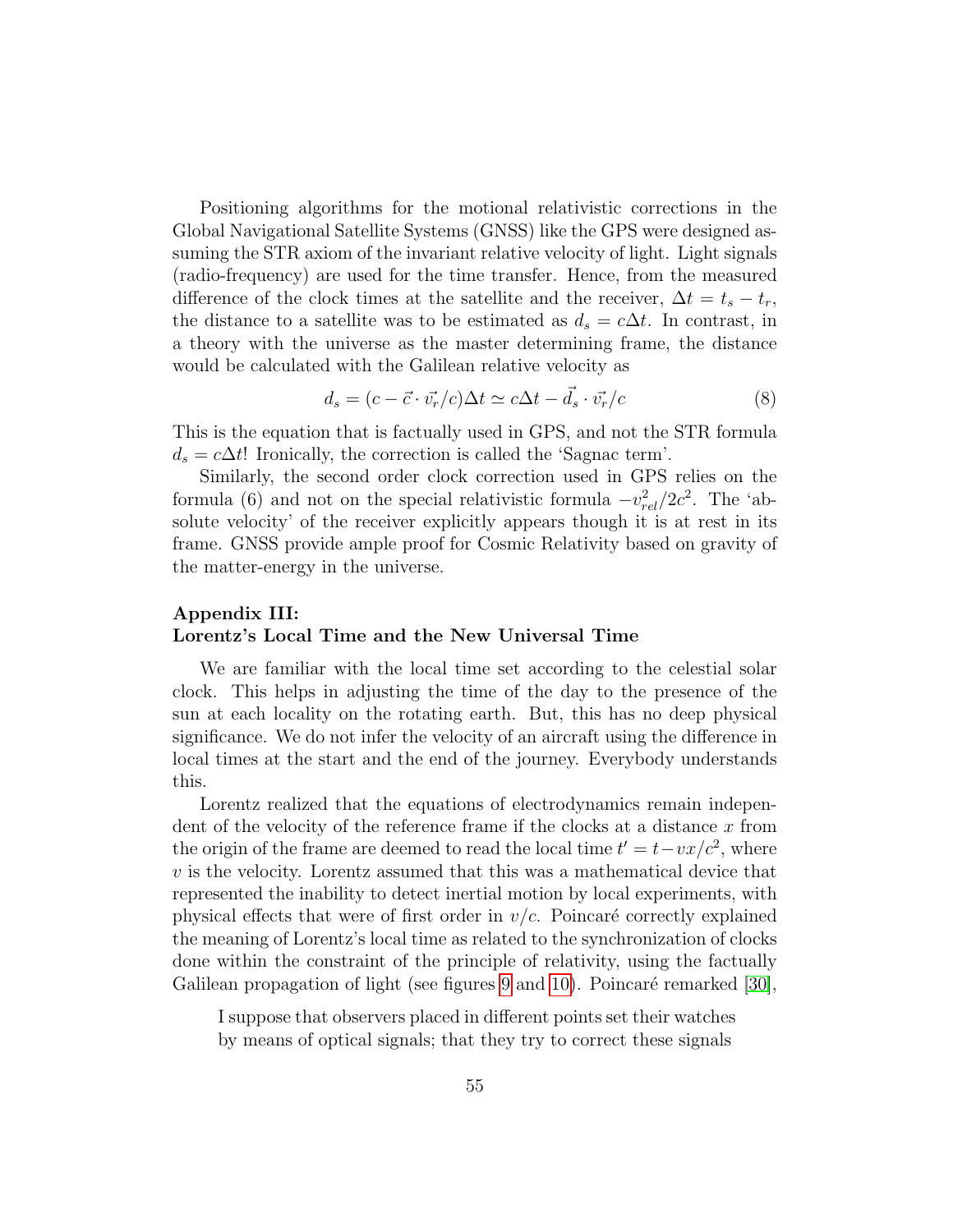by the transmission time, but that, unaware of their translational motion and thus believing that the signals travel at the same speed in both directions, they content themselves with crossing the observations, by sending one signal from A to B, then another from B to A.



<span id="page-55-0"></span>Figure 9: Synchronization by light signals in a frame that moves at velocity v. Observers in the frame are unaware of their motion and assume that light signals take equal times in their up and down trips, A to B and back. Clock B marks zero when it receives the light pulse and A marks zero at the midpoint of the total duration 2T. In reality, the clock moves to B2 while the signal propagates, taking more time to reach (long right arrow), and it is received back when the clock is at A3, taking less time in transit. Then the local time set at B is behind the time at A, while the observers at B believe that they have the same time as at A. If the separation between the clocks is L, the total duration  $2T = 2L/c$ is divided in the ratio  $t: 2T - t = (c + v) : (c - v)$ . Thus B0 is not the same as A0; it is  $\delta t = Lv/c^2$  later than A0.

I have italicized the essence of the interpretation. Bergson's chapter 'Half Relativity' in D-et-S, contains a clear and mathematically accurate description of this synchronization. Remarkably, Bergson's interpretation is essentially the same as Poincaré's, that the local time is the mismatch between two clocks synchronized believing that they were at rest, unaware of the motion of the frame at velocity  $v$ . It is obvious that the measurement of the velocity of light done using such clocks, synchronized assuming equal velocity both ways, when it is really  $c - v$  and  $c + v$ , will always return equal (isotropic) velocity as the result.

Going further, inertially moving observers, unaware of their motion, cannot account for their own relativistic time dilation by the factor  $1/\gamma$  =  $(1 - v^2/c^2)^{1/2}$ . Hence they believe that their clocks are reading the same time of those at rest, which is  $\gamma$  times faster than they actually are. Thus, we get the Lorentz transformation for time,  $t^2$ ). For space, there is no 'synchronization'; observers in motion have a different spatial coordinate, given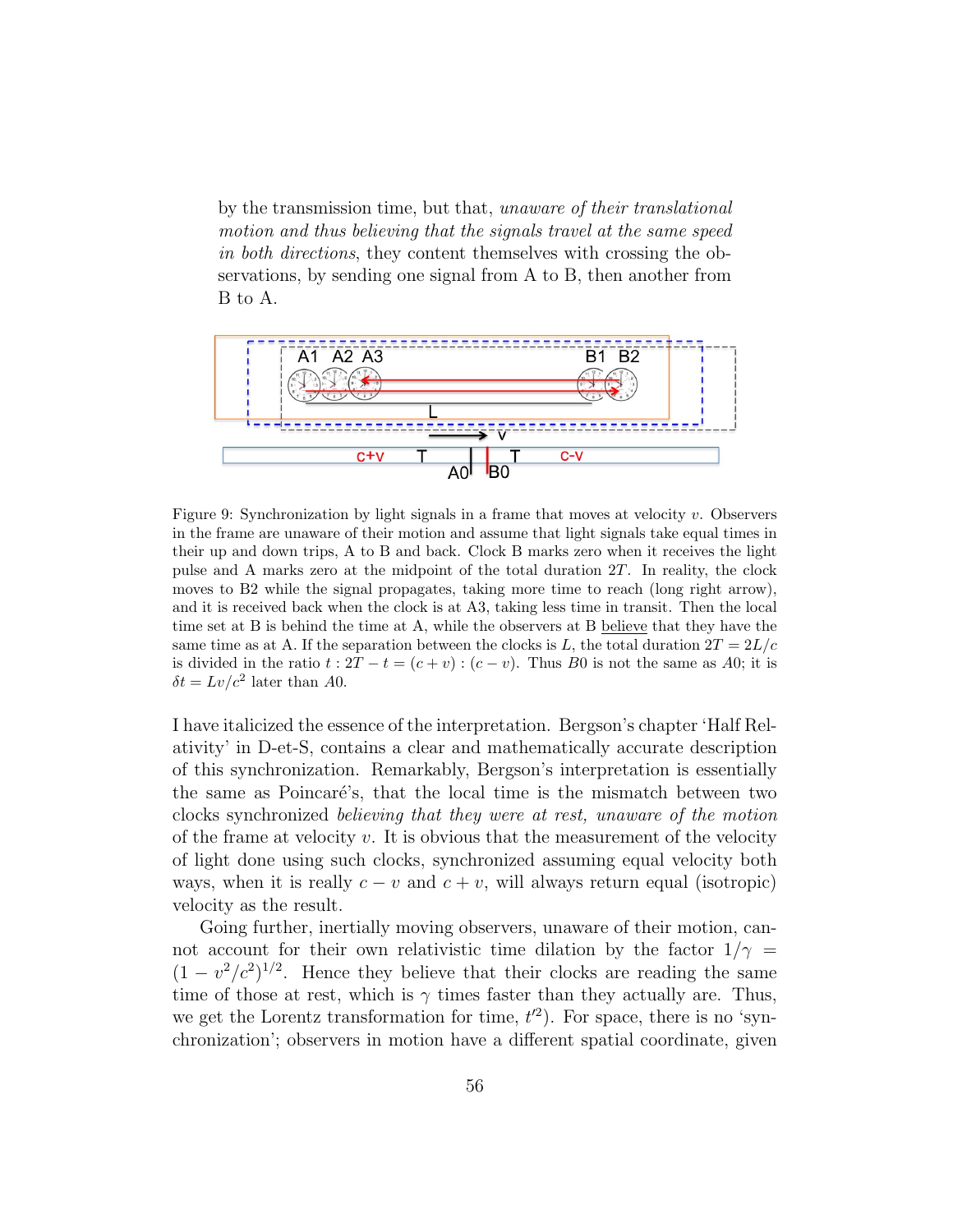

<span id="page-56-0"></span>Figure 10: Clock synchronization in a space-time diagram. The dashed diagonal lines indicate the belief about the propagation of light and the blue lines indicate the Galilean reality, in a moving frame. The local time at B ('0' of B) is later by  $Lv/c^2$  relative to A0, which is at a distance L away.

by the Galilean formula,  $x' = x - vt$  and being insensitive to their own real length contraction by the factor  $1/\gamma$ , they believe that  $x' = \gamma(x - vt)$ . That is the correct physical interpretation of the Lorentz transformations.

Einstein, on the other hand, adopted the Lorentz transformations and attributed a real physical significance to the local time; this is equivalent to assuming that the velocity of light is independent of the velocity of the observer. Besides being inconsistent with the measurements of genuine oneway relative speeds [\[44\]](#page-61-5), we have demonstrated the internal inconsistency in the previous appendices on time dilation.

## Appendix IV: Galilean Black Holes of General Relativity

Similar to the Galilean nature of the Langevin metric in rotating frames (section 7) and the metric of an observer with proper motion velocity  $v$ in FRW universe (subsection 5.2), the Painlevé representation  $[33]$  reveals the Galilean nature of the Schwarzchild black hole solution [\[31\]](#page-60-4) of the vacuum Einstein equations ( $R_{ik} = 0$ ) of general relativity. Though the solution was known in 1921, it was perhaps not explicitly discussed during the 1922 visit (section 6). The metric in the absence of a point mass at  $r = 0$  is  $ds^2 \simeq -c^2 dt^2 + dr^2 + r^2 (d\theta^2 + \sin^2 \theta d\phi^2)$ . With a mass M, the observer is in free fall towards the mass with radial velocity  $\vec{v} = -\hat{r} (2GM/r)^{1/2}$  at r.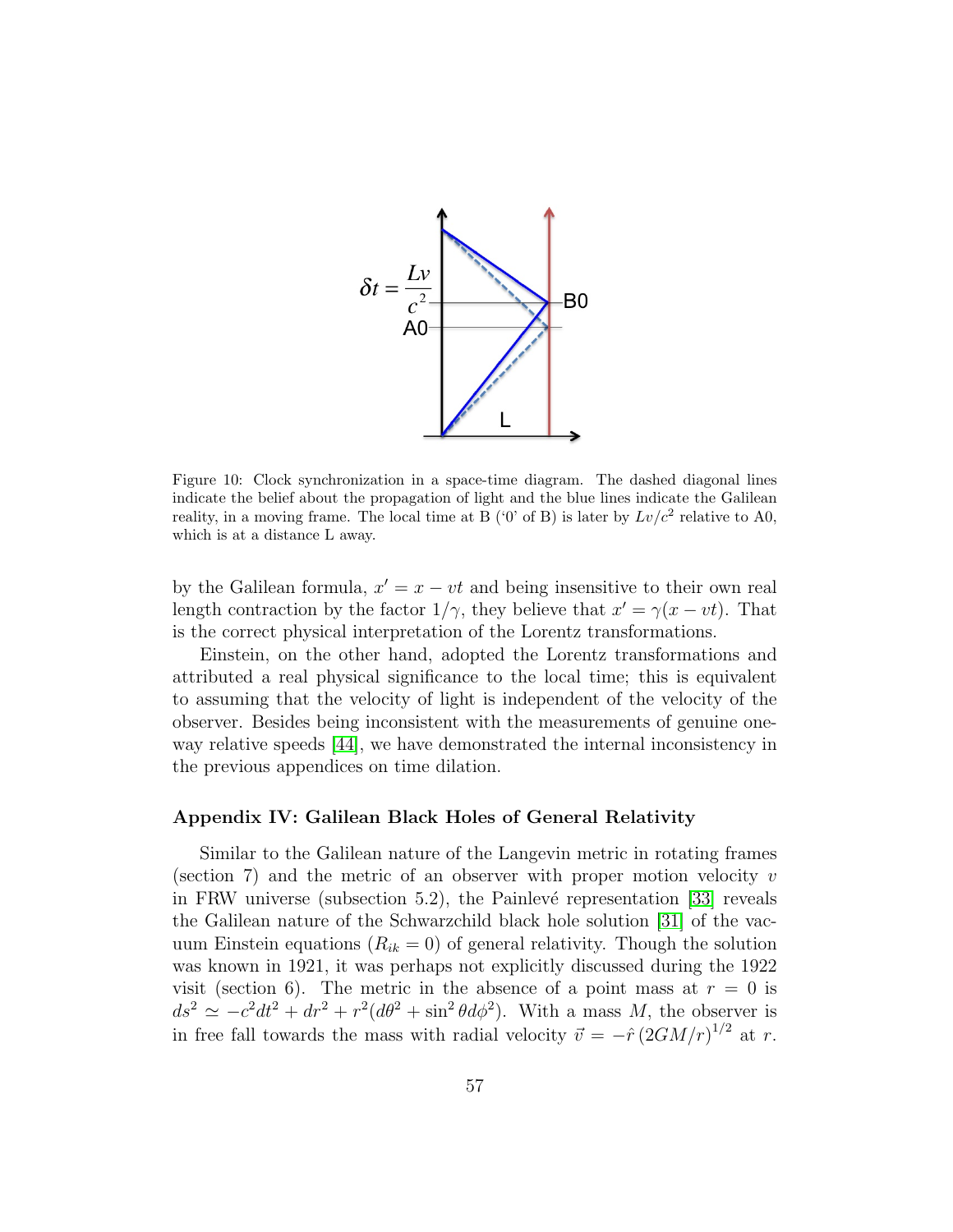Galilean transformation to a uniformly accelerated frame from the homogeneous, isotropic metric is  $t' = t$ ,  $r' = r + vt$  with  $v = (2GM/r)^{1/2}$  and we get the metric in the observer frame from

$$
ds'^{2} = -c^{2}dt^{2}(1 - 2GM/c^{2}r) + dr^{2} + 2(2GM/r)^{1/2} drdt + r^{2}(d\theta^{2} + \sin^{2}\theta d\phi^{2})
$$
\n(9)

Though not evident, this is the Schwarzchild metric in a non-diagonal form, without any divergence at  $r = 2GM/c^2$ . To get the metric in the usual coordinates, the drdt mixed term can be eliminated by introducing a new time coordinate defined by [\[54\]](#page-62-4),

$$
dT = dt - dr \frac{(2GM/r)^{1/2}}{c^2(1 - 2GM/c^2r)}\tag{10}
$$

Then,

$$
ds'^{2} = -c^{2}dT^{2}(1 - 2GM/c^{2}r) + \frac{dr^{2}(2GM/c^{2}r)}{(1 - 2GM/c^{2}r)} - 2(2GM/r)^{1/2}drdt
$$
 (11)

$$
+ 2(2GM/r)^{1/2} drdt + dr^2 + r^2(d\theta^2 + \sin^2\theta d\phi^2)
$$
\n(12)

$$
= -c^2 dT^2 (1 - 2GM/c^2 r) + \frac{dr^2}{(1 - 2GM/c^2 r)} + r^2 (d\theta^2 + \sin^2 \theta d\phi^2)
$$
 (13)

We have the Schwarzchild line element in the standard form, obtained from a Galilean velocity transformation.

# References

- <span id="page-57-0"></span>[1] La théorie de la relativité, Bulletin de la Societé Francaise de Philosophie 22, 3 (1922), (Séance du 6 avril 1922).
- <span id="page-57-1"></span>[2] C. Nordmann, Einstein expose et discute sa théorie, Revue des Deux Mondes, Vol. IX, pp. 129-166 (1922). English translation by members of the La Rouche movement in 21st Century Science and Technology, Summer 2011.
- <span id="page-57-2"></span>[3] M. Biezunski, Einstein's reception in Paris in 1922, in The Comparative Reception of Relativity, T. F. Glick (Ed), 169-188 (Reidel Publishing Co. 1987).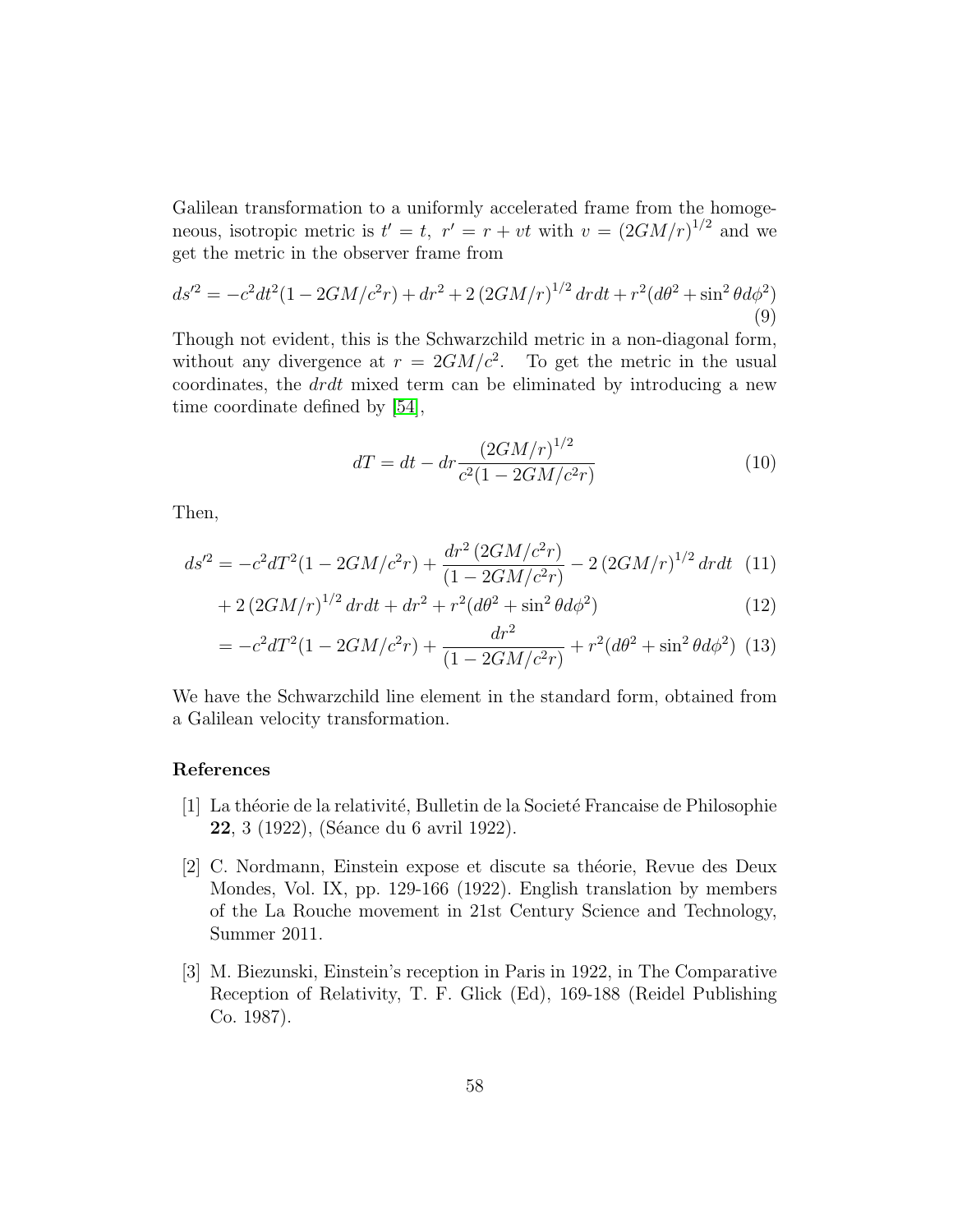- <span id="page-58-0"></span>[4] J. Canales, The Physicist and the Philosopher, (Princeton University Press, 2015).
- <span id="page-58-1"></span>[5] B. Latour, Some experiments in art and politics, e-flux journal no.23 (March 2011).
- <span id="page-58-2"></span>[6] H. Bergson, Durée et Simulanéité: à propos de la théorie d'Einstein, 1922; Duration and Simultaneity: With reference to Einstein's theory, English translation by L. Jacobson, (Bobbs-Merril Company Inc. USA, 1965).
- <span id="page-58-3"></span>[7] P. A. Y. Gunter, Bergson and the Evolution of Physics, University of Tennessee Press, Knoxville, 1969.
- <span id="page-58-4"></span>[8] H. A. Lorentz, Electromagnetic phenomena in a system moving with any velocity smaller than that of light, Proceedings of the Royal Netherlands Academy of Arts and Sciences 6, 809-831 (1904).
- <span id="page-58-5"></span>[9] H. Poincaré, La théorie de Lorentz et le principe de réaction, Archives Néerlandaises des Sciences Exactes et Naturelles, 2ème série 5, 252-278  $(1900).$
- <span id="page-58-6"></span>[10] A. Einstein, On the electrodynamics of moving bodies (in German), Annalen der Physik 17, 891-921 (1905).
- <span id="page-58-7"></span>[11] A. A. Michelson and E. W. Morley, On the relative motion of the earth and the luminiferous ether, American Journal of Science 34, 333-345 (1887).
- <span id="page-58-8"></span>[12] H. Poincaré, Sur la dynamique de l'électron, Comptes Rendus de l'Acad. des Sc. 14 1504-1508 (1905).
- <span id="page-58-9"></span>[13] M. Planck, Principle of Relativity, in Eight Lectures on Theoretical Physics, Columbia University 1909 (Translated by A. P. Wills, Columbia University Press, 1915).
- <span id="page-58-10"></span>[14] A. A. Michelson, Studies in Optics (The University of Chicago Press, 1927).
- <span id="page-58-11"></span>[15] M. Ruderfer, First order terrestrial ether drift using the Mössbauer radiation Phys. Rev. Letters 5, 191 (1960).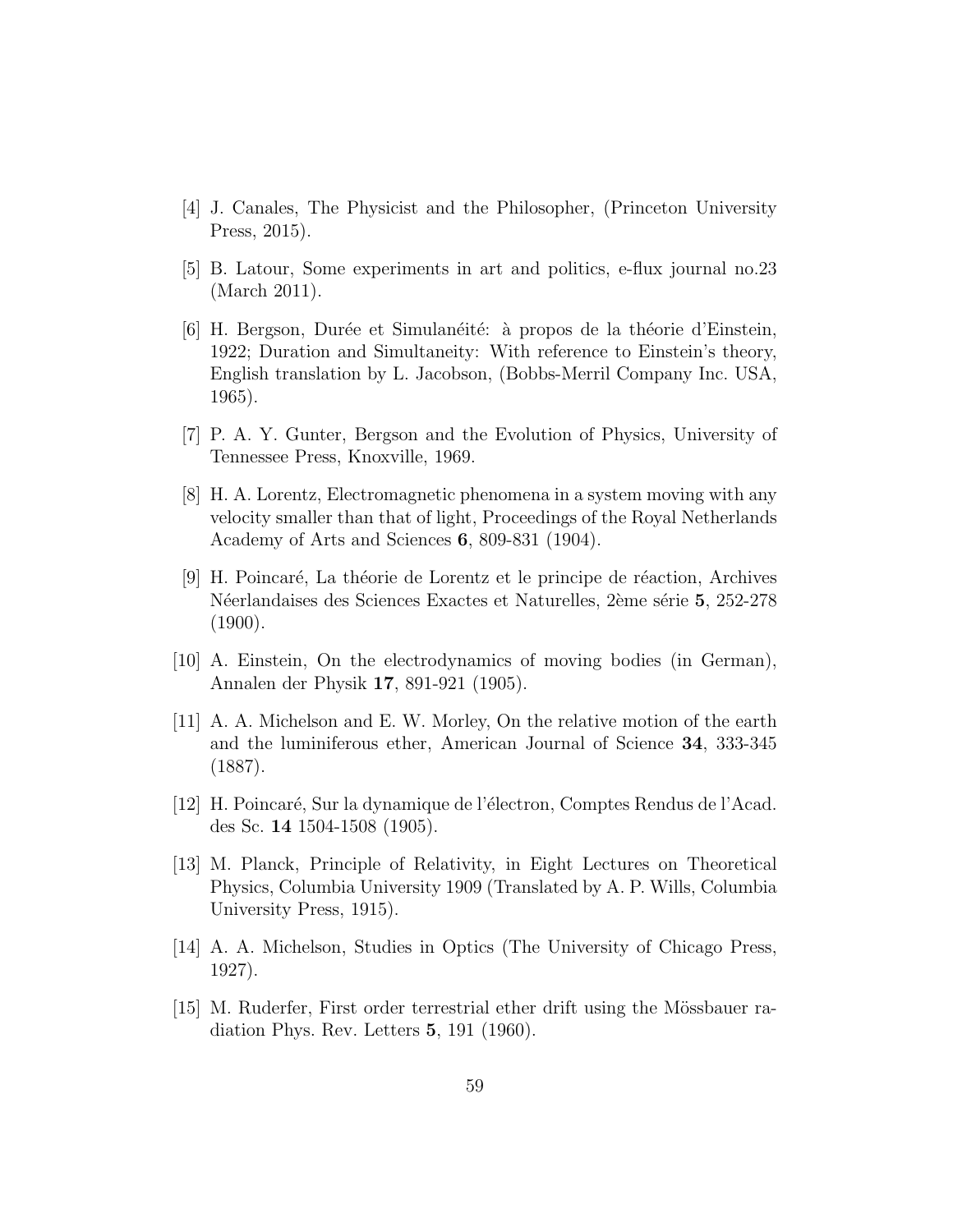- <span id="page-59-0"></span>[16] M. Ruderfer, Erratum: First order terrestrial ether drift using the Mössbauer radiation, Phys. Rev. Letters 7, 361 (1961).
- <span id="page-59-1"></span>[17] Champeney D C, Isaak G R and Khan A M 1963 An Aether Drift Experiment Based on the Mössbauer Effect, *Phys. Lett.* **7** 241-243.
- <span id="page-59-2"></span>[18] Krisher T P et al. 1980 Test of the Isotropy of the One-way Speed of Light Using Hydrogen-Maser Frequency Standards Phys. Rev. 42 731- 734.
- <span id="page-59-3"></span>[19] A. Einstein, Relativity: The Special and General Theory (1916), translation by R. W. Lawson, London: Methuen & Co. Ltd, London, 1920.
- <span id="page-59-4"></span>[20] Relativity beneath the layers of logic, to be published (2019).
- <span id="page-59-5"></span>[21] H. Minkowski, Das Relativitätsprinzip, Annalen der Physik. 352, 927-938 (1907, published in the journal in 1915)
- <span id="page-59-6"></span>[22] P. Langevin, L'´evolution de l'espace et du temps, Scientia 5, 31 (1911).
- <span id="page-59-7"></span>[23] A. Einstein, Dialogue about objections to the theory of relativity, Die Naturwissenschaften 6, 697 (1918). The English translation of the original German version is available in the translated companion volume of The Collected Papers of Albert Einstein, Volume 7, The Berlin Years: Writings, 1918-1921, pp. 66-75 (Princeton University Press, Princeton, NJ, 2002).
- <span id="page-59-8"></span>[24] H. Bergson, The journey in the projectile, first appendix to Duration and Simultaneity, second edition (1923). Contents of J. Becquerel's letter is reproduced without revealing the name.
- <span id="page-59-9"></span>[25] H. J. Bhabha, Nuclear forces, heavy electrons, and the  $\beta$ -decay, Nature 141, 117 (1938); this paper was written when muons were misidentified with the Yukawa particles and it was the first time such a decaying nuclear particle was treated as a relativistic clock.
- <span id="page-59-10"></span>[26] B. Rossi and D. B. Hall, Variation of the rate of decay of Mesotrons with momentum, Phys. Rev. 59, 223 (1941).
- <span id="page-59-11"></span>[27] C. S. Unnikrishnan, On Einstein's resolution of the twin clock paradox, Current Science 89, 2009 (2005).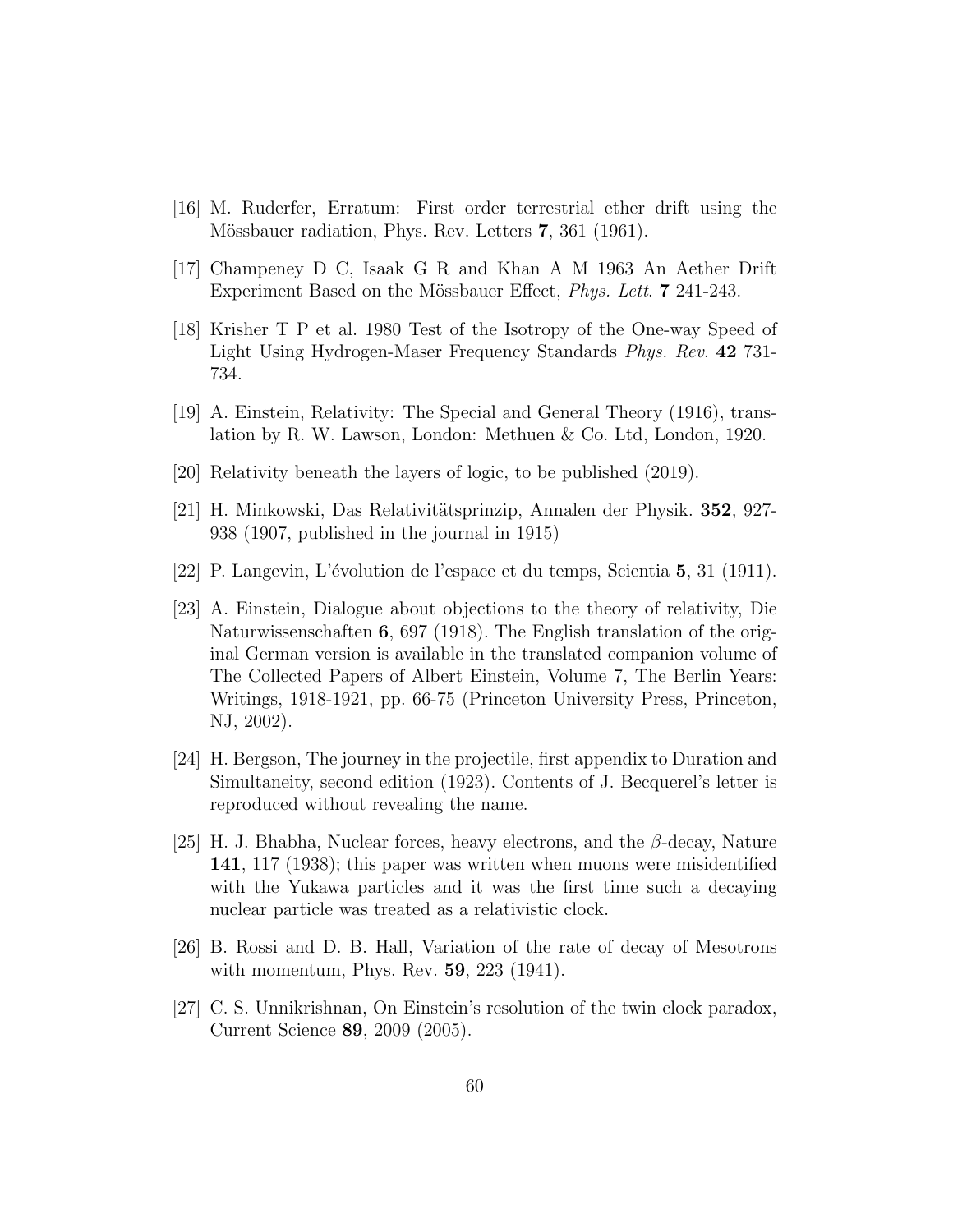- <span id="page-60-1"></span>[28] J. C. Hafele and R. E. Keating, Around-the-World atomic clocks: Predicted relativistic time gains, Science 177, 166-168 (1972); Around-theworld atomic clocks: Observed relativistic time gains, Science 177, 168- 170 (1972).
- <span id="page-60-2"></span>[29] L. Essen, The Special Theory of Relativity: a Critical Analysis, Clarendon Press (1971).
- <span id="page-60-3"></span>[30] H. Poincar´e, The Principles of Mathematical Physics, Lecture at the International Congress of Arts and Science, St. Louis, September, 1904, published in The Monist, XV, 1 (1905).
- <span id="page-60-4"></span>[31] K. Schwarzchild, Uber das gravitationsfeld eines massenpunktes nach der Einsteinschen theorie, Sitzungsberichte der Königlich Preussischen Akademie der Wissenschaften 7, 189-196 (1916).
- <span id="page-60-5"></span>[32] S. Chandrasekhar, The maximum mass of ideal white dwarfs, Astrophysical Journal 74, 81-82 (1931).
- <span id="page-60-6"></span>[33] P. Painlevé, La mécanique classique et la théorie de la relativité, C. R. Acad. Sci. (Paris) 173, 677-680 (1921).
- <span id="page-60-0"></span>[34] A. Kastler, Albert Einstein, à propos du centenaire de sa naissance, Mémoires de la classe de sciences, Académie Royal de Belgique, 2 séries, 44, 13-27 (1981).
- <span id="page-60-7"></span>[35] G. Sagnac, L'éther lumineux démontré par l'effet du vent relatif d'éther dans un interféromètre en rotation uniforme, C. R. Acad. Sci. Paris 157, 708-710 (1913).
- <span id="page-60-8"></span>[36] G. Sagnac, Sur la preuve de la réalité de l'éther lumineux par l'expérience de l'interférographe tournant, C. R. Acad. Sci. Paris 157 1410-1413 (1913).
- <span id="page-60-9"></span>[37] O. Darrigol, Georges Sagnac: A life for optics, C. R. Physique 15 789- 840 (2014).
- <span id="page-60-10"></span>[38] A. A. Michelson. Relative motion of earth and aether. Philosophical Magazine. 8, 716-719 (1904).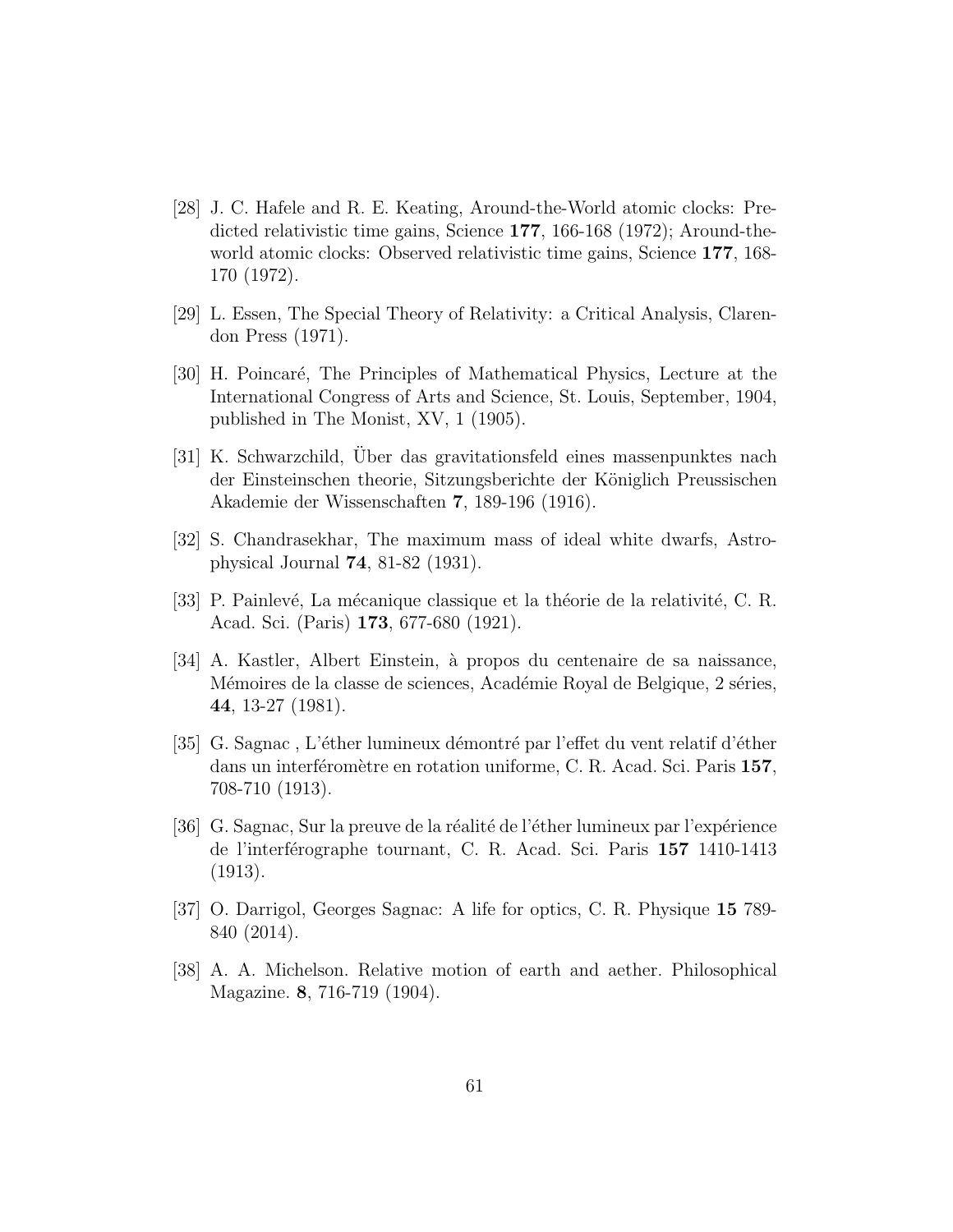- <span id="page-61-0"></span>[39] A. A. Michelson, The effect of the earth's rotation on the velocity of light, I. Astrophysical Journal 61 137 (1925); A. A. Michelson and H. G. Gale, The effect of the earth's rotation on the velocity of light, II". Astrophysical Journal 61, 140 (1925).
- <span id="page-61-1"></span>[40] O. Lodge, VI. Experiments on the absence of mechanical connexion between ether and matter, Phil. Trans. Royal Soc. A 189, 149-166 (1897).
- <span id="page-61-2"></span>[41] Letter dated 26 June 1922 from Paul Epstein to A. Einstein, Document No. 251 in The Collected Papers of A. Einstein, Volume 13: The Berlin Years: Writings & Correspondence January 1922-March 1923 (Princeton University Press, 2012)
- <span id="page-61-3"></span>[42] L. Silberstein, The propagation of light in rotating systems, Jl. Opt. Soc. America 5, 291 (1921).
- <span id="page-61-4"></span>[43] P. Langevin, Sur la théorie de la relativité et l'expérience de M. Sagnac, C. R. Acad. Sci.. 173, 831-834 (1921); Sur l'expérience de M. Sagnac, C. R. Acad. Sci. 205, 304-306 (1937).
- <span id="page-61-5"></span>[44] C. S. Unnikrishnan, Physics in the 'Once-Given' Universe, in Recent Advances in Theoretical Physics (S. Kar and G. Ghosh (eds), World Scientific, 2009), pp 99-120.
- <span id="page-61-6"></span>[45] L. H. Thomas, Motion of the spinning electron, Nature.  $117, 514$  (1926).
- <span id="page-61-7"></span>[46] E. Mach, The Science of Mechanics, Chapter 2, section VI (Newton's views of time, space and motion), English translation: T. J. McCormack (Open Court Publishing Co. Chicago, 1893).
- <span id="page-61-8"></span> $[47]$  D. W. Sciama, On the origin of inertia, MNRAS 113, 34-42 (1953).
- <span id="page-61-9"></span>[48] E. Hubble, Extragalactic nebulae, Astrophysical Journal 64, 321-369 (1926); A relation between distance and radial velocity among extragalactic nebulae, PNAS 15, 168-173 (1929).
- <span id="page-61-10"></span>[49] C. S. Unnikrishnan, Cosmic Relativity: the theory, its implications and experimental tests, [gr-qc/0406043](http://arxiv.org/abs/gr-qc/0406043) (a preliminary version, which has evolved considerably).